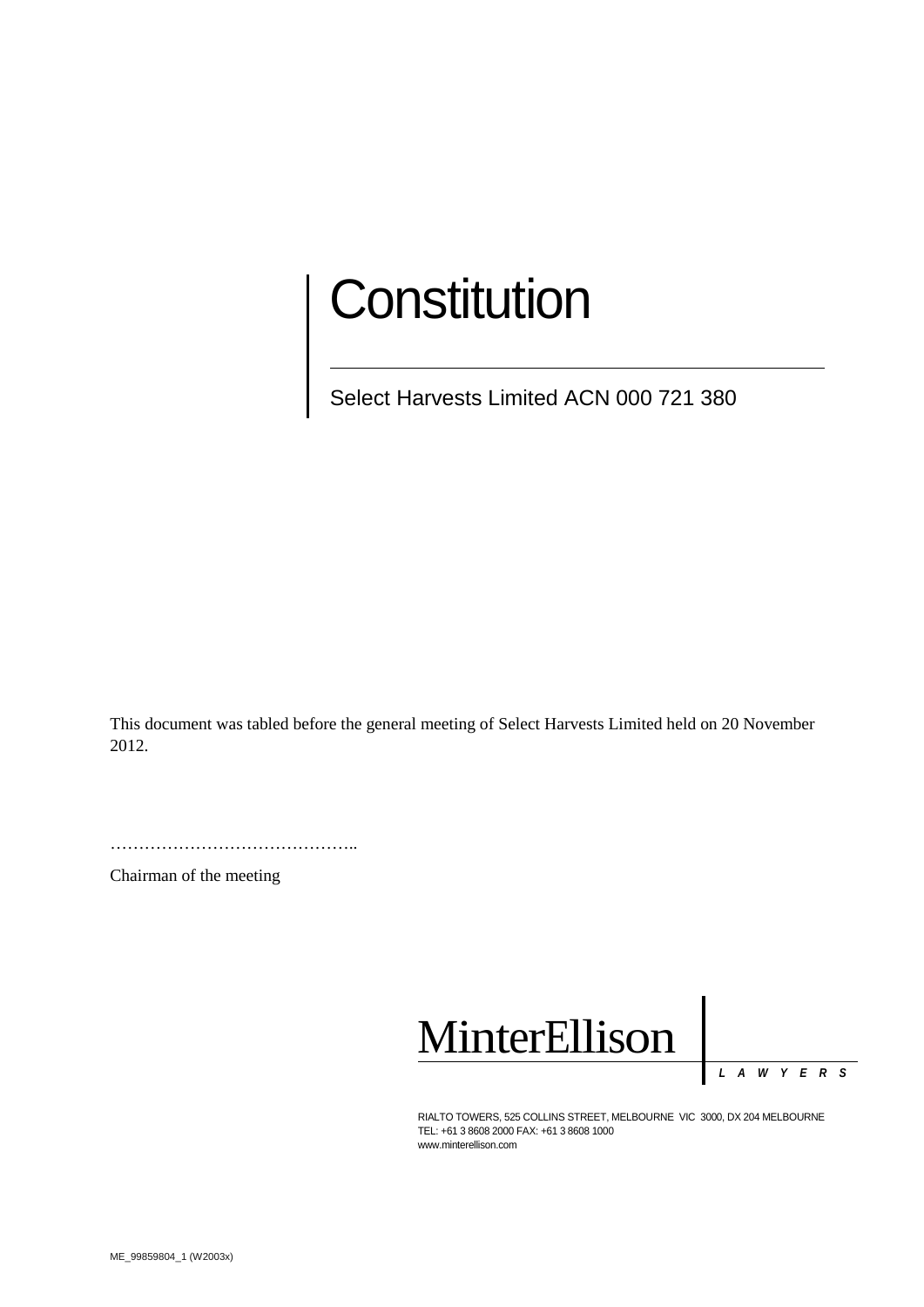# Constitution of Select Harvests Limited

| <b>Preliminary</b> |                                              | 8                     |
|--------------------|----------------------------------------------|-----------------------|
| 1.                 | <b>Defined terms</b>                         | 8                     |
| 2.                 | Interpretation                               | 9                     |
| 3.                 | <b>Replaceable rules</b>                     | 10                    |
| 4.                 | <b>Transitional provisions</b>               | 10                    |
| <b>Shares</b>      |                                              | 10                    |
| 5.                 | <b>Currency</b>                              | 10                    |
| 6.                 | <b>Issue of Shares</b>                       | 11                    |
| 7.                 | <b>Commission and brokerage</b>              | 11                    |
| 8.                 | <b>Trusts not recognised</b>                 | 11                    |
| 9.                 | <b>Joint holders</b>                         | 11                    |
| 10.                | <b>Share certificates</b>                    | 12                    |
| 11.                | Variation of class rights                    | 12                    |
| 12.                | Non-marketable parcels                       | 12                    |
| <b>Calls</b>       |                                              | 15                    |
| 13.                | <b>General</b>                               | 15                    |
| 14.                | Instalments and amounts which become payable | 15                    |
| 15.                | <b>Interest and expenses</b>                 | 15                    |
| 16.                | <b>Recovery of amounts due</b>               | 16                    |
| 17.                | <b>Differentiation</b>                       | 16                    |
| 18.                | Payment of calls in advance                  | 16                    |
|                    | <b>Lien and forfeiture</b>                   | 16                    |
| 19.                | Lien                                         | 16                    |
| 20.                | Lien sale                                    | 17                    |
| 21.                | <b>Forfeiture notice</b>                     | 18                    |
| 22.                | <b>Forfeiture</b>                            | 18                    |
|                    | Minter Ellison   Ref: BFO PYW 30-7329750     | Constitution   page 2 |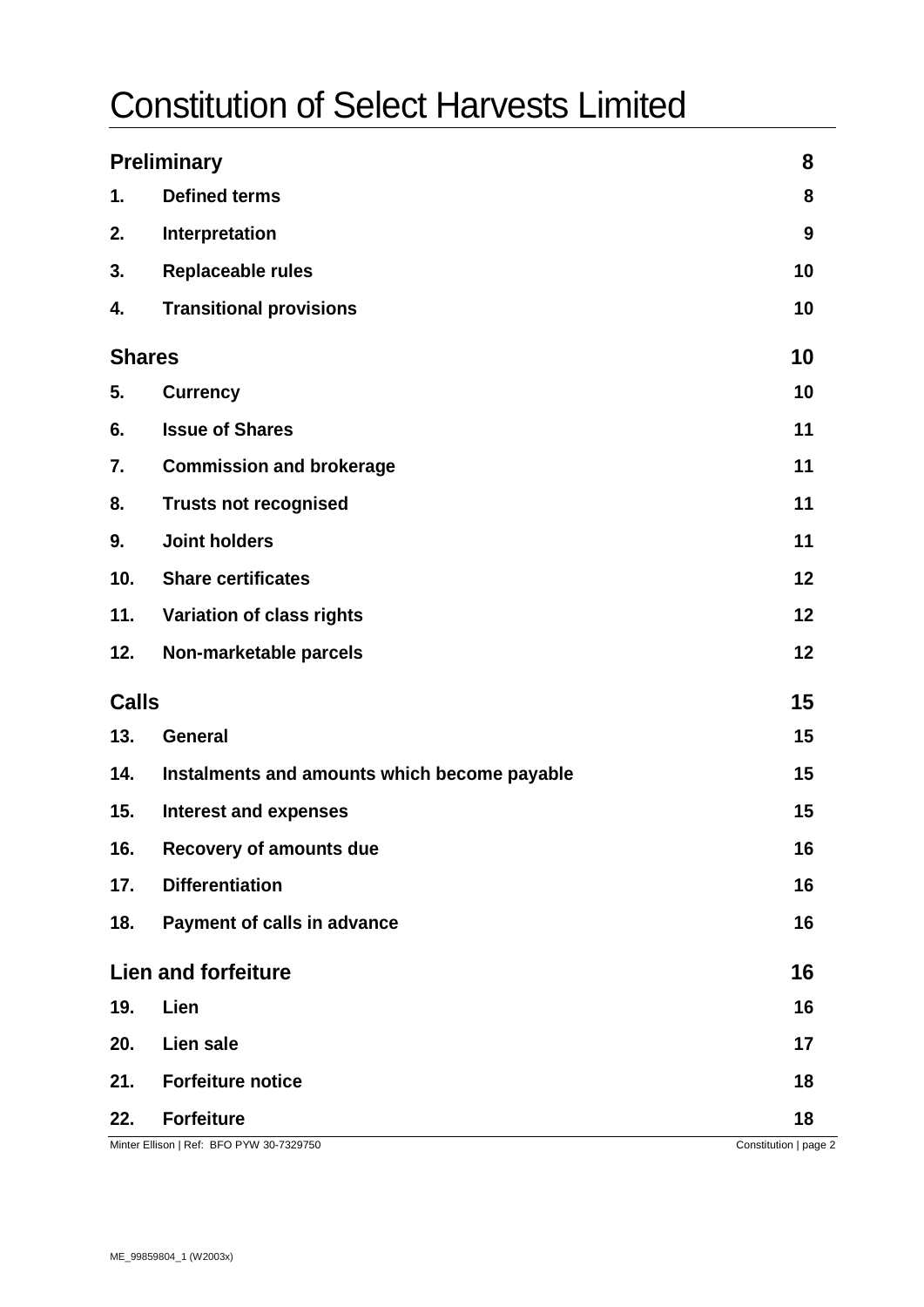| 23.                           | <b>Liability of former Member</b>                            | 18                          |
|-------------------------------|--------------------------------------------------------------|-----------------------------|
| 24.                           | <b>Disposal of Shares</b>                                    | 19                          |
| <b>Transfer of Shares</b>     |                                                              | 19                          |
| 25.                           | <b>General</b>                                               | 19                          |
| 26.                           | <b>Transfer procedure</b>                                    | 20                          |
| 27.                           | <b>Right to refuse registration</b>                          | 21                          |
| <b>Transmission of Shares</b> |                                                              | 21                          |
| 28.                           | <b>Title on death</b>                                        | 21                          |
| 29.                           | <b>Entitlement to transmission</b>                           | 22                          |
|                               | <b>Changes to Share capital</b>                              | 22                          |
| 30.                           | Alteration of share capital                                  | 22                          |
| 31.                           | <b>Reductions of capital</b>                                 | 23                          |
| 32.                           | <b>Ancillary powers</b>                                      | 23                          |
| 33.                           | <b>Buy-backs</b>                                             | 23                          |
| <b>Powers of attorney</b>     |                                                              | 24                          |
| 34.                           | <b>Powers of attorney</b>                                    | 24                          |
| <b>General meetings</b>       |                                                              | 24                          |
| 35.                           | <b>Calling general meeting</b>                               | 24                          |
| 36.                           | <b>Notice</b>                                                | 24                          |
| 37.                           | <b>Business</b>                                              | 25                          |
|                               | Proceedings at general meetings                              | 25                          |
| 38.                           | <b>Member</b>                                                | 25                          |
| 39.                           | Quorum                                                       | 25                          |
| 40.                           | <b>Chairperson</b>                                           | 26                          |
| 41.                           | <b>General conduct</b>                                       | 26                          |
| 42.                           | <b>Postponement and Adjournment</b>                          | 27                          |
| 43.                           | <b>Decisions</b><br>Minter Ellison   Ref: BFO PYW 30-7329750 | 28<br>Constitution   page 3 |
|                               |                                                              |                             |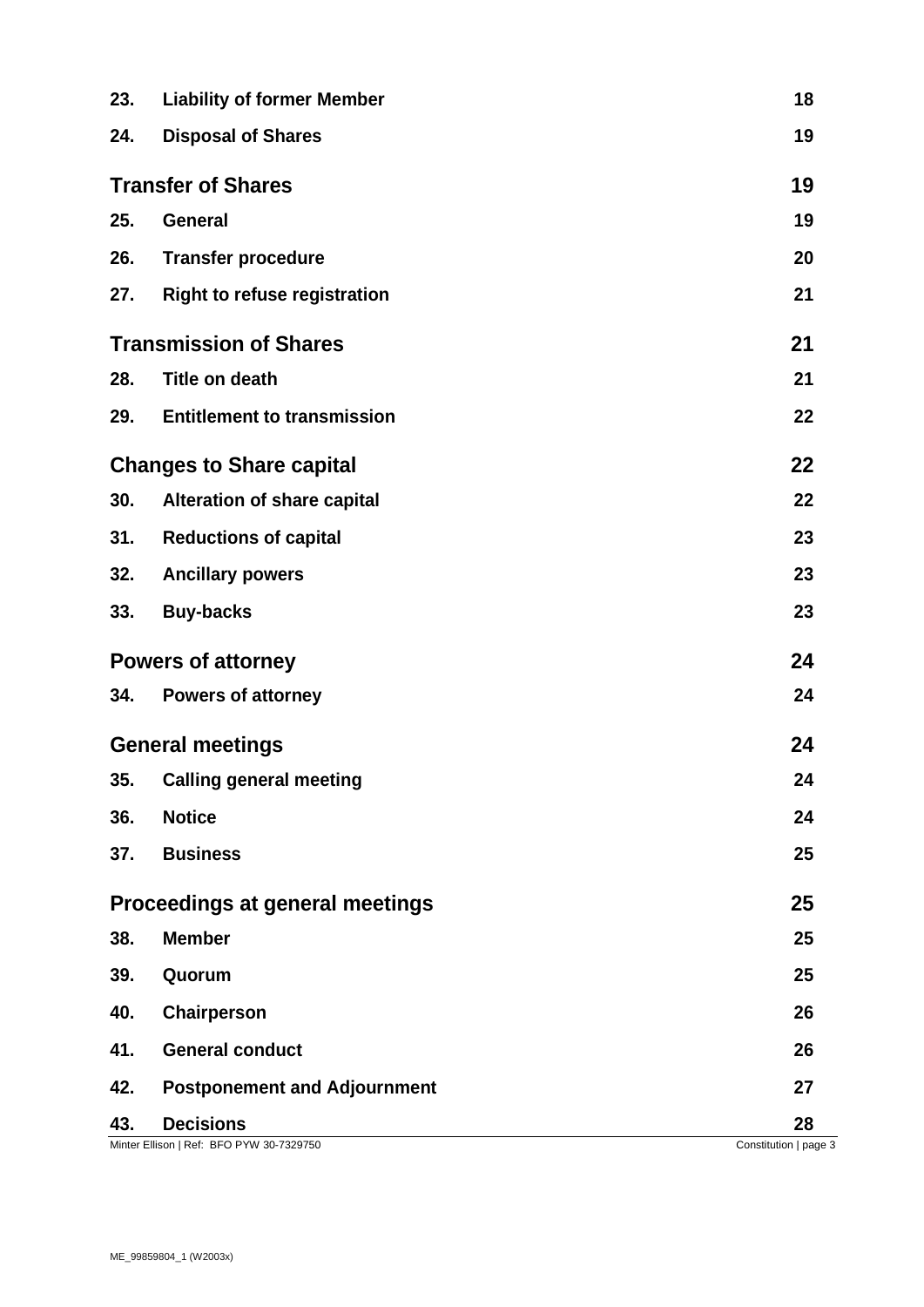| 44.                              | Taking a poll                                  | 28 |
|----------------------------------|------------------------------------------------|----|
| 45.                              | <b>Casting vote of chairperson</b>             | 29 |
| 46.                              | <b>Admission to general meetings</b>           | 29 |
| 47.                              | Auditor's right to be heard                    | 30 |
| <b>Votes of Members</b>          |                                                | 30 |
| 48.                              | <b>Entitlement to vote</b>                     | 30 |
| 49.                              | <b>Unpaid calls</b>                            | 31 |
| 50.                              | <b>Joint holders</b>                           | 31 |
| 51.                              | <b>Objections</b>                              | 32 |
| 52.                              | Votes by proxy                                 | 32 |
| 53.                              | <b>Direct Votes</b>                            | 32 |
| 54.                              | <b>Document appointing proxy</b>               | 33 |
| 55.                              | Proxy in blank                                 | 34 |
| 56.                              | <b>Lodgment of proxy</b>                       | 34 |
| 57.                              | <b>Validity</b>                                | 34 |
| 58.                              | Representatives of bodies corporate            | 35 |
|                                  | <b>Appointment and removal of Directors</b>    | 35 |
| 59.                              | <b>Number of Directors</b>                     | 35 |
| 60.                              | Qualification                                  | 35 |
| 61.                              | Power to remove and appoint                    | 35 |
| 62.                              | <b>Additional and casual Directors</b>         | 36 |
| 63.                              | <b>Retirement of Directors</b>                 | 36 |
| 64.                              | <b>Eligibility for election as Director</b>    | 36 |
| 65.                              | <b>Vacation of office</b>                      | 37 |
| <b>Remuneration of Directors</b> |                                                | 37 |
| 66.                              | <b>Remuneration of Non-Executive Directors</b> | 37 |
| 67.                              | <b>Remuneration of Executive Directors</b>     | 38 |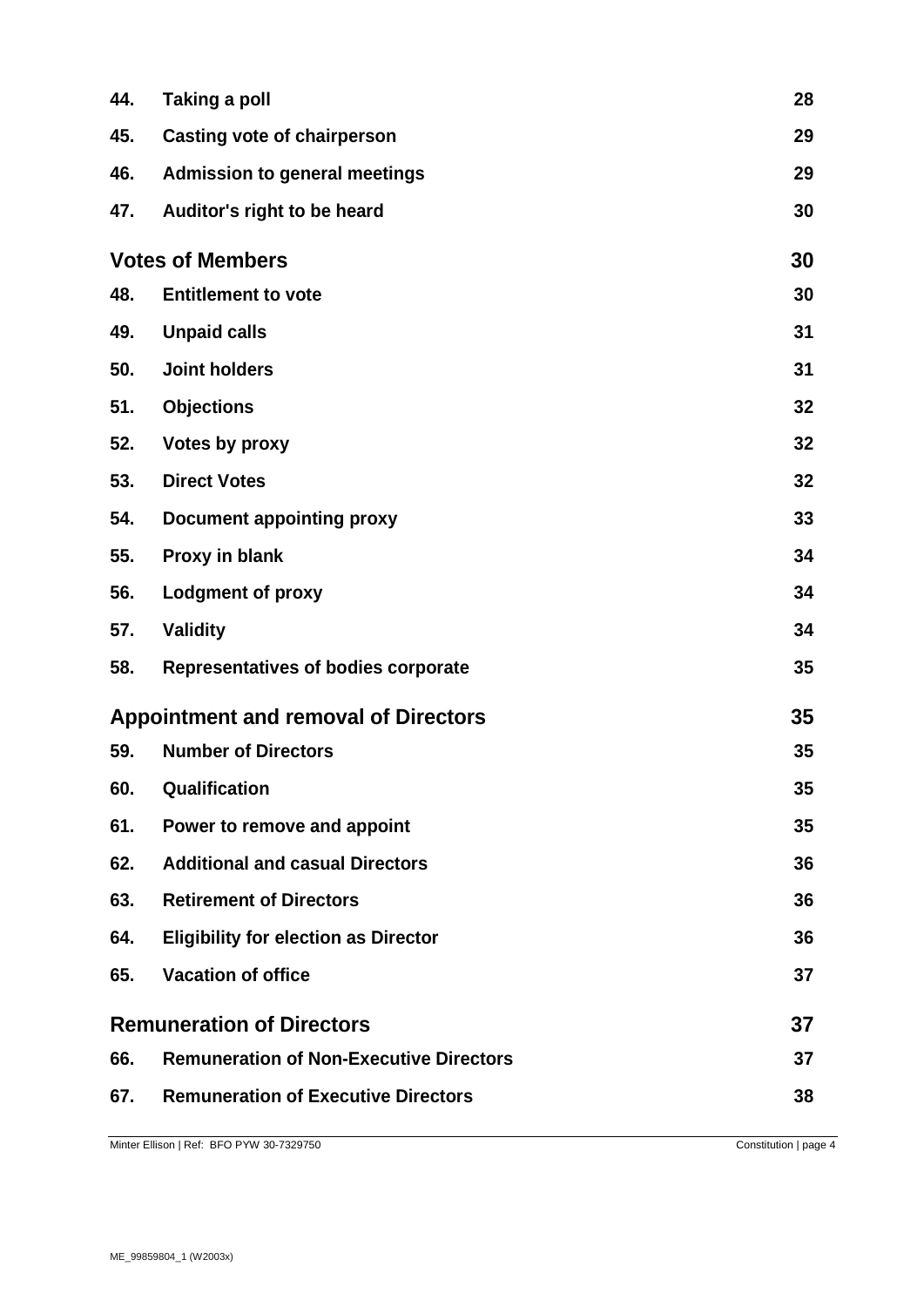| 68.                                   | <b>Retirement benefits</b>           | 39 |
|---------------------------------------|--------------------------------------|----|
| <b>Powers and duties of Directors</b> |                                      |    |
| 69.                                   | <b>Directors to manage Company</b>   | 39 |
| <b>Proceedings of Directors</b>       |                                      | 39 |
| 70.                                   | <b>Directors' meetings</b>           | 39 |
| 71.                                   | <b>Decisions</b>                     | 40 |
| 72.                                   | <b>Directors' interests</b>          | 40 |
| 73.                                   | <b>Alternate Directors</b>           | 41 |
| 74.                                   | <b>Remaining Directors</b>           | 42 |
| 75.                                   | Chairperson                          | 42 |
| 76.                                   | <b>Delegation</b>                    | 42 |
| 77.                                   | <b>Written resolutions</b>           | 43 |
| 78.                                   | <b>Validity of acts of Directors</b> | 43 |
| 79.                                   | <b>Minutes</b>                       | 44 |
| <b>Executive Directors</b>            |                                      | 44 |
| 80.                                   | <b>Appointment</b>                   | 44 |
|                                       |                                      |    |
| 81.                                   | <b>Powers of Executive Directors</b> | 45 |
|                                       | <b>Local management</b>              | 45 |
| 82.                                   | <b>General</b>                       | 45 |
| 83.                                   | Appointment of attorneys and agents  | 45 |
| <b>Secretary</b>                      |                                      | 46 |
| 84.                                   | <b>Secretary</b>                     | 46 |
| <b>Seals</b>                          |                                      | 46 |
| 85.                                   | <b>Common Seal</b>                   | 46 |
| 86.                                   | <b>Duplicate Seal</b>                | 47 |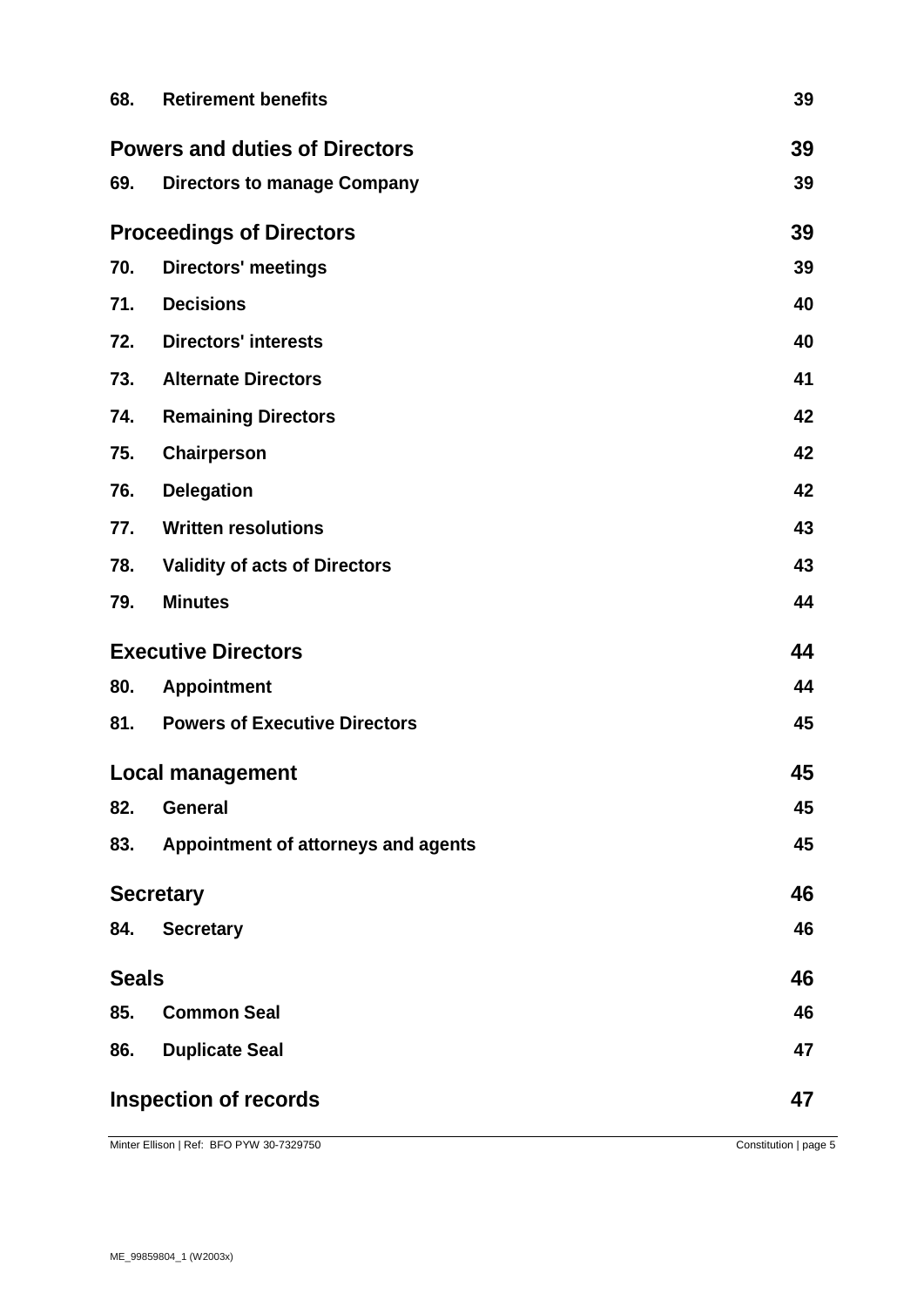| 87.                           | <b>Times for inspection</b>                          | 47 |
|-------------------------------|------------------------------------------------------|----|
| <b>Dividends and reserves</b> | 47                                                   |    |
| 88.                           | <b>Dividends</b>                                     | 47 |
| 89.                           | Amend resolution to pay dividend                     | 47 |
| 90.                           | <b>No interest</b>                                   | 47 |
| 91.                           | <b>Reserves</b>                                      | 48 |
| 92.                           | <b>Dividend entitlement</b>                          | 48 |
| 93.                           | <b>Restricted securities</b>                         | 49 |
| 94.                           | <b>Deductions from dividends</b>                     | 49 |
| 95.                           | <b>Distribution of assets</b>                        | 49 |
| 96.                           | <b>Payment</b>                                       | 50 |
| 97.                           | <b>Election to reinvest dividend</b>                 | 51 |
| 98.                           | <b>Election to accept Shares in lieu of dividend</b> | 51 |
| 99.                           | Capitalisation of amounts available for distribution | 52 |
| <b>Proportional takeover</b>  |                                                      | 52 |
|                               | 100. Proportional takeover rules                     | 52 |
| <b>Notices</b>                |                                                      | 53 |
|                               | 101. Service of notices                              | 53 |
| 102.                          | <b>Persons entitled to notice</b>                    | 54 |
|                               | <b>Audit and financial records</b>                   | 55 |
|                               | 103. Company to keep financial records               | 55 |
|                               | <b>Winding up</b>                                    | 55 |
|                               | 104. Winding up                                      | 55 |
| <b>Indemnity</b>              |                                                      | 55 |
| 105.                          | <b>Indemnity</b>                                     | 55 |
| 106.                          | <b>Shareholder disclosure</b>                        | 56 |
|                               |                                                      |    |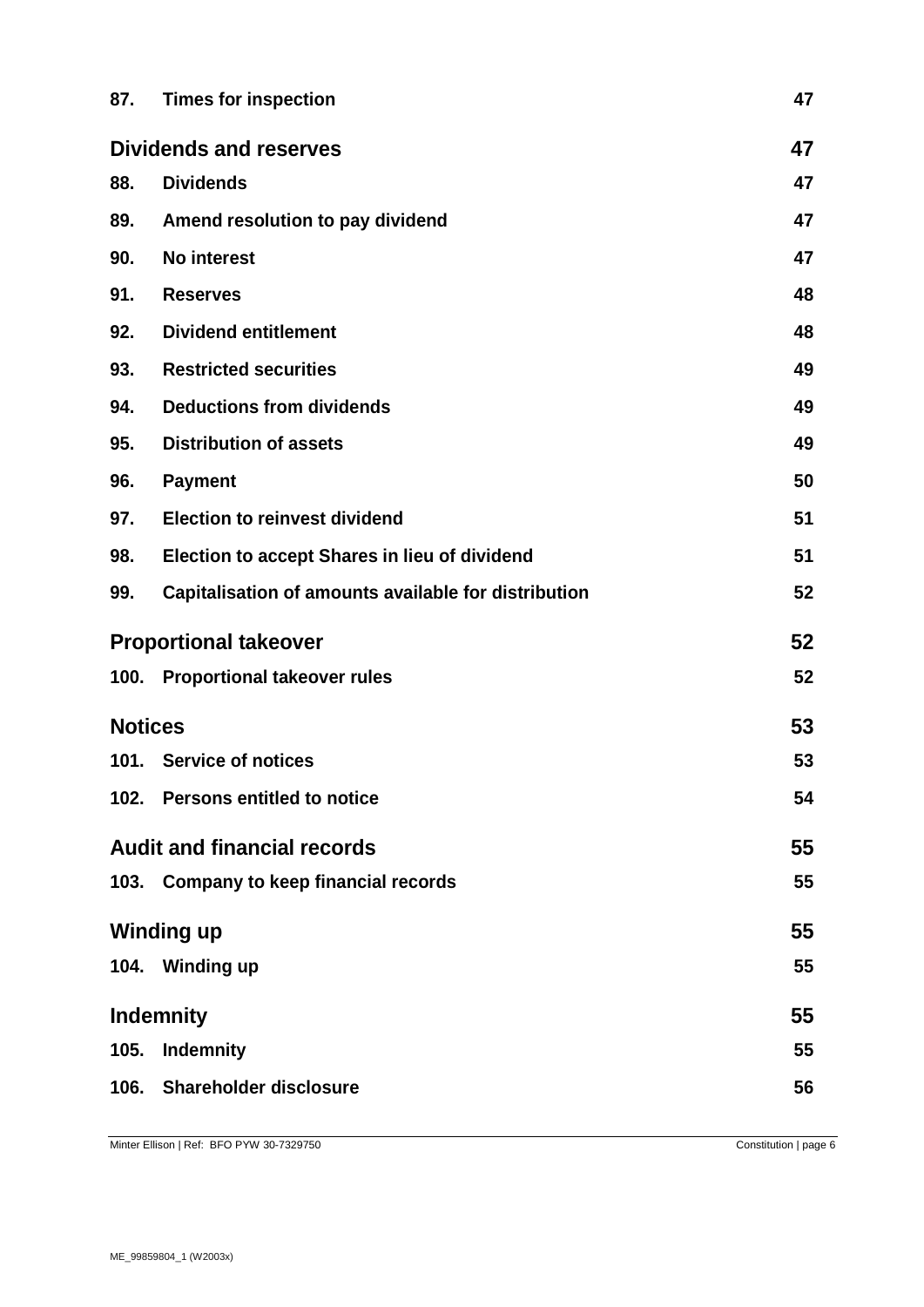**107. ASX Listing Rules 56**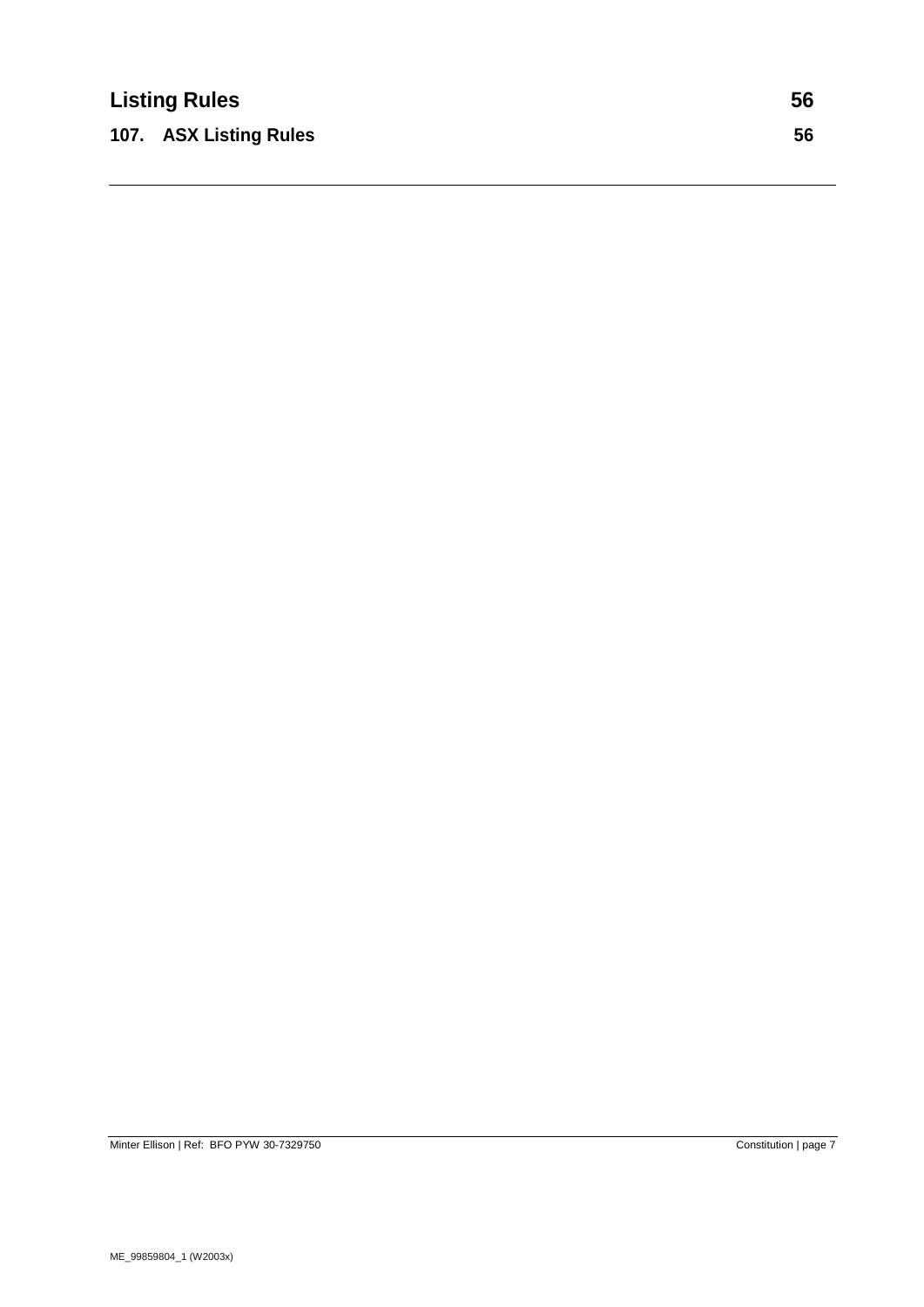# **Preliminary**

#### 1. Defined terms

1.1 In this Constitution:

**Adoption Date** means the date on which this Constitution is adopted by the Company as its constitution.

**Alternate Director** means a person appointed as an alternate director under clause [73.](#page-40-0)

**ASX** means ASX Limited ABN 98 008 624 691.

**ASX Listing Rules** means the listing rules of ASX and any other rules of ASX applicable to the Company or the Shares while the Company is admitted to the Official List, each as amended or replaced from time to time, except to the extent of any express written waiver by ASX.

**ASX Settlement** means ASX Settlement Pty Limited ABN 49 008 504 532.

**ASX Settlement Operating Rules** means the operating rules of ASX Settlement as amended or replaced from time to time, except to the extent of any express written waiver by ASX Settlement.

**Auditor** means the Company's auditor.

**Business Day** has the same meaning as in the ASX Listing Rules.

**Certificated Holding** has the same meaning as in the ASX Settlement Operating Rules.

**CHESS Holding** has the same meaning as in the ASX Settlement Operating Rules.

**Company** means Select Harvests Limited ACN 000 721 380.

**Constitution** means the constitution of the Company as amended from time to time.

**Corporations Act** means the *Corporations Act 2001* (Cth) as amended or replaced from time to time and includes any regulations made under that Act and any exemption or modification to that Act applying to the Company.

**Director** means a person appointed to the position of a director of the Company and where appropriate, includes an Alternate Director.

**Directors** means all or some of the Directors acting as a board.

**Direct Vote**, in relation to a resolution or a meeting, means a specification in an appointment of proxy of the way that the proxy is to vote on the resolution or on a resolution proposed to be put at the meeting (as the case may be) where the appointment also indicates that the specification is to be regarded as a direct vote.

**Dividend** includes bonus.

**Executive Director** has the meaning given by clause [80.3.](#page-43-0)

**Issuer Sponsored Holding** has the same meaning as in the ASX Settlement Operating Rules.

**Listed**, in relation to the Company, means if the Company is included in the Official List of ASX.

**Managing Director** means a Director appointed as managing director under clause [80.1.](#page-43-1)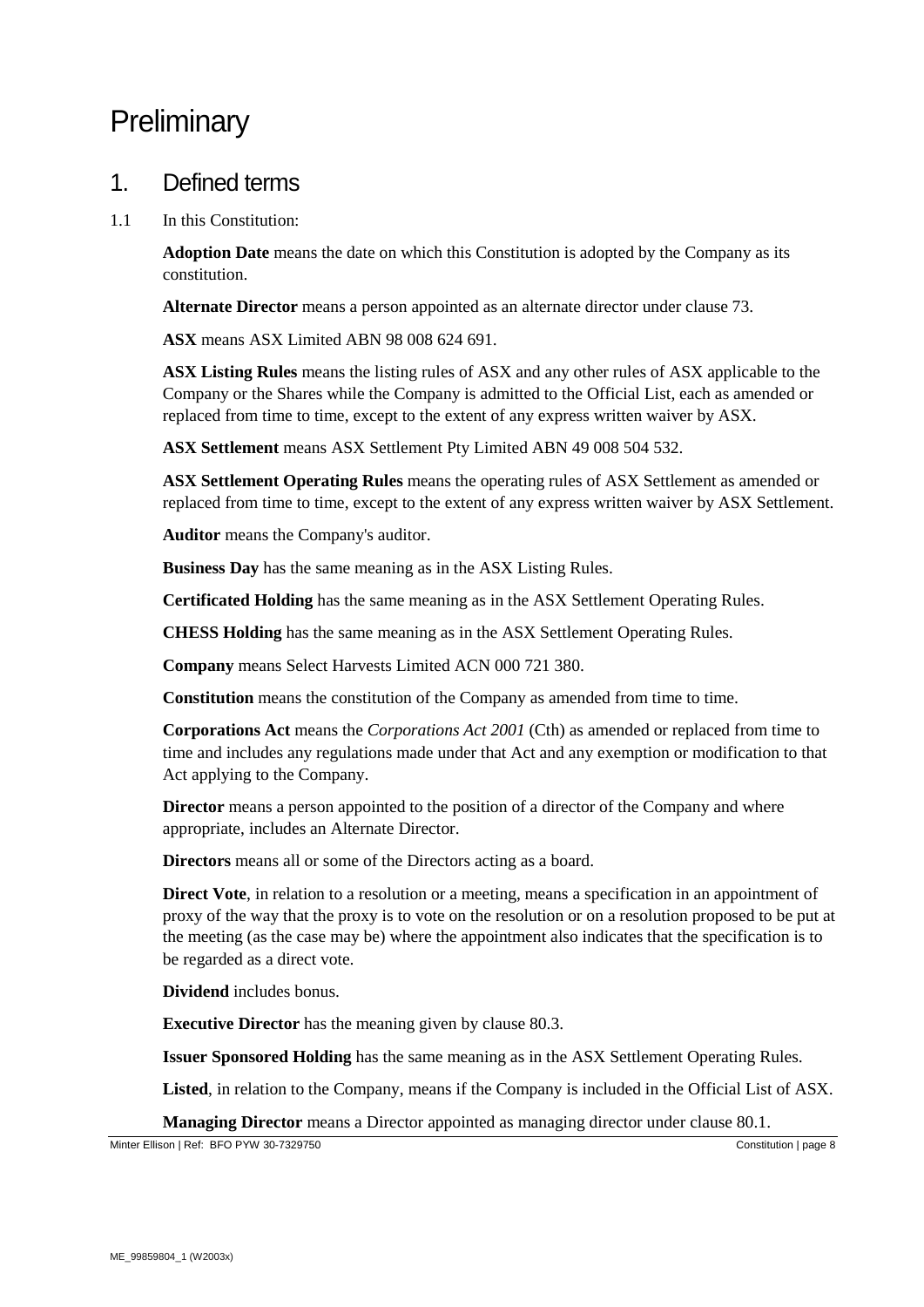**Marketable Parcel** has the same meaning as in the ASX Settlement Operating Rules in force from time to time.

**Member** means a person who is a member of the Company under the Corporations Act.

**Non-Executive Director** means a Director who is not an Executive Director.

**Non-Marketable Parcel** means a parcel of securities that is less than a Marketable Parcel.

**Previous Constitution** means the constitution of the Company immediately before the Adoption Date.

**proper ASTC transfer** has the meaning given to it in the Corporations Regulations 2001.

**Register** means the register of Members of the Company.

**Representative** means a person appointed by a Member to act as its representative under clause [58.1.](#page-34-0)

**Restricted Securities** has the same meaning as in the ASX Listing Rules.

**Seal** means the Company's common seal.

**Secretary** means any person appointed by the Directors to perform any of the duties of a secretary of the Company and if more than one person is appointed, any one or more of such persons.

**Shares** means shares in the share capital of the Company.

1.2 In this Constitution, except where the context otherwise requires, an expression in a clause of this Constitution has the same meaning as in the Corporations Act. Where the expression has more than one meaning in the Corporations Act and a provision of the Corporations Act deals with the same matter as a clause of this Constitution, that expression has the same meaning as in that provision.

#### 2. Interpretation

- 2.1 In this Constitution, except where the context otherwise requires:
	- (a) the singular includes the plural and vice versa, and a gender includes other genders;
	- (b) another grammatical form of a defined word or expression has a corresponding meaning;
	- (c) a reference to a clause, paragraph, schedule or annexure is to a clause or paragraph of, or schedule or annexure to, this Constitution, and a reference to this Constitution includes any schedule or annexure;
	- (d) a reference to a document or instrument includes the document or instrument as novated, altered, supplemented or replaced from time to time;
	- (e) a reference to **A\$**, **\$A**, **dollar** or **\$** is to Australian currency; and
	- (f) the meaning of general words is not limited by specific examples introduced by **including**, **for example** or similar expressions.
- 2.2 Headings are for ease of reference only and do not affect interpretation.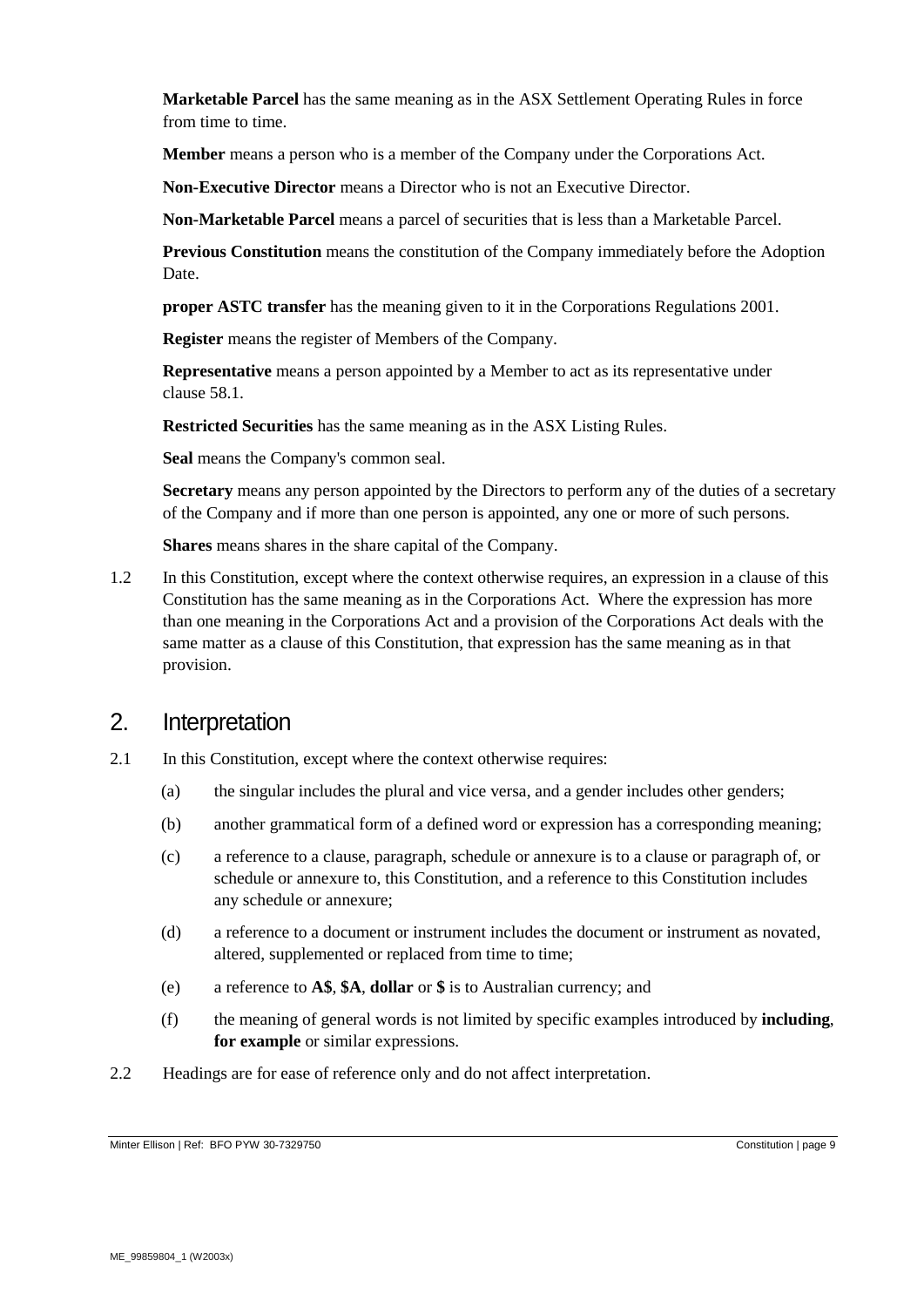- 2.3 The Corporations Act prevails over any inconsistency with:
	- (a) this Constitution;
	- (b) the ASX Listing Rules; and
	- (c) the ASX Settlement Operating Rules.

#### 3. Replaceable rules

The provisions of the Corporations Act that apply to certain companies as replaceable rules and any other rules or regulations in the legislation under which the Company was formed are in each case displaced by this Constitution in their entirety and do not apply to the Company.

#### 4. Transitional provisions

This Constitution has the effect that:

- (a) every Director, alternate director, senior manager and secretary in office as at the Adoption Date continues in office subject to, and is taken to have been appointed or elected under, this Constitution;
- (b) any register maintained by the Company immediately before the Adoption Date is taken to be a register maintained under this Constitution;
- (c) any Seal adopted by the Company before the Adoption Date is taken to be the Seal until another Seal is adopted by the Company under this constitution;
- (d) for the purposes of clause  $96.1(a)$ , a cheque issued under a corresponding provision of the Previous Constitution is taken to have been issued under claus[e 96.1\(a\),](#page-49-0) any money held for a Member under the Previous Constitution is taken to be held in an account under clause [96.3](#page-49-1) and any money held at the Adoption Date for a Member the Company regards as uncontactable is taken to be held in an account under clause [96.3;](#page-49-1) and
- (e) unless a contrary intention appears in this Constitution, all persons, things, agreements and circumstances appointed, approved, created or delegated by or under the Previous Constitution continue to have the same status, operation and effect as if they had occurred under this Constitution on and after the Adoption Date.

# **Shares**

#### 5. Currency

- 5.1 Any amount payable to the holder of a Share, whether in relation to dividends, return of capital, participation in surplus assets of the Company or otherwise may be paid in the currency of a country other than Australia.
- 5.2 The Directors may fix a time on or before the payment date as the time at which the applicable exchange rate will be determined for that purpose.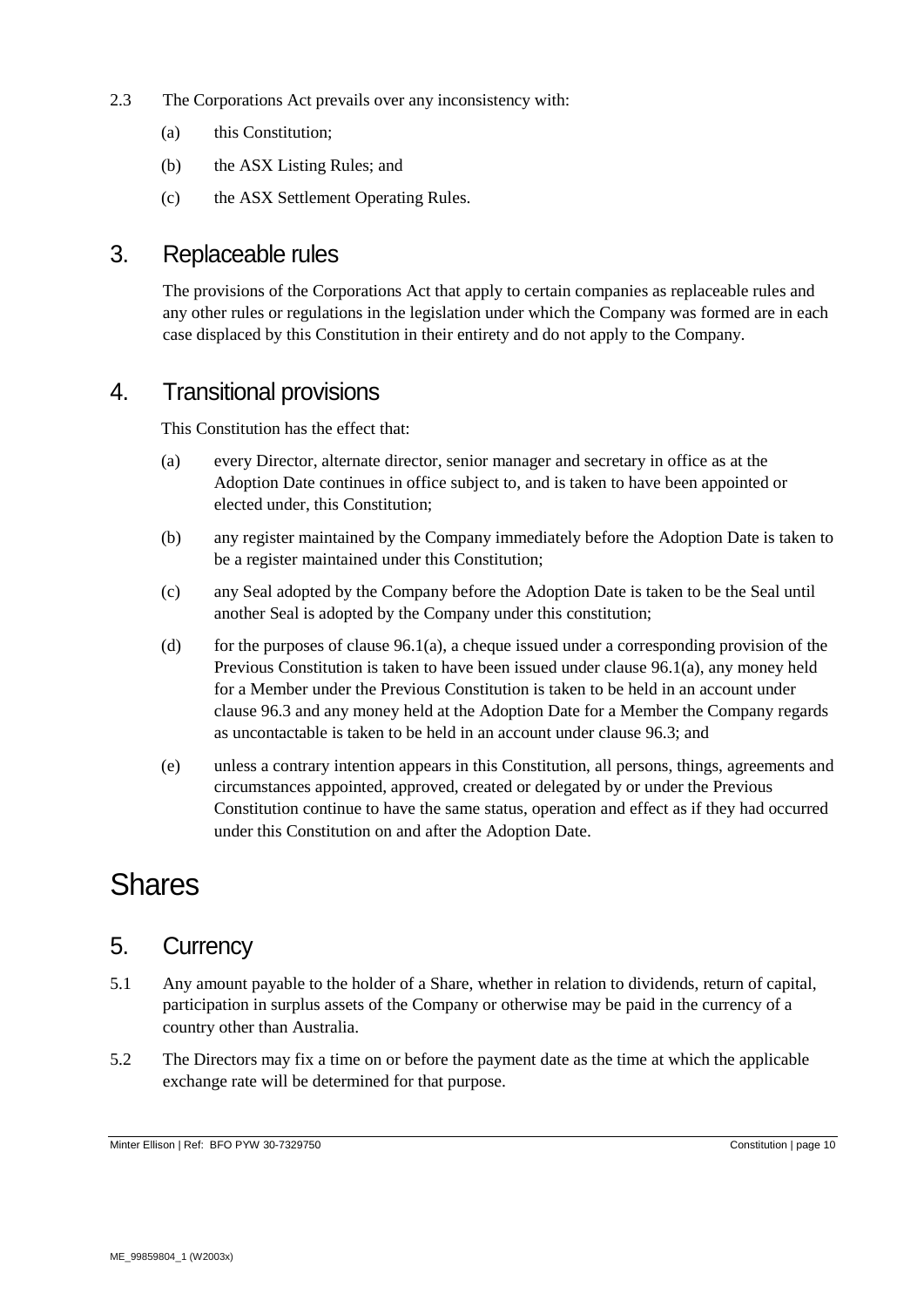### 6. Issue of Shares

- <span id="page-10-0"></span>6.1 Subject to the Corporations Act, the ASX Listing Rules and this Constitution, the Directors may issue and allot, or dispose of, Shares:
	- (a) on terms determined from time to time by the Directors;
	- (b) at an issue price that the Directors determine from time to time; and
	- (c) to Members whether in proportion to their existing shareholdings or otherwise, or to such other persons as the Directors may determine from time to time.
- <span id="page-10-1"></span>6.2 The Directors' power under clause [6.1](#page-10-0) includes the power to:
	- (a) grant options over unissued Shares; and
	- (b) issue and allot Shares:
		- (i) with any preferential, deferred or special rights, privileges or conditions;
		- (ii) with any restrictions in regard to dividend, voting, return of capital or otherwise;
		- (iii) which are liable to be redeemed or converted;
		- (iv) which are bonus Shares for whose issue no consideration is payable to the Company; or
		- (v) which have any combination of the characteristics described in clauses [6.2\(b\)\(i\)](#page-10-1) to  $6.2(b)(iv)$  inclusive.

# <span id="page-10-2"></span>7. Commission and brokerage

Any brokerage or commission which may be paid by the Company may be made in cash, by the issue and allotment of Shares, or the issue of debentures, or by a combination of any of those methods.

#### <span id="page-10-3"></span>8. Trusts not recognised

- 8.1 Except as required by law, the ASX Settlement Operating Rules or as otherwise provided by this Constitution, the Company will not recognise any person as holding a Share on trust and the Company will not be bound to recognise any equitable, contingent, future or partial interest or any other right in respect of a Share except the registered holder's absolute right of ownership.
- 8.2 This clause [8](#page-10-3) applies even if the Company has notice of the relevant trust, interest or right.

#### 9. Joint holders

- 9.1 If two or more persons are registered as the holders of a Share, they are taken to hold the Share as joint tenants with benefit of survivorship and the person whose name appears first on the Register is the only joint holder entitled to receive notices from the Company.
- 9.2 Any one of the joint holders of a Share may give an effective receipt for any dividend or return of capital payable to the joint holders.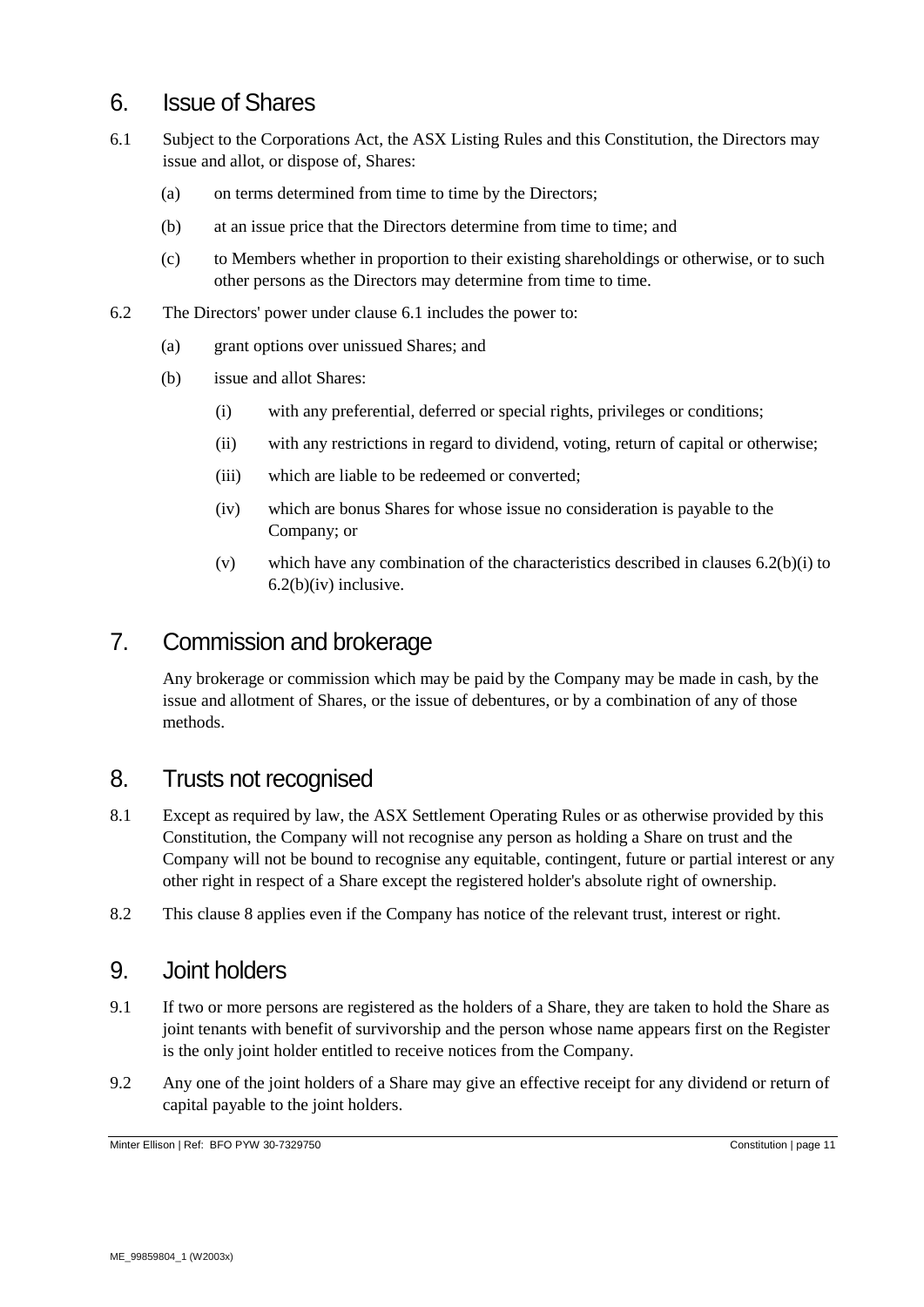- 9.3 The Company is entitled to and in respect of CHESS Holdings, must:
	- (a) record the names of only the first three joint holders of a Share on the Register;
	- (b) regard the three joint holders of a Share appearing first on the Register as the registered holders of that Share to the exclusion of any other holders; and
	- (c) disregard the entitlement of any person to be registered on the Register as a holder if the name of the person would appear on the Register after the first three holders for that Share.

#### 10. Share certificates

- 10.1 The Directors will not, unless they determine otherwise or the ASX Listing Rules require, issue a certificate to a Member for any Shares registered in the Member's name or record any holding as held on a certificated sub-register.
- 10.2 Any certificate for Shares must be issued and despatched in accordance with the Corporations Act, the ASX Listing Rules and the ASX Settlement Operating Rules.
- 10.3 Subject to the ASX Listing Rules, the Directors may in their absolute discretion elect whether to maintain a certificated sub-register for any class of Shares.
- 10.4 Subject to the ASX Listing Rules and the ASX Settlement Operating Rules, Shares may be held on any sub-register maintained by or on behalf of the Company or on any branch register kept by the Company.
- 10.5 The Directors may order worn out or defaced certificates to be cancelled and, if necessary, replaced by new certificates.

#### 11. Variation of class rights

- 11.1 The rights attached to any class of Shares may be varied in accordance with the Corporations Act.
- 11.2 The provisions of this Constitution relating to general meetings apply, with necessary changes, to a meeting of a class of Members holding Shares in that class as if it was a general meeting except that:
	- (a) a quorum is two persons holding or representing by proxy whether or not the Member or Members they represent cast Direct Votes, attorney or Representative not less than 25% of the Shares of the class or, if there is one holder of Shares in the class, that holder or a proxy, attorney or representative of that holder; and
	- (b) any holder of Shares of the class present in person or by proxy whether or not the Member the proxy represents cast Direct Votes, attorney or Representative may demand a poll.
- 11.3 The rights conferred on the holders of any class of Shares are taken as not having been varied by the creation or issue of further Shares ranking equally with them.

#### <span id="page-11-0"></span>12. Non-marketable parcels

12.1 If one or more Members hold less than a Marketable Parcel of Shares, the Directors may invoke the procedure for the sale of Shares under this clause [12](#page-11-0) (**Procedure**).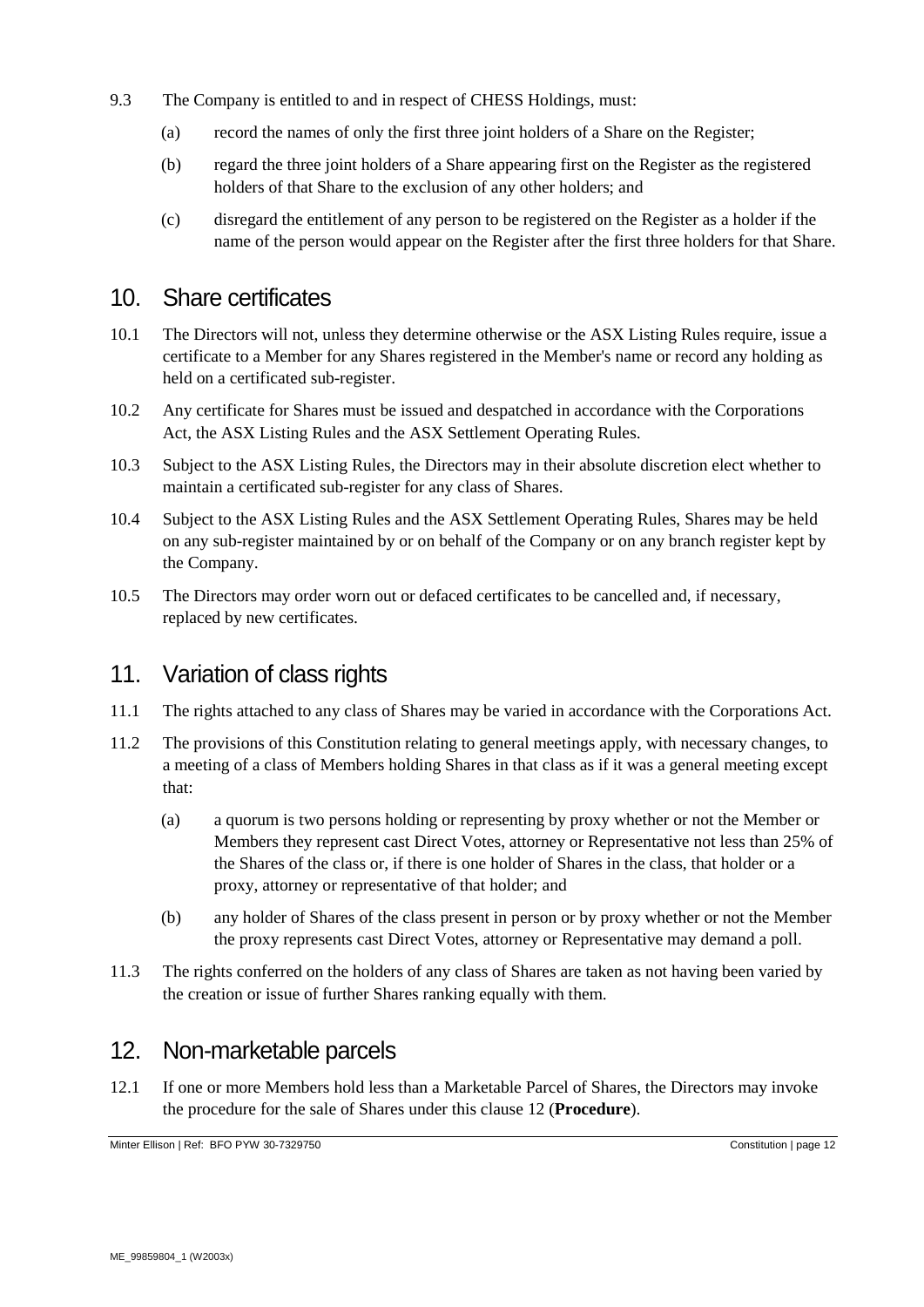- <span id="page-12-0"></span>12.2 To invoke the Procedure, the Directors must give each Member (or each Member whose Shares are not held in a CHESS Holding) who holds less than a Marketable Parcel of Shares (**Eligible Member**) written notice (**Notice of Divestiture**) that complies with this clause [12.](#page-11-0)
- 12.3 A Notice of Divestiture given to a Member must:
	- (a) state that the Shares referred to in the Notice of Divestiture are liable to be sold in accordance with the Procedure if the Member does not advise the Company before a specified date (**Relevant Date**) that the Member wishes to keep those Shares; and
	- (b) if the Member holds Shares in a CHESS Holding, contain a statement to the effect that if those Shares remain in a CHESS Holding after the Relevant Date, the Company may, without further notice, move those Shares from the CHESS Holding to an Issuer Sponsored Holding or a Certificated Holding for the purposes of divestment by the Company in accordance with the Procedure.
- 12.4 The Relevant Date must be six weeks or more after the date that the Notice of Divestiture is sent.
- 12.5 A copy of a Notice of Divestiture must be given to any other person required by the ASX Settlement Operating Rules.
- 12.6 If an Eligible Member on whom a Notice of Divestiture has been served, wants to keep the Shares referred to in the Notice of Divesture, the Eligible Member must give the Company written notice before the Relevant Date, advising the Company that the Member wants to keep those Shares or the member must increase their holding of Shares before the Relevant Date to a Marketable Parcel in each of which events the Company will not sell the Shares.
- <span id="page-12-2"></span>12.7 In addition to invoking the Procedure by giving a Notice of Divestiture under clause [12.2,](#page-12-0) the Directors may also initiate a sale of Shares held by a Member (also, **Eligible Member**) if the Eligible Member holds less than a Marketable Parcel of Shares and that holding was created by a transfer of a parcel of Shares effected on or after the Adoption Date that was less than a Marketable Parcel at the time that the transfer was initiated or, in the case of a paper-based transfer, the transfer document was lodged with the Company:
	- (a) the Shares held by the Eligible Member may be sold as provided in claus[e 12.8;](#page-12-1) and
	- (b) the Directors may remove or change the Eligible Member's rights to vote or receive dividends in respect of those Shares. Any dividends withheld must be sent to the former holder after the sale when the former holder delivers to the Company such proof of title as the Directors accept.
- <span id="page-12-1"></span>12.8 If an Eligible Member on whom a Notice of Divestiture has been served does not give the Company written notice before the Relevant Date advising the Company that the Eligible Member wants to keep the Shares referred in the Notice of Divestiture or the Member has not increased their holding of Shares before the Relevant Date to a Marketable Parcel, or clause [12.7](#page-12-2) applies to the Member the Company may:
	- (a) if the Member holds those Shares in a CHESS Holding, move those Shares from the CHESS Holding to an Issuer Sponsored Holding or a Certificated Holding; and
	- (b) in any case, sell those Shares in accordance with the Procedure.
- 12.9 Any Shares which may be sold under this clause [12](#page-11-0) may be sold on the terms, in the manner (whether on-market, by private treaty, through a share sale facility established by, on behalf of, or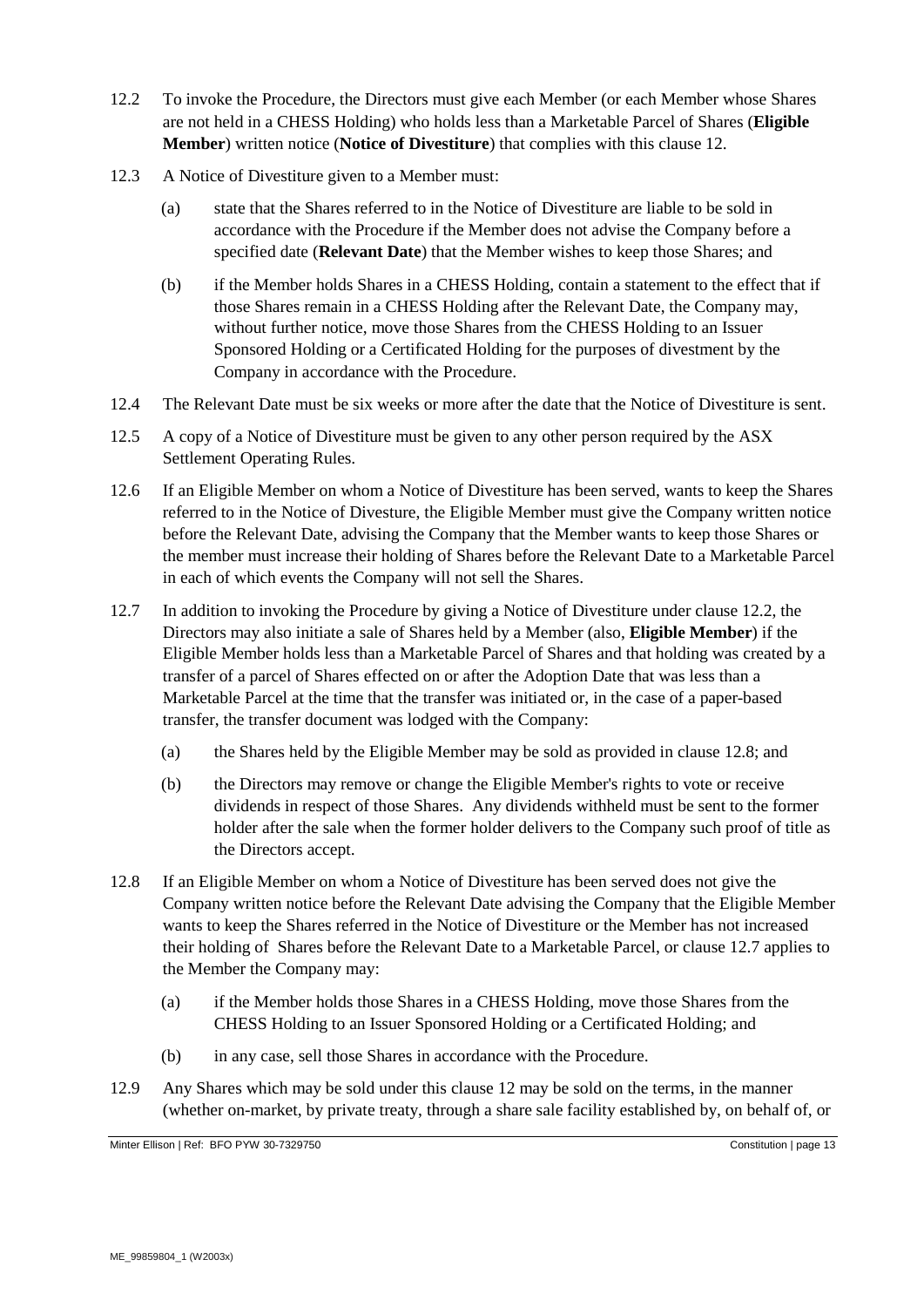at the request of the Company, or otherwise) and at the time or times determined by the Directors and, for the purposes of a sale under this clause [12,](#page-11-0) each Eligible Member:

- (a) appoints the Company as the Eligible Member's agent for sale and to receive any disclosure document, including a financial services guide;
- (b) authorises the Company to effect on the Eligible Member's behalf a transfer of the Shares sold and to deal with the proceeds of the sale of the Shares in accordance with clause [12.11;](#page-13-0)
- <span id="page-13-1"></span>(c) appoints the Company, its Directors and Secretaries jointly and severally as the Eligible Member's attorneys to execute any instrument or take other steps, in the Eligible Member's name and on the Eligible Member's behalf, as they or any of them may consider appropriate to transfer the Shares sold; and
- (d) authorises each of the attorneys appointed under clause [12.9\(c\)](#page-13-1) to appoint an agent to do a thing referred to in clause [12.9\(c\).](#page-13-1)
- 12.10 The title of the transferee to Shares acquired under this clause [12](#page-11-0) is not affected by an irregularity or invalidity in connection with the sale of Shares to the Transferee.
- <span id="page-13-0"></span>12.11 The proceeds of any sale of Shares under this clause [12](#page-11-0) less any unpaid calls and interest (**Sale Consideration**) will be paid to the relevant Member or as that Member may direct.
- 12.12 The Company will hold the Sale Consideration in trust for the Member whose Shares are sold under this clause and will forthwith notify the Member in writing that the Sale Consideration in respect of the Member's Shares has been received by the Company and is being held by the Company pending instructions from the Member as to how it is to be dealt with. If the Member has been issued with a share certificate or certificates, the Member's instructions, to be effective, must be accompanied by the share certificate or certificates to which the Sale Consideration relates or, if the certificate or certificates has or have been lost or destroyed, by a statement and undertaking under subsection 1070D(5) of the Corporations Act.
- 12.13 Subject to the Corporations Act, the Company or the purchaser will bear all costs, including brokerage and stamp duty, associated with the sale of any Shares under this clause.
- 12.14 A Notice of Divestiture under clause [12.2](#page-12-0) may only be given once in any 12 month period and may not be given during the offer period of a takeover bid for the Company.
- 12.15 If the Procedure has been invoked and there is an announcement of a takeover bid for Shares, no more sales of Shares may be made under this clause [12](#page-11-0) until after the close of the offers made under the takeover. The Procedure may then be invoked again.
- 12.16 The Directors may, before a sale is effected under this clause [12,](#page-11-0) revoke a Notice of Divestiture or any step taken under clause [12.7](#page-12-2) or suspend or terminate the Procedure, either generally or in specific cases.
- 12.17 If a Member is an Eligible Member in respect of more than one parcel of Shares, the Directors may treat the Member as a separate Eligible Member in respect of each of those parcels so that this clause [12](#page-11-0) will operate as if each parcel was held by a different person.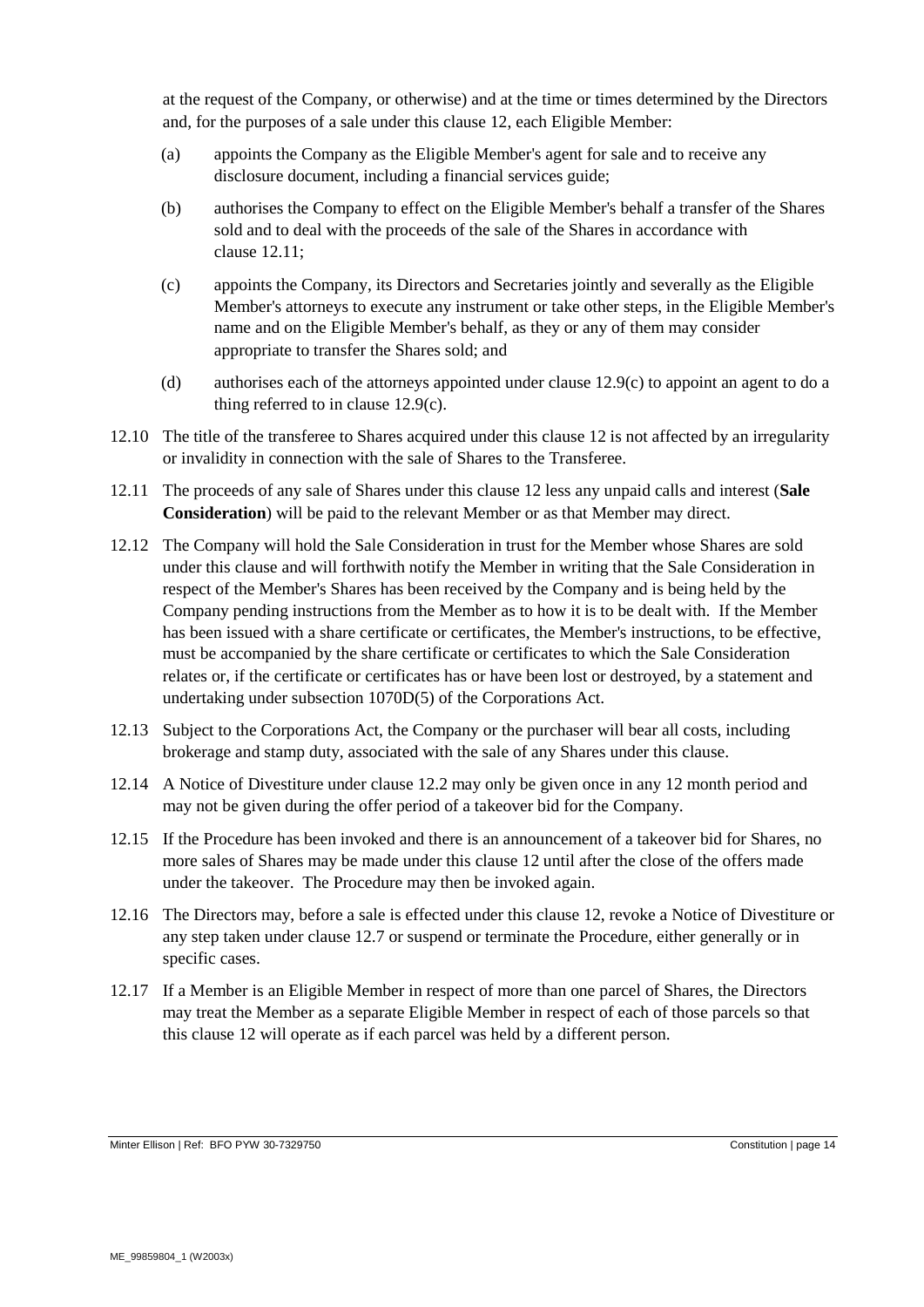# Calls

### <span id="page-14-0"></span>13. General

- 13.1 Subject to the Corporations Act and the terms on which partly paid Shares are issued, the Directors may make calls on the holders of the Shares for any money unpaid on them.
- 13.2 A call is made when the resolution of the Directors authorising it is passed.
- 13.3 The Directors may revoke or postpone a call before its due date for payment.
- 13.4 The Directors may require a call to be paid by instalments.
- 13.5 The Company must comply with the Corporations Act and the ASX Listing Rules in relation to the dispatch and content of notices to Members on whom a call is made.
- 13.6 A Member to whom notice of a call is given in accordance with this clause [13](#page-14-0) must pay to the Company the amount called in accordance with the notice.
- 13.7 Failure to send a notice of a call to any Member or the non-receipt of a notice by any Member does not invalidate the call.
- 13.8 Joint holders of Shares are jointly and severally liable to pay all calls in respect of their Shares.

### 14. Instalments and amounts which become payable

If:

- (a) the Directors require a call to be paid by instalments; or
- (b) an amount becomes payable by the terms of issue of Shares on allotment, or at a time or in circumstances specified in the terms of issue,

then:

- (c) every instalment or the amount payable under the terms of issue is payable as if it were a call made by the Directors and as if they had given notice of it; and
- (d) the consequences of late payment or non-payment of an instalment or the amount payable under the terms of issue are the same as the consequences of late payment or non-payment of a call.

#### 15. Interest and expenses

If an amount called is not paid on or before the due date, the person liable to pay the amount must also pay:

- (a) interest on the amount from the due date to the time of actual payment at a rate determined by the Directors (not exceeding 20% per annum); and
- (b) all expenses incurred by the Company as a consequence of the non-payment,

but the Directors may waive payment of the interest and expenses in whole or in part. Interest accrues daily and may be capitalised monthly or at such other intervals as the Directors decide.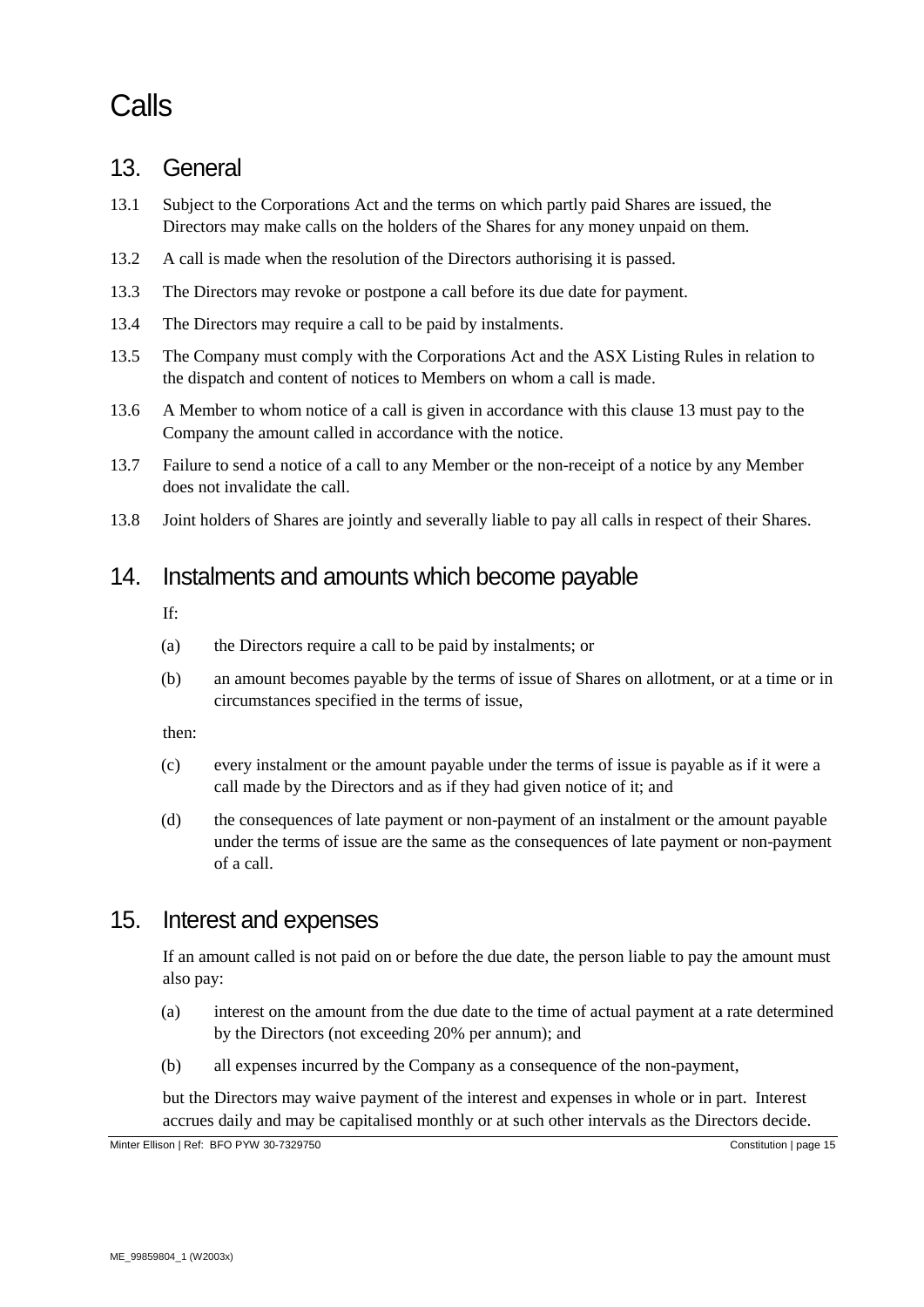# 16. Recovery of amounts due

On the hearing of any action for the recovery of money due for any call, proof that:

- (a) the name of the person sued was, when the call was made, entered in the Register as a holder or the holder of Shares in respect of which the call was made;
- (b) the resolution making the call is duly recorded in the Directors' minute book; and
- (c) notice of the call was given to the person sued,

will be conclusive evidence of the debt.

### 17. Differentiation

The Directors may, on the issue of Shares, differentiate between the holders as to the amount of calls to be paid and the times of payment.

#### <span id="page-15-0"></span>18. Payment of calls in advance

- 18.1 The Directors may accept from a Member the whole or part of the amount unpaid on a Share before the amount accepted has been called.
- 18.2 The Company may:
	- (a) pay interest on any amount accepted, until the amount is payable under a call and at a rate (not exceeding 20% per annum) agreed between the Member and the Directors; and
	- (b) subject to any contract between the Company and the Member, repay all or any of the amount accepted in excess of the amount called on the Share.
- <span id="page-15-1"></span>18.3 Payment of an amount in advance of a call does not entitle the paying Member to any:
	- (a) dividend, benefit or advantage, other than the payment of interest under this clause [18;](#page-15-0) or
	- (b) voting right,

to which the Member would not have been entitled if it had paid the amount when it became due.

# Lien and forfeiture

#### 19. Lien

- 19.1 The Company has a first and paramount lien on every partly paid Share and dividends payable in respect of the Share for all money:
	- (a) due and unpaid to the Company, in respect of the Share;
	- (b) presently payable by a holder or the holder of the Share, or the holder's estate, to the Company in respect of the Share; or
	- (c) which the Company is required by law to pay (and has paid) in respect of the Share.

#### 19.2 The lien extends to reasonable interest and expenses incurred because the amount is not paid.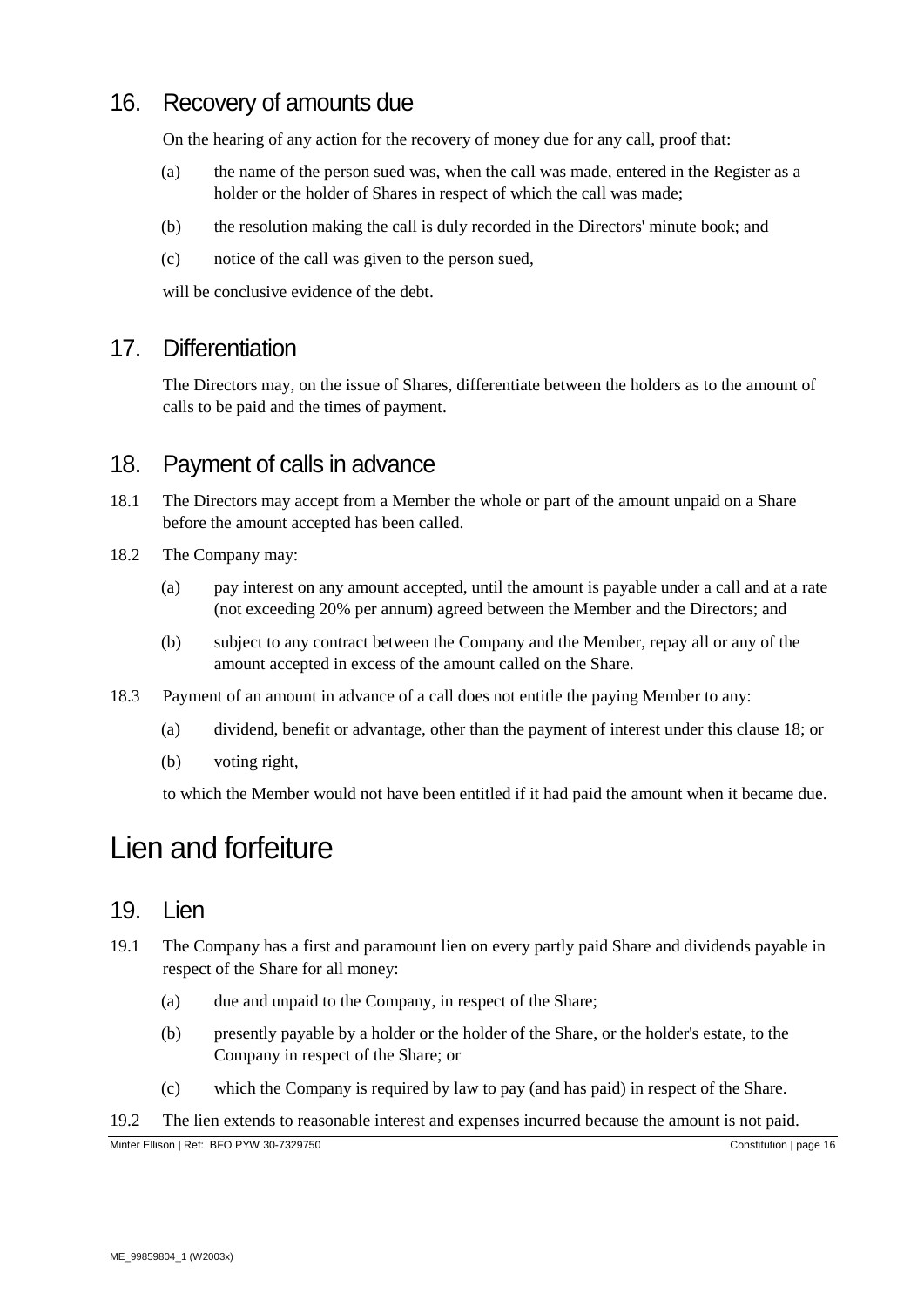- <span id="page-16-0"></span>19.3 If any law for the time being of any country, state or place imposes or purports to impose an immediate or contingent liability on the Company to make any payment or authorises a taxing authority or Government official to require the Company to make payment in respect of Shares or dividends or other moneys accruing due to the Member who holds the Shares:
	- (a) the Member or, if the Member is deceased, the Member's legal personal representative, indemnifies the Company in respect of any such payment or liability; and
	- (b) the Company:
		- (i) has a lien on the Shares and dividends and other moneys payable in respect of the Shares, whether the Shares are held by the Member solely or jointly with another person in respect of any payment made or liability incurred by the Company, together with reasonable expenses and interest on any payment made by the Company at a rate to be fixed by the Directors not exceeding 20% per annum from the date of payment by the Company to the date of repayment by the Member;
		- (ii) may set off amounts so paid by the Company against amounts payable by the Company to the Member as dividends or otherwise; and
		- (iii) may recover as a debt due from the Member or its legal personal representative the amount of all payments made by the Company together with reasonable expenses and interest at the rate and for the period referred to in clause [19.3\(b\)\(i\).](#page-16-0)
- 19.4 The Company may do all things which the Directors think necessary or appropriate to do under the ASX Listing Rules and the ASX Settlement Operating Rules to enforce or protect the Company's lien.
- 19.5 Unless the Directors determine otherwise, the registration of a transfer of a Share operates as a waiver of the Company's lien on the Share so far as it relates to amounts owing by the transferor or any predecessor in title.
- 19.6 The Directors may:
	- (a) declare a Share to be wholly or partly exempt from a lien; or
	- (b) waive or compromise all or part of any payment due to the Company.

#### 20. Lien sale

If:

- (a) the Company has a lien on a Share for money presently payable; and
- (b) the Company has given the Member or the Member's executors or administrators (as the case may be) holding the Share written notice demanding payment of the money; and
- (c) that Member fails to pay all of the money demanded,

then 14 or more days after giving the notice, the Directors may sell the Share in any manner determined by them.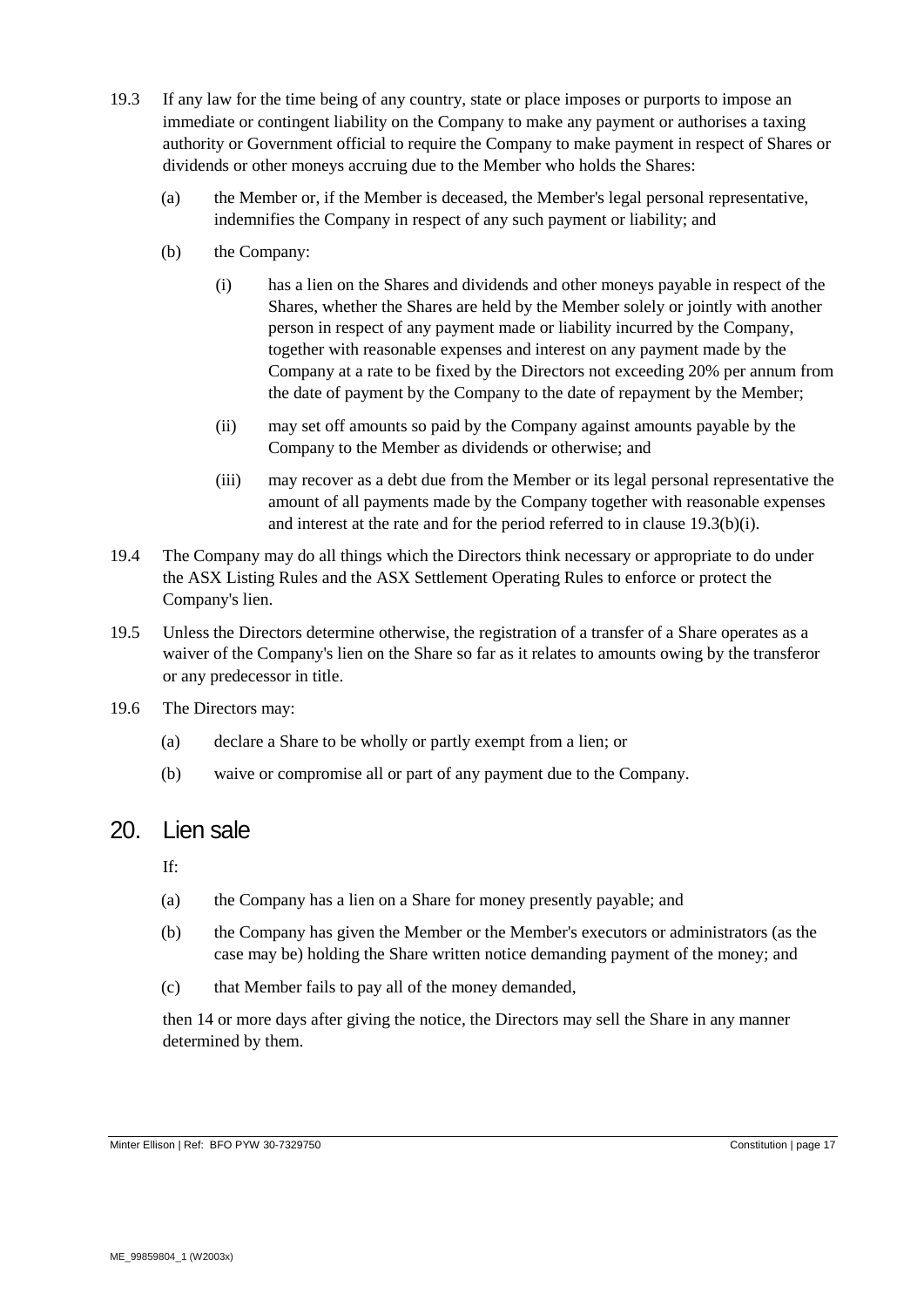### 21. Forfeiture notice

- <span id="page-17-1"></span><span id="page-17-0"></span>21.1 The Directors may at any time after a call or instalment becomes payable and remains unpaid by a Member, serve a notice on the Member requiring the Member to pay all or any of the following:
	- (a) the unpaid amount;
	- (b) any interest that has accrued; and
	- (c) all expenses incurred by the Company as a consequence of the non-payment.
- 21.2 The notice under clause [21.1](#page-17-0) must:
	- (a) specify a day (not earlier than 14 days after the date of the notice) on or before which the payment required by the notice must be made; and
	- (b) state that if a Member does not comply with the notice, the Shares in respect of which the call was made or instalment is payable will be liable to be forfeited.

# 22. Forfeiture

- <span id="page-17-4"></span>22.1 If a Member does not comply with a notice served under clause [21,](#page-17-1) then any or all of the Shares in respect of which the notice was given may be forfeited under a resolution of the Directors.
- 22.2 Unpaid dividends in respect of forfeited Shares will also be forfeited.
- 22.3 On forfeiture, Shares become the property of the Company and forfeited Shares must be:
	- (a) sold, disposed of, or cancelled on terms determined by the Directors; or
	- (b) offered by public auction.
- 22.4 The Directors may, at any time before a forfeited Share is sold, disposed of or cancelled, annul the forfeiture of the Share on conditions determined by them.
- <span id="page-17-2"></span>22.5 Promptly after a Share has been forfeited:
	- (a) notice of the forfeiture must be given to the Member in whose name the Share was registered immediately before its forfeiture; and
	- (b) the forfeiture and its date must be noted in the Register.
- 22.6 Omission or neglect to give notice of or to note the forfeiture as specified in clause [22.5](#page-17-2) will not invalidate a forfeiture.

#### 23. Liability of former Member

- <span id="page-17-3"></span>23.1 The interest of a person who held Shares which are forfeited is extinguished but, the former Member remains liable to pay:
	- (a) all money (including interest and expenses) that was payable by the Member to the Company at the date of forfeiture in respect of the forfeited Shares; and
	- (b) interest from the date of forfeiture until payment of the money referred to in clause [23.1\(a\),](#page-17-3) of this clause at a rate determined by the Directors (not exceeding 20% per annum).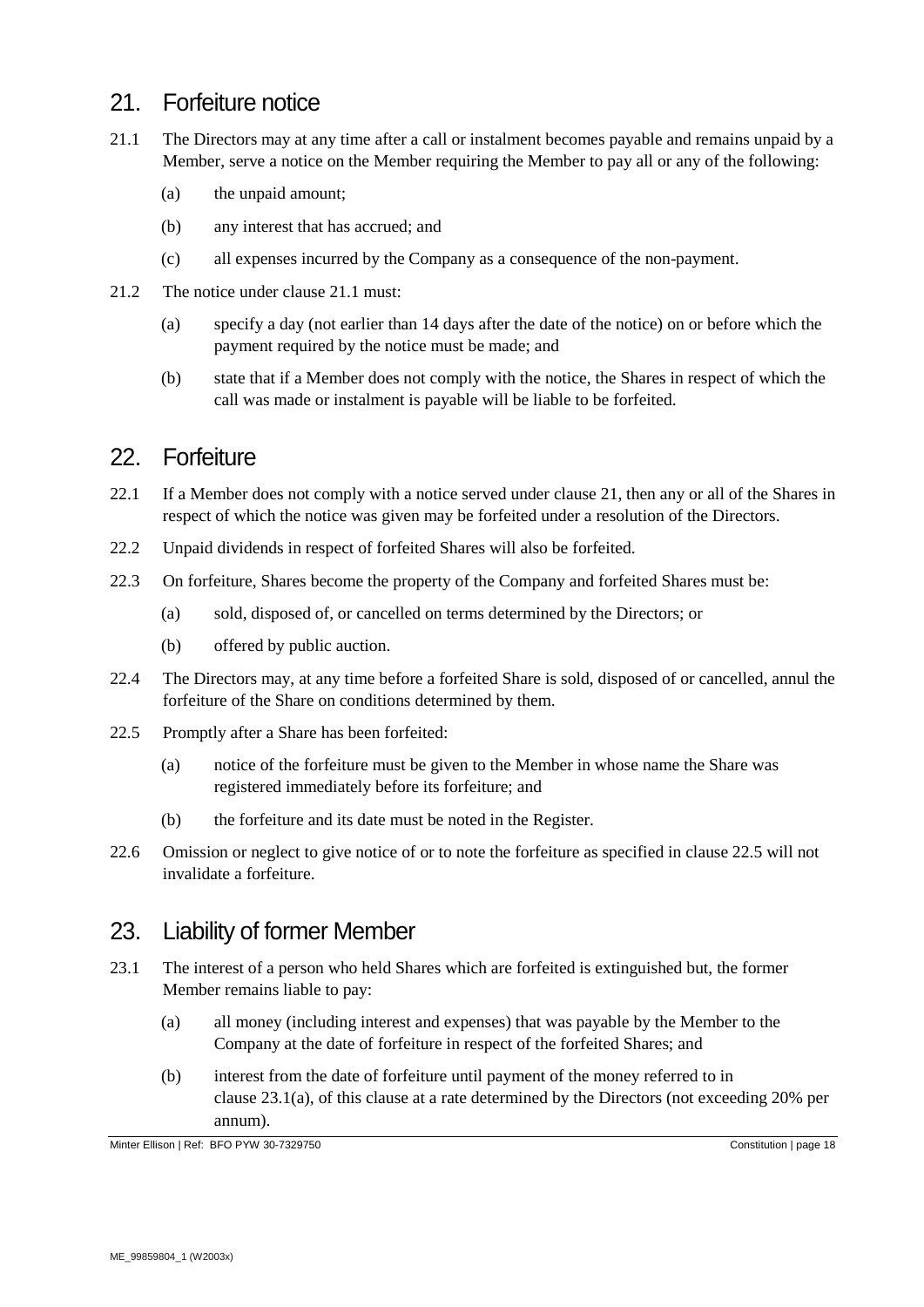23.2 A former Member's liability to the Company ceases if and when the Company receives payment in full of all money (including interest and expenses) payable by the former Member in respect of the Shares. The liability may only be compromised, released or waived by the Directors.

### 24. Disposal of Shares

- 24.1 The Company may:
	- (a) receive the consideration (if any) given for a forfeited Share on any sale or disposition of the Share, or a Share sold under a lien sale;
	- (b) effect a transfer of the Share or execute or appoint a person to execute, a transfer of the Share in favour of a person to whom the Share is sold or disposed of; and
	- (c) register as the holder of the Share the person to whom the Share is sold.
- 24.2 The purchaser of the Share:
	- (a) is not bound to check the regularity of the sale or the application of the purchase price;
	- (b) obtains title to the Share despite any irregularity in the sale; and
	- (c) will not be subject to complaint or remedy by the former holder of the Share in respect of the purchase.
- 24.3 A statement signed by a Director and a Secretary that the Share has been regularly forfeited and sold or reissued or regularly sold without forfeiture to enforce a lien, is conclusive evidence of the matters stated as against all persons claiming to be entitled to the Share.
- 24.4 Subject to the terms on which a Share is on issue, the net proceeds of any sale made to enforce a lien or on forfeiture must be applied by the Company in the following order:
	- (a) in payment of the costs and expenses of the sale;
	- (b) in payment of all amounts (if any) secured by the lien or all money (if any) that was payable in respect of the forfeited Share; and
	- (c) where the Share was forfeited under clause [22.1,](#page-17-4) in payment of any surplus to the former Member whose Share was sold.

# Transfer of Shares

#### 25. General

- 25.1 Subject to this Constitution, a Member may transfer Shares held by that Member.
- 25.2 Subject to clause [25.3,](#page-18-0) Shares may be transferred by:
	- (a) a written transfer instrument in any usual or common form; or
	- (b) any other form approved by the Directors.
- <span id="page-18-0"></span>25.3 The Company may participate in any computerised or electronic system for market settlement, securities transfer and registration conducted in accordance with the Corporations Act, the ASX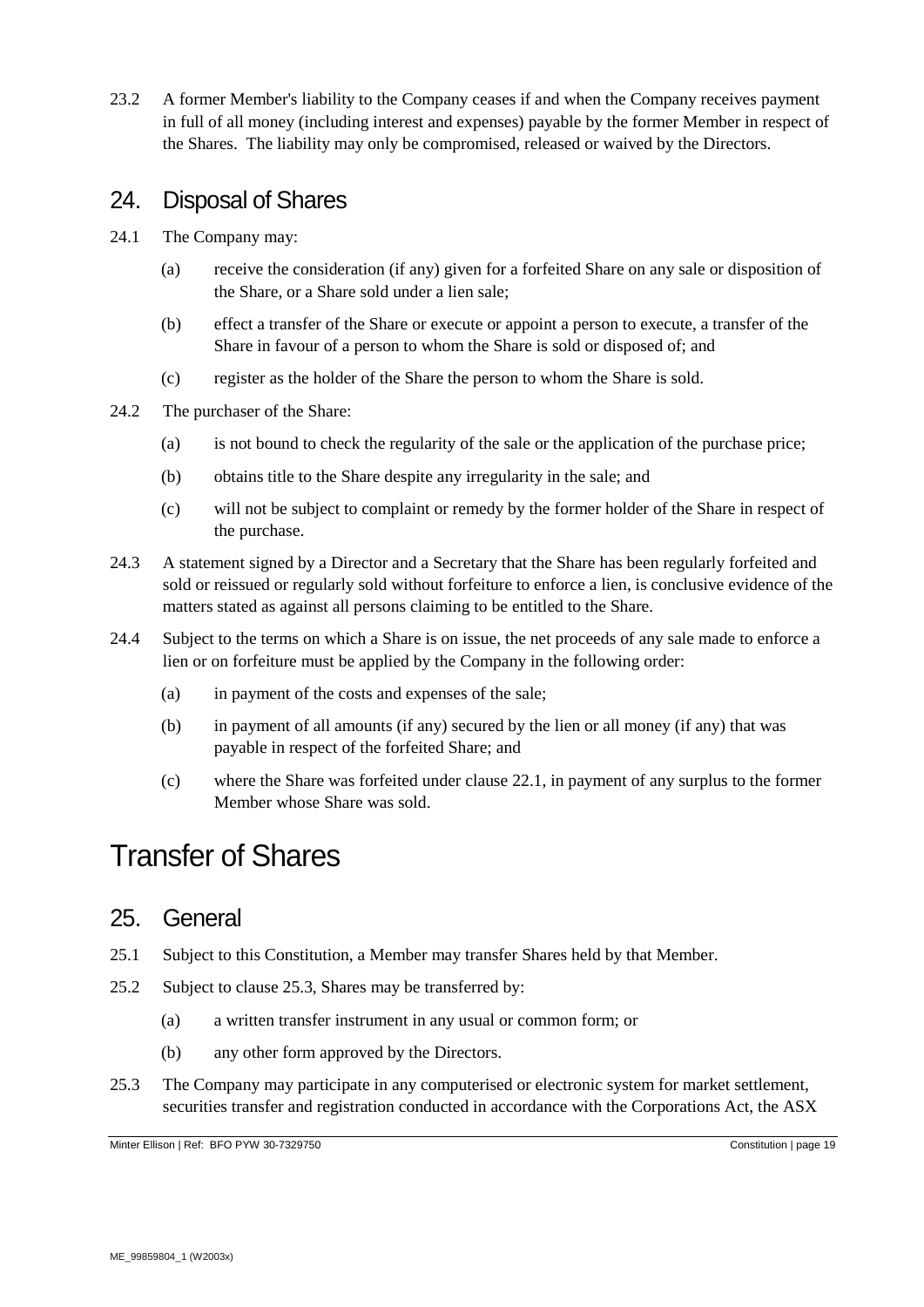Listing Rules and the ASX Settlement Operating Rules, or corresponding laws or financial market rules in any other country.

- 25.4 If the Company participates in a system of the kind described in clause [25.3,](#page-18-0) then despite any other provision of this Constitution:
	- (a) Shares may be transferred, and transfers may be registered, in any manner required or permitted by the ASX Listing Rules or the ASX Settlement Operating Rules (or corresponding laws or financial market rules in any other country) applying in relation to the system;
	- (b) the Company must comply with and give effect to those rules; and
	- (c) the Company may, in accordance with those rules, decline to issue certificates for holdings of Shares.
- 25.5 A written transfer instrument must be:
	- (a) executed by the transferor or (where the Corporations Act permits) stamped by the transferor's broker;
	- (b) unless the Directors decide otherwise in the case of a fully paid Share, executed by the transferee or (where the Corporations Act permits) stamped by the transferee's broker; and
	- (c) in the case of a transfer of partly paid Shares, endorsed or accompanied by an instrument executed by the transferee or by the transferee's broker to the effect that the transferee agrees to accept the Shares subject to the terms and conditions on which the transferor held them, to become a Member and to be bound by the Constitution.

Subject to the Corporation Act, the written transfer instrument may comprise more than one document.

- 25.6 Except as required by the ASX Settlement Operating Rules:
	- (a) a transferor of Shares remains the holder of the Shares transferred until the transfer is registered and the name of the transferee is entered in the Register in respect of the Shares; and
	- (b) a transfer of Shares does not pass the right to any dividends on the Shares until such registration.

#### 26. Transfer procedure

- 26.1 Except where the Directors determine (to comply with laws or financial market rules of a foreign country or the ASX Settlement Operating Rules), for a transfer of Shares that is not an ASX Settlement regulated transfer:
	- (a) the written transfer instrument must be left at the Company's registered office or another place acceptable to the Company;
	- (b) the instrument must be accompanied by a certificate for the Shares dealt with in the transfer where a certificate has been issued, unless the Directors waive production of the certificate on receiving satisfactory evidence of the loss or destruction of the certificate; and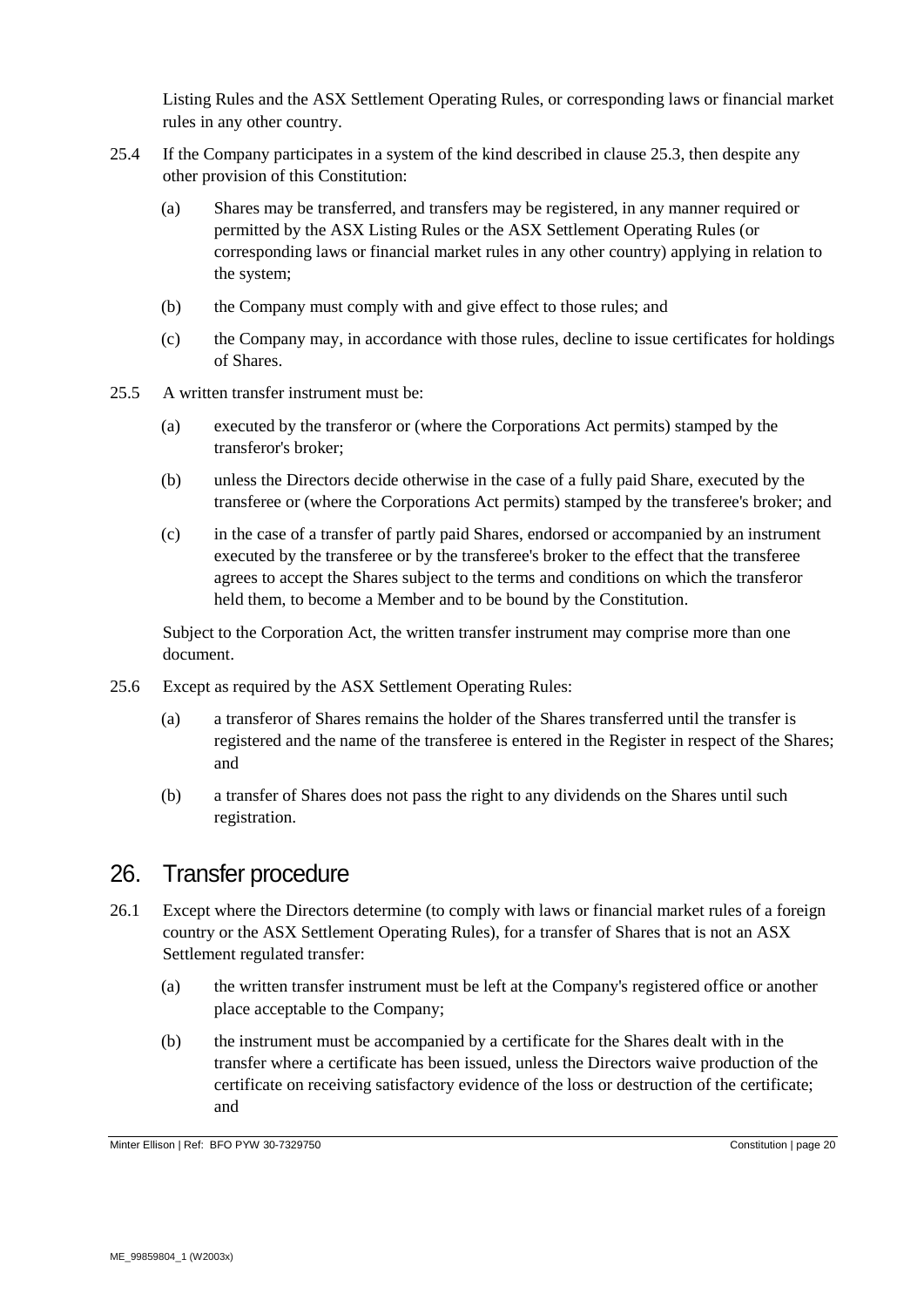- (c) the Directors may require other evidence of the transferor's right to transfer the Shares.
- 26.2 For a transfer of Shares that is an ASX Settlement regulated transfer, a Share transfer must be effected in accordance with the ASX Listing Rules and the ASX Settlement Operating Rules.
- 26.3 The Company may charge a fee for registering a transfer of Share if:
	- (a) the Company is not listed; or
	- (b) the fee is not prohibited by the ASX Listing Rules.

#### <span id="page-20-3"></span>27. Right to refuse registration

- <span id="page-20-0"></span>27.1 The Directors may in their absolute discretion refuse to register any transfer of Shares or other securities where the Shares or other securities are not quoted by ASX. Where the Shares or other securities are quoted by ASX, the Directors may in their absolute discretion refuse to register any transfer in any of the circumstances permitted by the ASX Listing Rules.
- <span id="page-20-1"></span>27.2 The Directors must:
	- (a) except as permitted by ASX, refuse to register any transfer of Shares or other securities which are Restricted Securities if that transfer is or might be in breach of the ASX Listing Rules or any restriction agreement entered into by the Company under the ASX Listing Rules in relation to the Shares; and
	- (b) refuse to register any transfer where the Company is, or the Directors are, required to do so by the ASX Listing Rules.
- <span id="page-20-2"></span>27.3 Despite clauses [27.1](#page-20-0) and [27.2,](#page-20-1) the Company must not refuse or fail to register or give effect to, or delay or in any way interfere with, a proper ASTC transfer of Shares or other securities quoted by ASX.
- 27.4 If a person has lodged a transfer which the Directors have refused to register, the Company must, within five Business Days after the date of lodgment, give to the lodging person written notice of the refusal and the reasons for it.
- 27.5 Subject to clause [27.3,](#page-20-2) Restricted Securities cannot be disposed of during the escrow period except as permitted by the ASX Listing Rules or ASX. The Company will refuse to acknowledge a disposal of Restricted Securities to the extent required under the ASX Listing Rules.

# Transmission of Shares

#### 28. Title on death

- 28.1 The legal personal representative of a deceased Member who was the sole holder of Shares is the only person whom the Company will recognise as having any title to the deceased Member's Shares.
- 28.2 If a deceased Member was a joint holder of Shares, the other joint holder is the only person whom the Company will recognise as having any title to the deceased Member's Shares.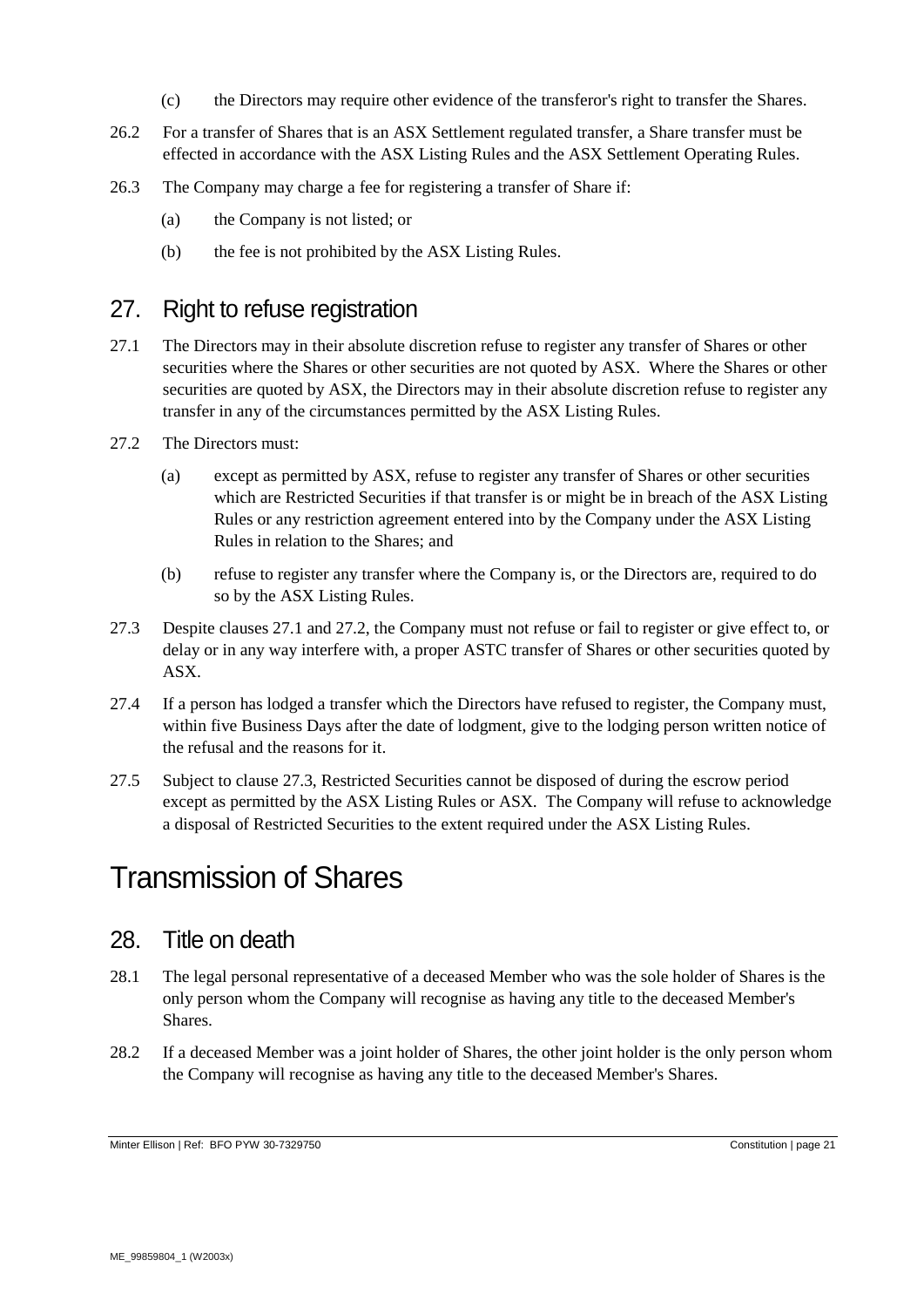- 28.3 The estate of the deceased Member will not be released from any liability to the Company in respect of the Shares.
- 28.4 The Company may register or give effect to a transfer to a transferee who dies before the transfer is registered.

### <span id="page-21-1"></span>29. Entitlement to transmission

- 29.1 A person who becomes entitled to a Share in consequence of the death, mental incapacity or bankruptcy of a Member may, subject to clause [27](#page-20-3) and to producing to the Company evidence of its entitlement which is satisfactory to the Directors, elect to:
	- (a) be registered as the holder of the Share; or
	- (b) transfer the Share to some other person nominated by it.
- <span id="page-21-0"></span>29.2 If the person who has become entitled to a Share:
	- (a) elects to be registered as the holder, then the person must deliver or send to the Company a written notice of election signed by him or her; or
	- (b) elects to transfer the Share, then the person must effect a transfer of the Share.
- 29.3 An election to be registered as a holder of a Share under clause [29.1\(a\)](#page-21-0) or a transfer of a Share from a Member or deceased Member under this clause [29](#page-21-1) is subject to the same limitations, restrictions and provisions of this Constitution as would apply if the election were a transfer or the transfer were made by the Member or deceased Member himself or herself.
- 29.4 A person who:
	- (a) has become entitled to a Share by operation of law; and
	- (b) has produced evidence of that person's entitlement which is satisfactory to the Directors,

is entitled to the dividends and other rights of the registered holder of the Share.

- 29.5 Where two or more persons are jointly entitled to any Share in consequence of the death of the registered holder, they will be considered to be joint holders of the Share.
- 29.6 Any person who is registered under this clause must indemnify the Company against all liabilities, costs, losses and expenses incurred by the Company as a result of registering the person.

# Changes to Share capital

### 30. Alteration of share capital

The Directors may do anything required to give effect to any resolution altering or approving the reduction of the Company's Share capital, including, where a Member becomes entitled to a fraction of a Share or other security on a conversion of some or all of the Shares into a larger or smaller number or on a reduction of capital:

- (a) causing the Company to make cash payments;
- (b) determining that fractions may be disregarded to adjust the rights of all parties;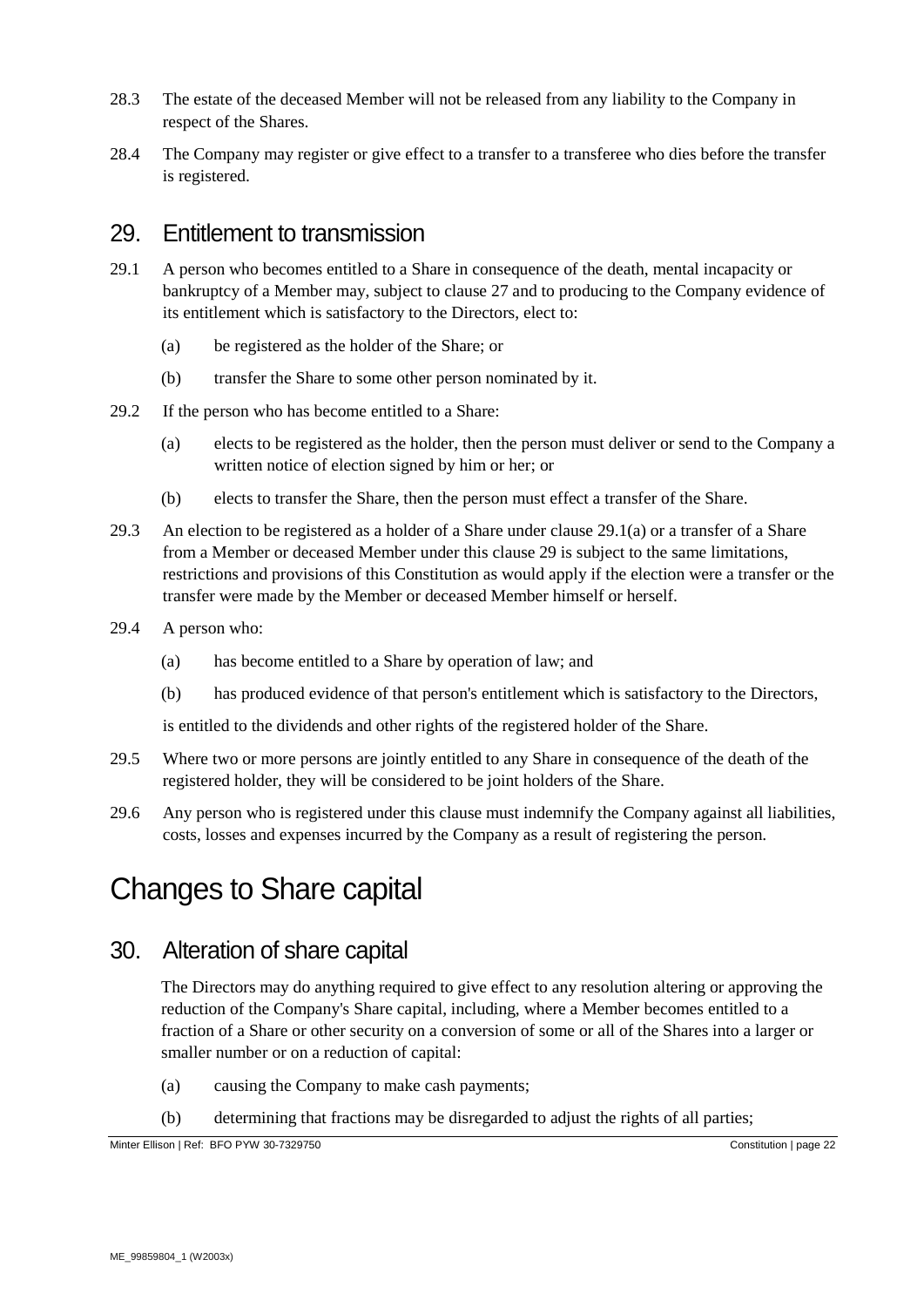- (c) appointing a trustee to deal with any fractions on behalf of Members; and
- (d) rounding up each fractional entitlement to the nearest whole Share or security by capitalising any amount for capitalisation under clause [99](#page-51-0) even though only some of the Members participate in the capitalisation.

### 31. Reductions of capital

- <span id="page-22-0"></span>31.1 Subject to the Corporations Act and the Listing Rules, the Company may reduce its share capital in any manner.
- 31.2 Without limiting the generality of clause [31.1,](#page-22-0) the Company when reducing its share capital may resolve that such reduction be effected wholly or in part by the distribution of specific assets (whether held in the name of the Company or in the name of any wholly owned subsidiary of the Company) and in particular fully paid shares, debentures, debenture stock or other securities of any other corporation or in any one or more of such ways. The Directors may fix the value for distribution of any specific assets.
- 31.3 Where the Company pursuant to a reduction of its share capital distributes to its Members shares in another corporation:
	- (a) the Members will be deemed to have agreed to become members of that other corporation; and
	- (b) each of the Members appoints the Company or any of the Directors as its agent to execute any transfer of shares or other document required to effect the distribution of shares to that Member.

### 32. Ancillary powers

If a distribution, transfer or issue of specific assets, shares or securities to a particular Member or Members is, in the Directors' discretion, considered impracticable or would give rise to parcels of securities which do not constitute marketable parcels, the Directors may cause the Company to make a cash payment to those Members or allocate the assets, shares or securities to a trustee to be sold on behalf of, and for the benefit of, those Members, instead of making the distribution, transfer or issue to those Members.

#### 33. Buy-backs

Subject to the Corporations Act and the Listing Rules, the Company may buy Shares on terms and at times determined from time to time by the Directors.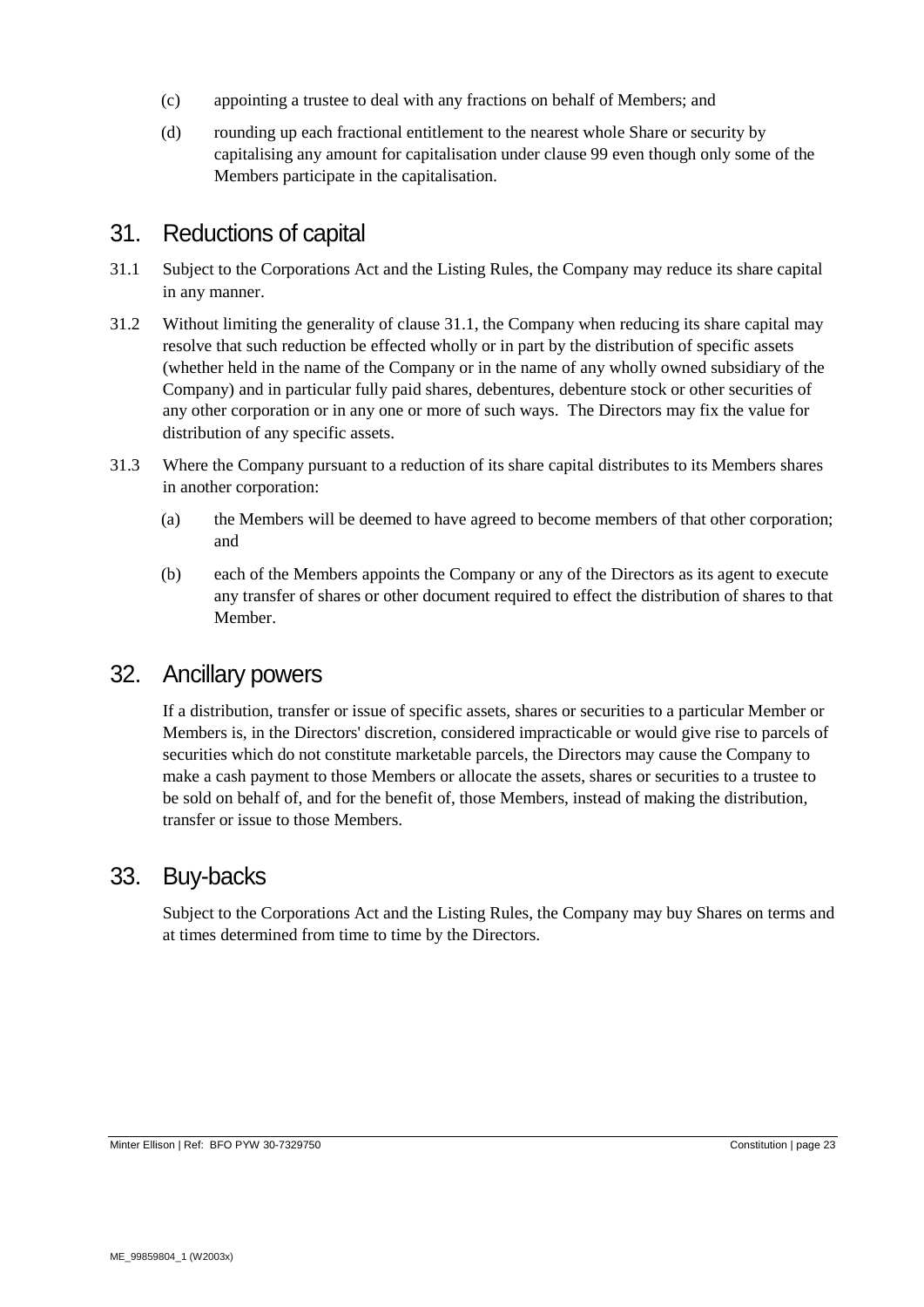# Powers of attorney

#### 34. Powers of attorney

- 34.1 If a Member executes or proposes to execute any document or do any act by or through an attorney which is relevant to the Company or the Member's shareholding in the Company, that Member must deliver the instrument appointing the attorney to the Company for notation.
- 34.2 The Company may require the Member to lodge a certified copy of the instrument for retention by the Company, and ask for whatever evidence it thinks appropriate that the power of attorney is effective and continues to be in force.
- 34.3 Any power of attorney granted by a Member will, as between the Company and the Member who granted the power of attorney:
	- (a) continue in force; and
	- (b) may be acted on,

unless express notice in writing of its revocation or of the death of the Member who granted it is lodged with the Company.

34.4 Where a Member proposes that an attorney represent the Member at a general meeting or adjourned meeting, the Member must comply with clause [56.1](#page-33-0) of this Constitution.

# General meetings

#### 35. Calling general meeting

- 35.1 A Director may call a meeting of Members.
- 35.2 The Directors must call annual general meetings in accordance with the Corporations Act, to be held by the Company at times to be determined by the Directors.
- <span id="page-23-0"></span>35.3 Members may also request or call and arrange to hold general meetings in accordance with the procedures and requirements set out in the Corporations Act.
- 35.4 A general meeting may be held at two or more venues simultaneously using any technology that gives the Members as a whole a reasonable opportunity to participate.

#### 36. Notice

- 36.1 Notice of a general meeting must be given in accordance with the Corporations Act to the persons referred to in clause [102.1.](#page-53-0)
- 36.2 Except as permitted by the Corporations Act, general meetings must be called on at least the minimum number of days notice required by the Corporations Act (which at the Adoption Date is 28 days) and otherwise in accordance with the procedures set out in the Corporations Act.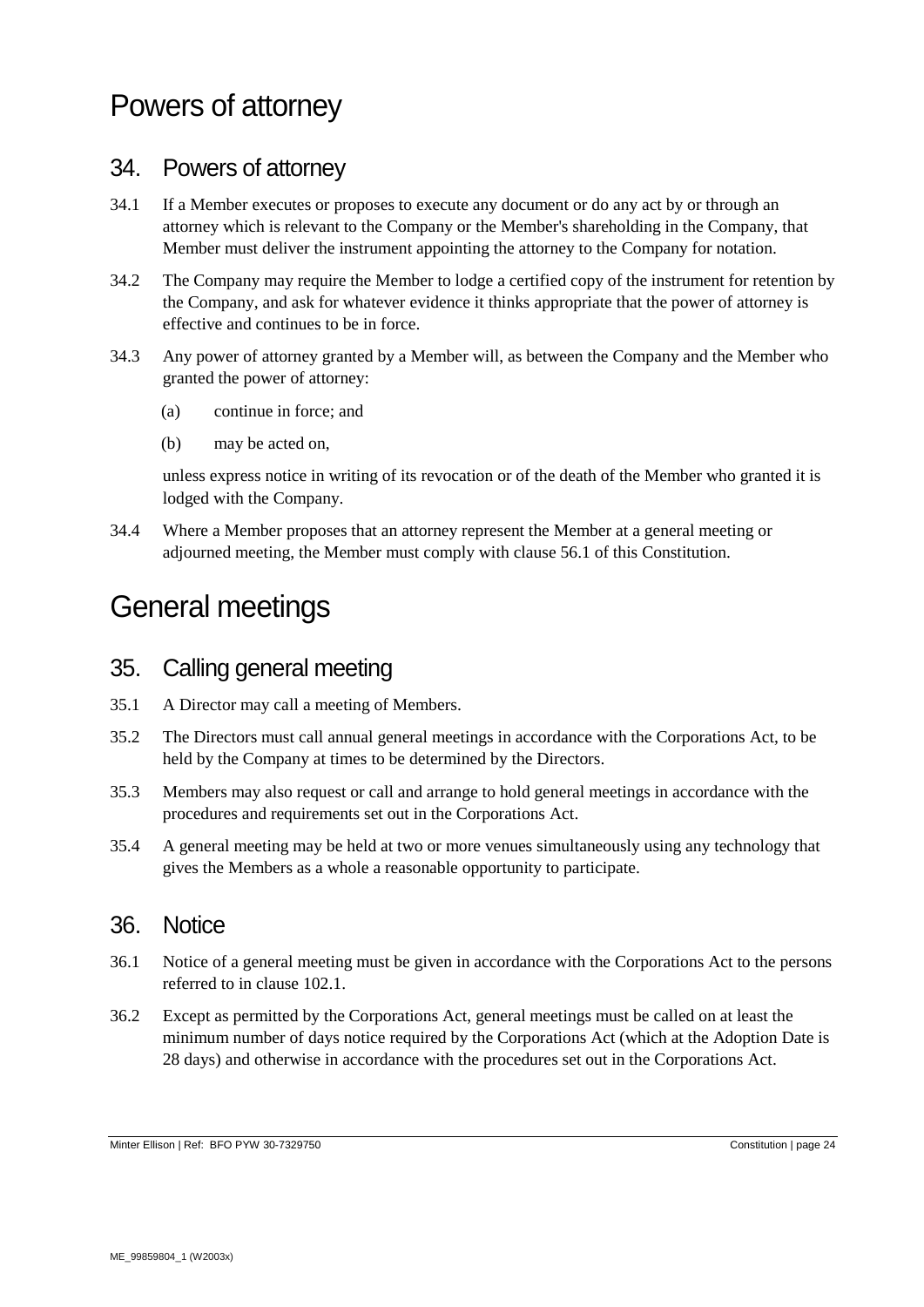36.3 Subject to the requirements of the Corporations Act, the content of a notice of general meeting called by the Directors must be decided by the Directors.

#### 37. Business

- 37.1 Unless the Corporations Act provides otherwise:
	- (a) no business may be transacted at a general meeting unless the general nature of the business is stated in the notice calling the meeting; and
	- (b) except with the approval of the Directors or the chairperson, no person may move an amendment to a proposed resolution the terms of which are set out in the notice calling the meeting or to a document which relates to such a resolution and a copy of which has been made available to Members to inspect or copy.
- 37.2 The Directors may postpone or cancel any general meeting (other than a meeting requested or called by Members under clause [35.3\)](#page-23-0) at any time before the day of the meeting. The Directors must give notice of the postponement or cancellation to all persons entitled to receive notices of a general meeting.
- 37.3 An accidental omission to send a notice of a general meeting (including a proxy appointment form) or the postponement of a general meeting to any Member or the non-receipt of a notice (or form) by any Member does not invalidate the proceedings at or any resolution passed at the general meeting.
- 37.4 A person's attendance at the general meeting waives any obligation the person may have to:
	- (a) a failure to give notice, or the giving of a defective notice, of the meeting unless the person at the beginning of the meeting objects to the holding of the meeting; and
	- (b) the consideration of a particular matter at the meeting which is not within the business referred to in the notice of meeting, unless the person objects to considering the matter when it is presented.

# Proceedings at general meetings

#### 38. Member

In clauses [39,](#page-24-0) [40,](#page-25-0) [41,](#page-25-1) [42,](#page-26-0) [43,](#page-27-0) [46](#page-28-0) and [48,](#page-29-0) **Member** includes a Member present in person or by proxy (whether or not the Member or Members they represent cast Direct Votes), attorney or Representative.

#### <span id="page-24-0"></span>39. Quorum

- 39.1 No business may be transacted at a general meeting unless a quorum of Members is present at the commencement of business.
- 39.2 A quorum of Members is five Members unless there are less than five Members, in which event a quorum is those Members.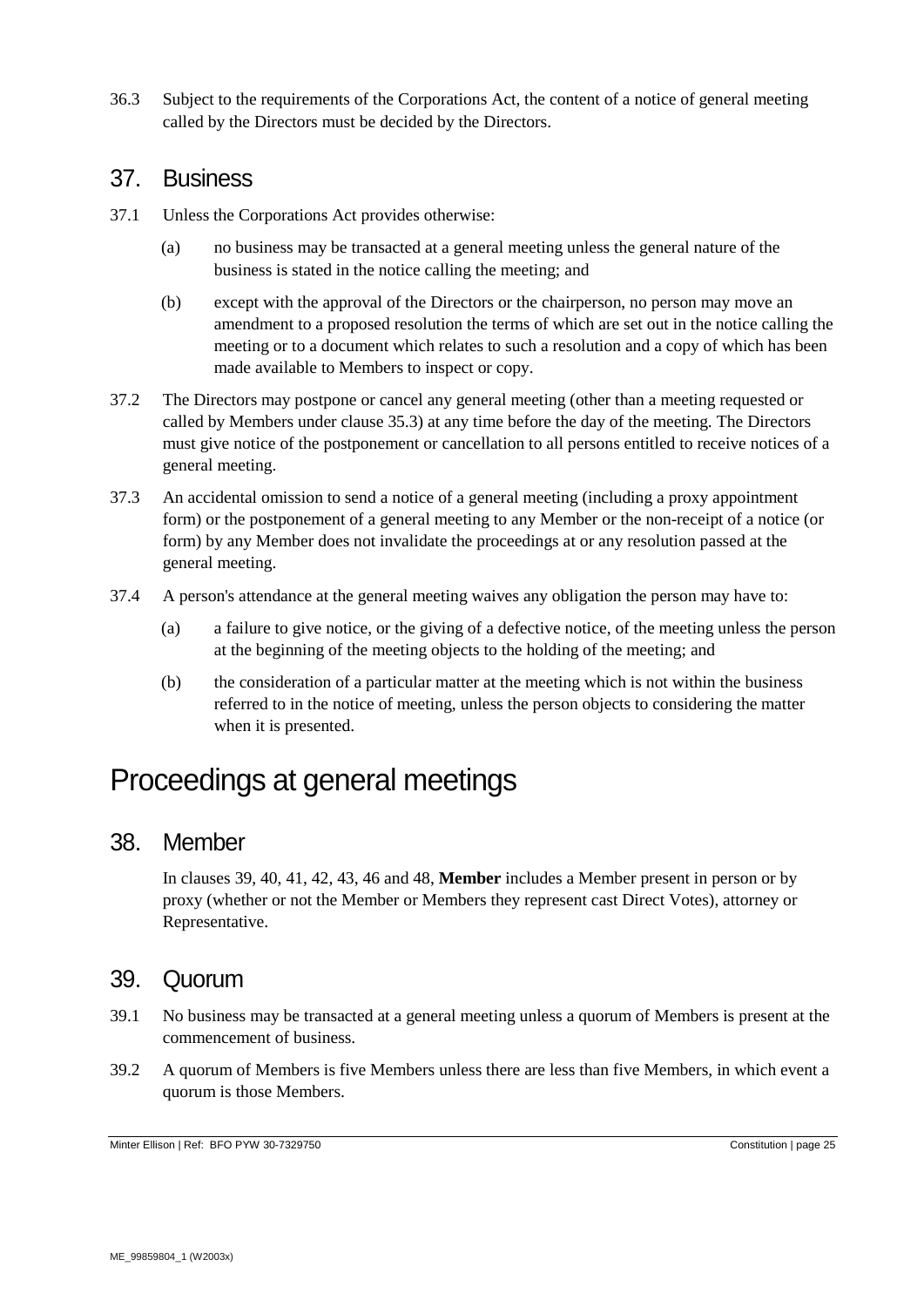- 39.3 If a quorum is not present within 30 minutes after the time appointed for a general meeting:
	- (a) the general meeting is automatically dissolved if it was requested or called by Members; or
	- (b) in any other case:
		- (i) it will stand adjourned to the same time and place seven days after the meeting, or to another day, time and place determined by the Directors; and
		- (ii) if at the adjourned general meeting a quorum is not present within 30 minutes after the time appointed for the general meeting the general meeting is automatically dissolved.

### <span id="page-25-0"></span>40. Chairperson

- 40.1 The chairperson, or in the chairperson's absence the deputy chairperson, of Directors' meetings will be the chairperson at every general meeting.
- <span id="page-25-2"></span>40.2 If:
	- (a) there is no chairperson or deputy chairperson; or
	- (b) neither the chairperson nor deputy chairperson is present within 15 minutes after the time appointed for holding the general meeting; or
	- (c) the chairperson and deputy chairperson are unwilling to act as chairperson of the general meeting,

the Directors present may elect a chairperson of the general meeting of the Members.

- 40.3 If no chairperson is elected in accordance with clause [40.2,](#page-25-2) then:
	- (a) the Members may elect one of the Directors present as chairperson; or
	- (b) if no Director is present or is willing to take the chair, the Members may elect one of the Members present as chairperson.
- 40.4 At any time during a meeting and in respect of any specific item or items of business, the chairperson may elect to vacate the chair in favour of another person nominated by the chairperson (which person must be a Director unless no Director is present or is willing to act). That person is to be taken to be the chairperson and will have all the powers of the chairperson (other than the power to adjourn the meeting), during the consideration of that item of business or those items of business.
- 40.5 If there is a dispute at a general meeting about a question of procedure, the chairperson may determine the question.

#### <span id="page-25-1"></span>41. General conduct

<span id="page-25-3"></span>41.1 The general conduct of each general meeting of the Company and the procedures to be adopted at the meeting will be determined by the chairperson, including the procedure for the conduct of the election of Directors.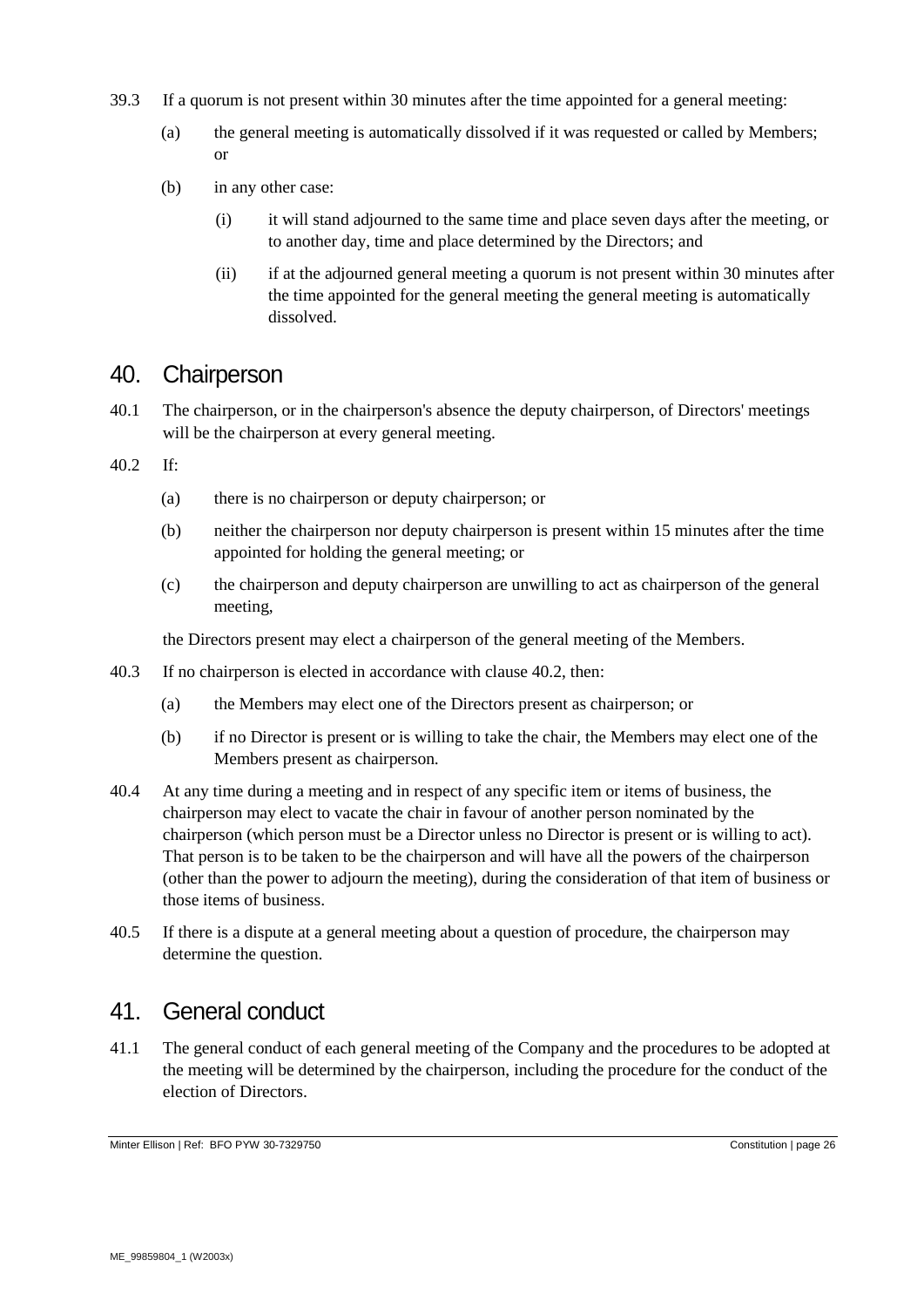- <span id="page-26-1"></span>41.2 The chairperson may, at any time the chairperson considers it necessary or desirable for the proper and orderly conduct of the meeting:
	- (a) impose a limit on the time that a person may speak on each motion or other item of business and terminate debate or discussion on any business, question, motion or resolution being considered at the meeting and require the business, questions, motion or resolution to be put to a vote of the Members present; and
	- (b) adopt any procedures for casting or recording votes at the meeting whether on a show of hands or on a poll, including the appointment of scrutineers.
- 41.3 A decision by the chairperson under clause [41.1](#page-25-3) or [41.2](#page-26-1) is final.

#### <span id="page-26-0"></span>42. Postponement and Adjournment

- <span id="page-26-2"></span>42.1 The chairperson may postpone the meeting before it has started, whether or not a quorum is present, if, at the time and place appointed for the meeting, he or she considers that:
	- (a) there is not enough room for the number of Members who wish to attend the meeting; or
	- (b) a postponement is necessary in light of the behaviour of persons present or for any other reason so that the business of the meeting can be properly carried out.
- 42.2 A postponement under clause [42.1](#page-26-2) will be to another time, which may be on the same day as the meeting, and may be to another place (and the new time and place will be taken to be the time and place for the meeting as if specified in the notice which called the meeting originally).
- <span id="page-26-3"></span>42.3 The chairperson may at any time during the course of the meeting:
	- (a) adjourn the meeting or any business, motion, question or resolution being considered or remaining to be considered by the meeting either to a later time at the same meeting or to an adjourned meeting; and
	- (b) for the purpose of allowing any poll to be taken or determined, suspend the proceedings of the meeting for such period/s as he or she decides without effecting an adjournment. No business may be transacted and no discussion may take place during any suspension of proceedings unless the chairperson otherwise allows.
- 42.4 The chairperson's rights under clauses [42.1](#page-26-2) and [42.3](#page-26-3) are exclusive and, unless the chairperson requires otherwise, no vote may be taken or demanded by the members present about any postponement, adjournment or suspension of proceedings.
- 42.5 Only unfinished business may be transacted at a meeting resumed after an adjournment.
- 42.6 Where a meeting is postponed or adjourned under this clause [42,](#page-26-0) notice of the postponed or adjourned meeting must be given to ASX, but except as provided by clause [42.8,](#page-26-4) need not be given to any other person.
- 42.7 Where a meeting is postponed or adjourned, the Directors may, by notice to ASX, postpone, cancel or change the place of the postponed or adjourned meeting.
- <span id="page-26-4"></span>42.8 Where a meeting is postponed or adjourned for 30 days or more, notice of the postponed or adjourned meeting must be given as in the case of the original meeting.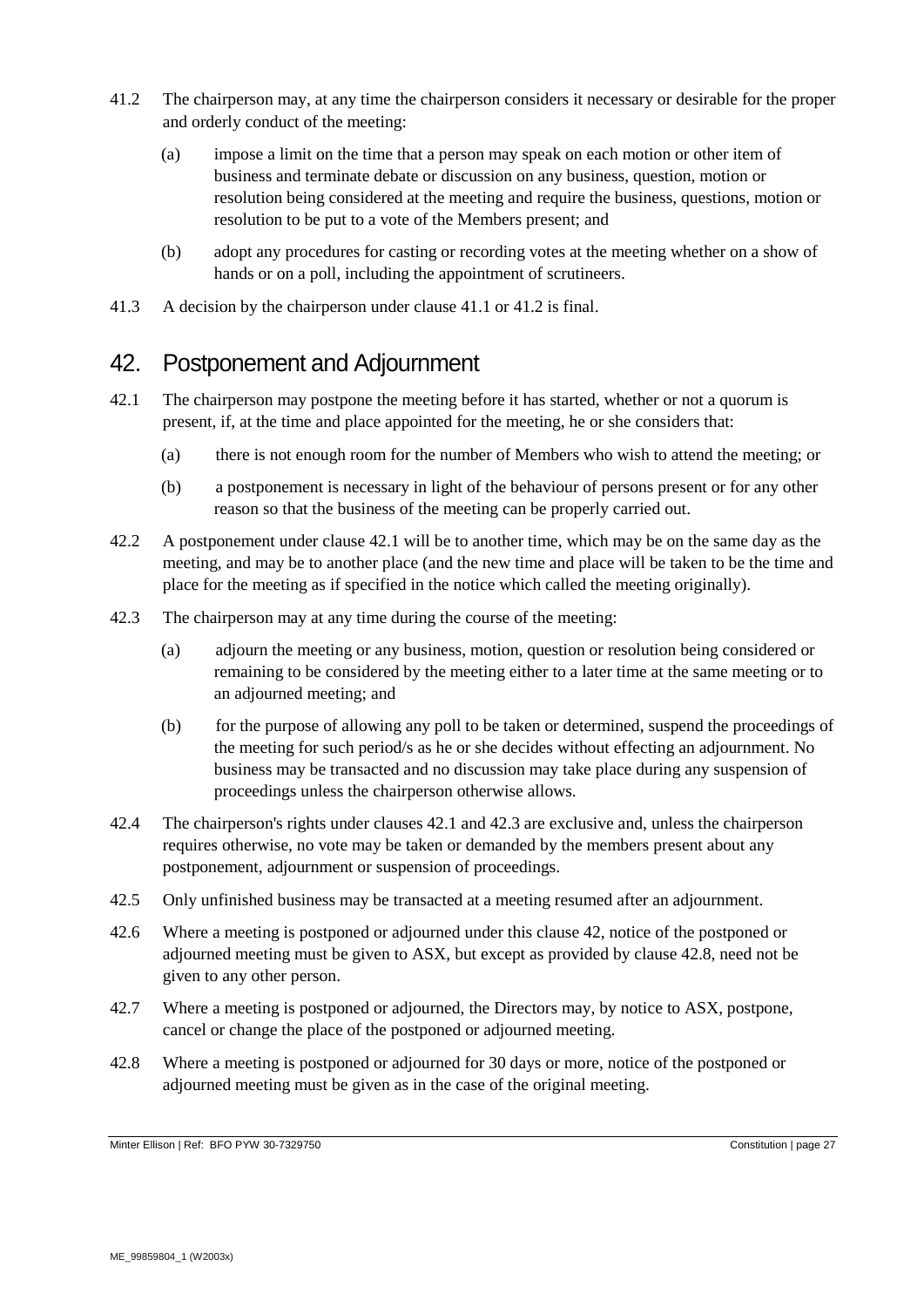#### 43. Decisions

- <span id="page-27-0"></span>43.1 Subject to the Corporations Act in relation to special resolutions, a resolution is carried if a majority of the votes cast on the resolution are in favour of the resolution.
- 43.2 A resolution put to the vote of a meeting is decided on a show of hands unless a poll is demanded by:
	- (a) at least 5 Members entitled to vote on the resolution; or
	- (b) Members with at least 5% of the votes that may be cast on the resolution on a poll; or
	- (c) the chairperson.
- <span id="page-27-1"></span>43.3 A poll:
	- (a) may be demanded:
		- (i) before a vote is taken; or
		- (ii) in the case of a vote taken on a show of hands, immediately before or immediately after, the results of the vote are declared; and
	- (b) must be demanded if:
		- (i) a vote by show of hands is taken on the resolution; and
		- (ii) appointments of proxies have been received specifying the way the proxies are to vote on the resolution (whether or not as a Direct Vote); and
		- (iii) votes cast in accordance with the appointments of proxies referred to in clause [43.3\(b\)](#page-27-1)[\(ii\)](#page-27-2) could change the outcome of the vote on the resolution.
- <span id="page-27-2"></span>43.4 Unless a poll is demanded:
	- (a) a declaration by the chairperson that a resolution has been carried, carried by a specified majority, or lost; and
	- (b) an entry to that effect in the minutes of the meeting,

are conclusive evidence of the fact without proof of the number or proportion of the votes in favour of or against the resolution.

- 43.5 The demand for a poll may be withdrawn.
- 43.6 A decision of a general meeting may not be impeached or invalidated on the ground that a person voting at the meeting was not entitled to do so.

#### 44. Taking a poll

- 44.1 Subject to clause [44.5,](#page-28-1) a poll will be taken when and in the manner that the chairperson directs. No notice need be given of any poll.
- 44.2 The result of the poll will determine whether the resolution on which the poll was demanded is carried or lost.
- 44.3 The chairperson may determine any dispute about the admission or rejection of a vote, and such determination, if made in good faith, will be final and conclusive.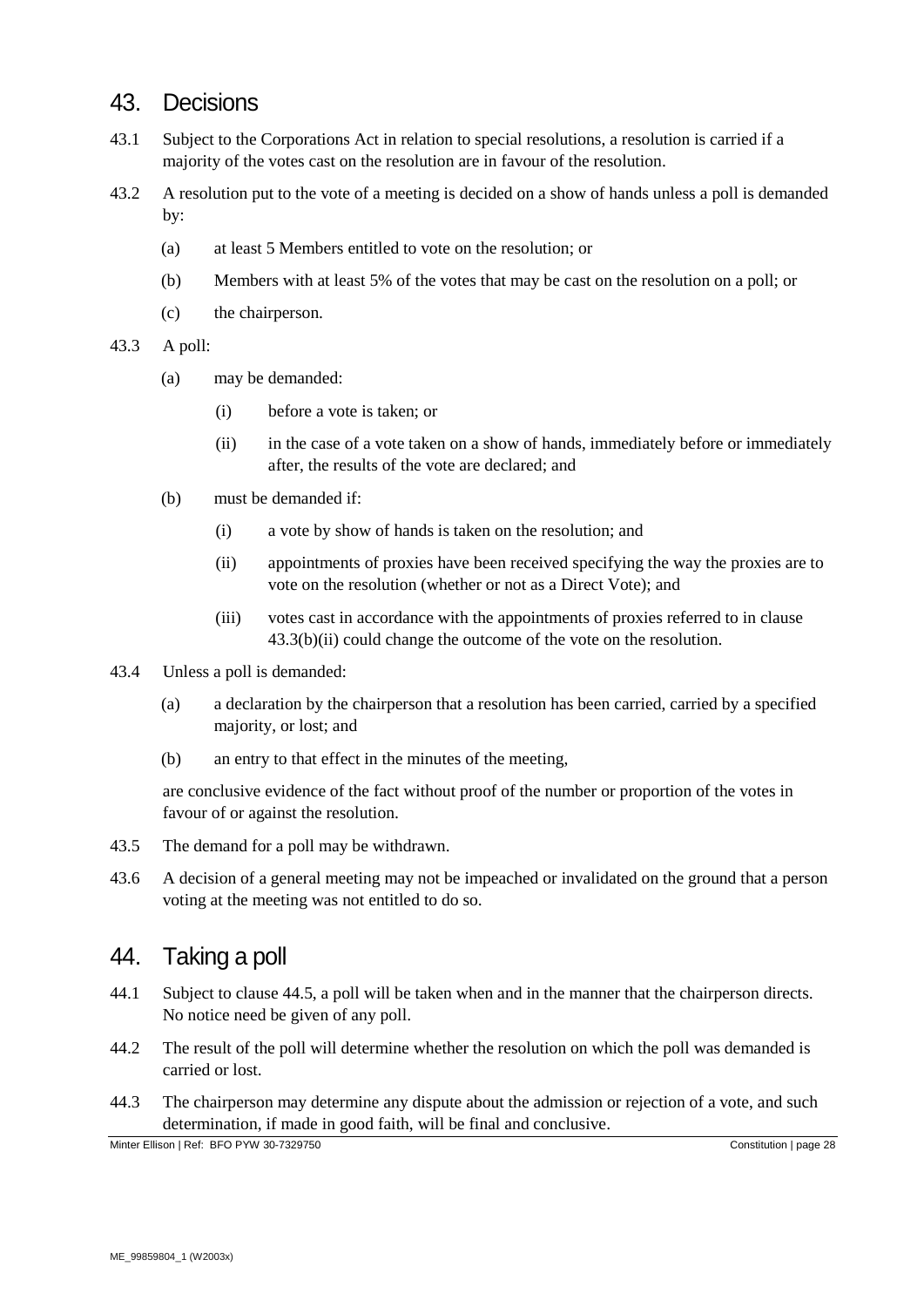- 44.4 A poll cannot be demanded on any resolution concerning the election of the chairperson of a general meeting.
- <span id="page-28-1"></span>44.5 A poll demanded by the chairperson on any resolution concerning the adjournment of a general meeting must be taken immediately.
- 44.6 After a poll has been demanded at a general meeting, the general meeting may continue for the transaction of business other than the question on which the poll was demanded.

# 45. Casting vote of chairperson

The chairperson has a casting vote (in addition to the chairperson's votes as a Member, proxy, attorney or Representative) on a show of hands or on a poll.

#### <span id="page-28-0"></span>46. Admission to general meetings

- 46.1 The chairperson of a general meeting may refuse admission to a person, or require a person to leave and not return to, a meeting if the person:
	- (a) refuses to permit examination of any article in the person's possession; or
	- (b) is in possession of any:
		- (i) electronic or recording device;
		- (ii) placard or banner; or
		- (iii) other article,

which the chairperson considers to be dangerous, offensive or liable to cause disruption; or

- (c) causes any disruption to the meeting including by refusal to comply with a request of the chairman to turn off a mobile telephone, personal communication device or similar device; or
- (d) who behaves or threatens to behave in a dangerous, offensive or disruptive way.
- 46.2 The chairperson may delegate the powers conferred by clause to any person he or she thinks fit.
- 46.3 A person, whether a Member or not, requested by the directors or the chairperson to attend a general meeting is entitled to be present and, at the request of the chairperson, to speak at the meeting.
- 46.4 If the chairperson of a general meeting considers that there is not enough room for the Members who wish to attend the meeting, he or she may arrange for any person whom he or she considers cannot be seated in the main meeting room to observe or attend the general meeting in a separate room. Even if the Members present in the separate room are not able to participate in the conduct of the meeting, the meeting will nevertheless be treated as validly held in the main room.
- <span id="page-28-2"></span>46.5 If a separate meeting place is linked to the main place of a general meeting by an instantaneous audio-visual communication device which, by itself or in conjunction with other arrangements:
	- (a) gives the general body of Members in the separate meeting place a reasonable opportunity to participate in proceedings in the main place;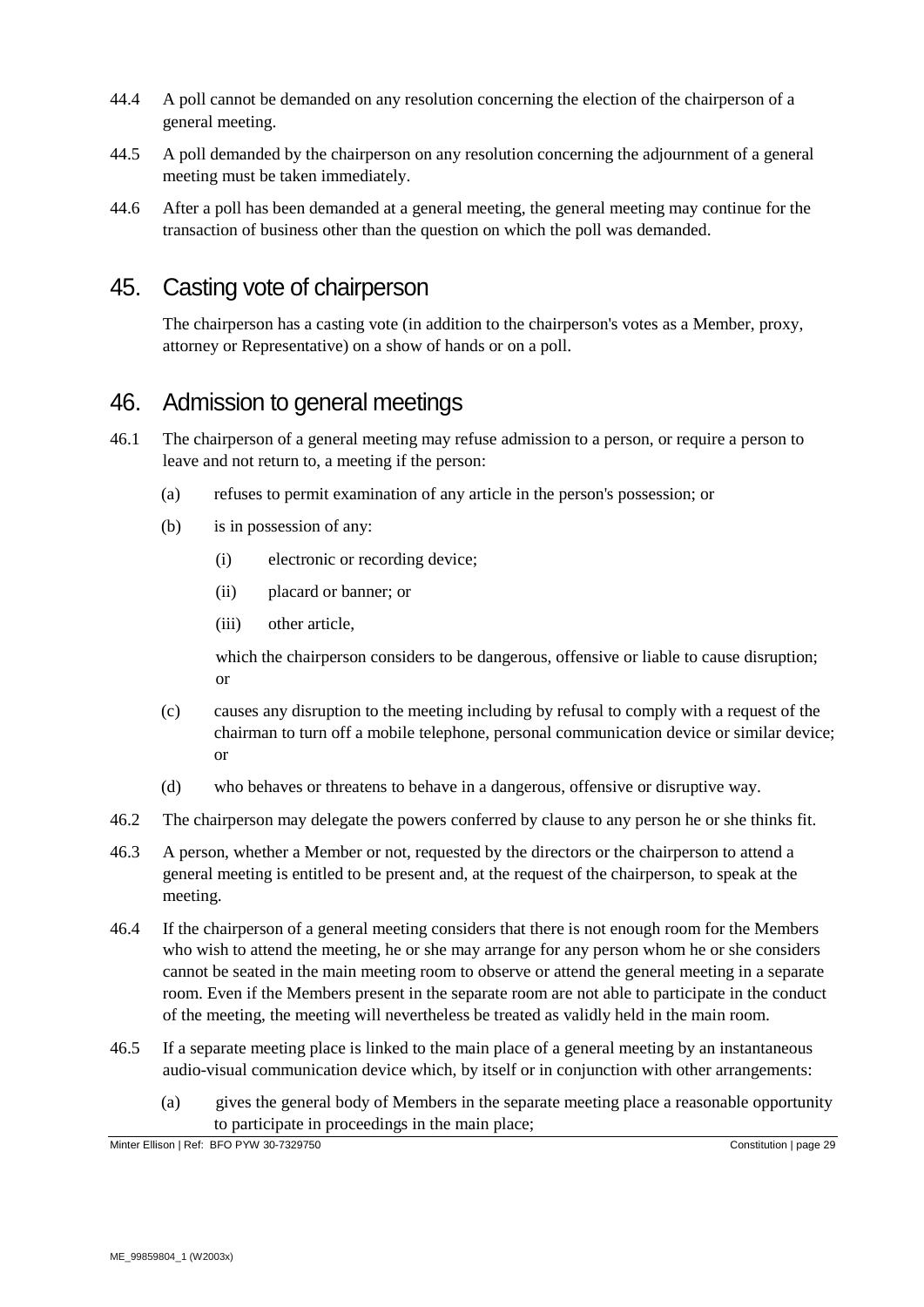- (b) enables the chairperson to be aware of proceedings in the other place; and
- (c) enables the Members in the separate meeting place to vote on a show of hands or on a poll,

a Member present at the separate meeting place is taken to be present at the general meeting and entitled to exercise all rights as if he or she was present at the main place.

- 46.6 If, before or during the meeting, any technical difficulty occurs where one or more of the matters set out in clause [46.5](#page-28-2) is not satisfied, the chairperson may:
	- (a) adjourn the meeting until the difficulty is remedied; or
	- (b) continue to hold the meeting in the main place (and any other place which is linked under clause [46.5](#page-28-2) and transact business, and no member may object to the meeting being held or continuing.
	- (c) Nothing in this clause [46](#page-28-0) is to be taken to limit the powers conferred on the chairperson by law.

# 47. Auditor's right to be heard

The Auditor is entitled to:

- (a) attend any general meeting of the Company;
- (b) be heard at any general meeting of the Company on any part of the business of the meeting that concerns the Auditor in their capacity as auditor, even if:
	- (i) the Auditor retires at the general meeting; or
	- (ii) Members pass a resolution to remove the Auditor from office; and
- (c) authorise a person in writing to attend and speak at any general meeting as the Auditor's representative.

# Votes of Members

#### <span id="page-29-0"></span>48. Entitlement to vote

- 48.1 Subject to this Constitution and to any rights or restrictions attaching to any class of Shares:
	- (a) every Member may vote;
	- (b) subject to clause [52.4](#page-31-0) and the Corporations Act, on a show of hands every Member has one vote; and
	- (c) on a poll every Member has:
		- (i) for each fully paid Share held by the Member, one vote; and
		- (ii) for each partly paid Share held by the Member, a fraction of a vote equivalent to the proportion which the amount paid (not credited) is of the total amounts paid and payable, whether or not called (excluding amounts credited), on the Share.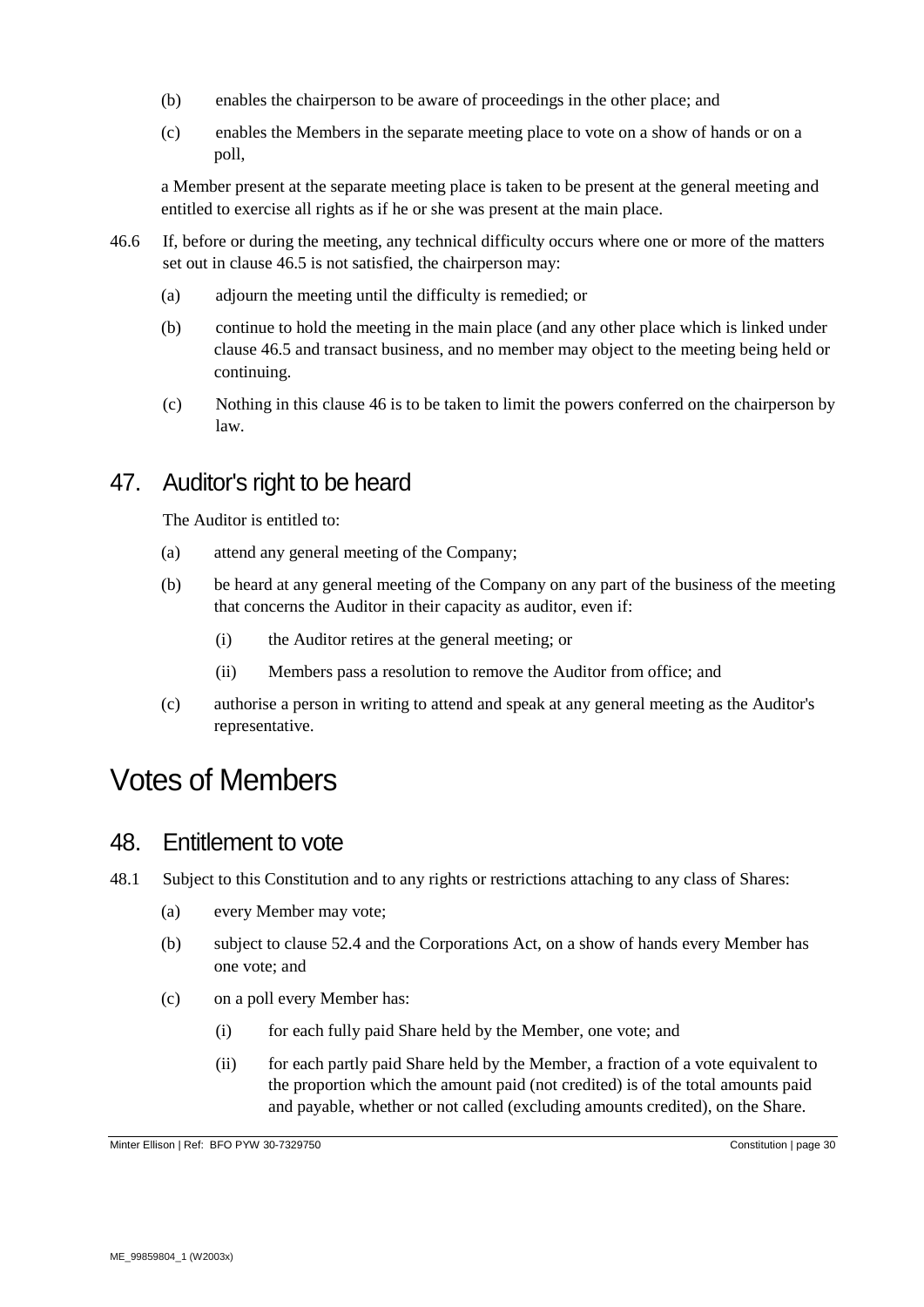Without limiting the generality of clause [18.3,](#page-15-1) an amount paid on a Share in advance of a call is not to be taken as paid for the purposes of this clause.

- 48.2 During a breach of the ASX Listing Rules relating to Shares which are Restricted Securities, or a breach of a restriction agreement, the holder of the relevant Restricted Securities is not entitled to any voting rights in respect of those Restricted Securities.
- 48.3 If a Member:
	- (a) dies; or
	- (b) through mental or physical infirmity, is incapable of managing the Member's affairs,

and a personal representative, trustee or other person is appointed under law to administer the Member's estate or property, the personal representative, trustee or person so appointed may exercise any rights of the Member in relation to a general meeting as if the personal representative, trustee or person (as the case may be) was a Member.

- 48.4 If, under the Corporations Act or the Listing rules, a notice calling a meeting and proposing a resolution specifies that:
	- (a) a Member must not vote in favour of the resolution;
	- (b) a Member must not vote on the resolution; or
	- (c) a vote on the resolution by the Member will be disregarded,

and the Member or a person acting as the Member's proxy, attorney or representative does tender a vote, in the case of paragraph (a), in favour of, or in the case of paragraph (b) or (c), on, the resolution, their vote must not be counted.

48.5 Where the Corporations Act or the Listing Rules prohibits a Member from voting in favour of a resolution, this does not prohibit the Member from voting against the resolution.

#### 49. Unpaid calls

A Member is entitled to:

- (a) vote; or
- (b) be counted in a quorum,

only in respect of Shares on which all calls due and payable have been paid.

#### <span id="page-30-0"></span>50. Joint holders

- 50.1 If two or more joint holders purport to vote, the vote of the joint holder whose name appears first in the Register will be accepted, to the exclusion of the other joint holder or holders.
- 50.2 For the purposes of this clause [50,](#page-30-0) several executors or administrators of a deceased Member in whose sole name any Shares are registered will be taken to be joint holders of those Shares.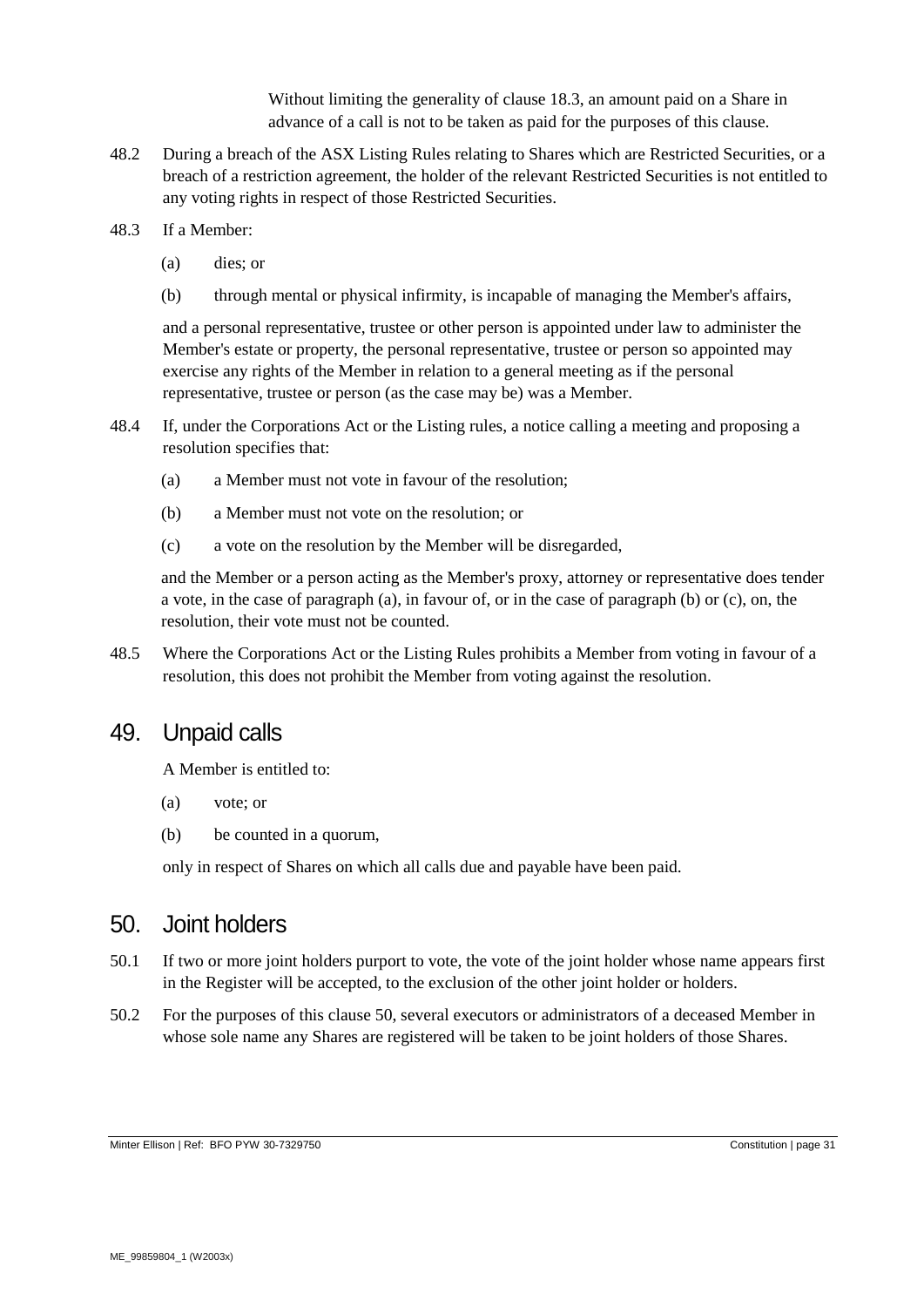# 51. Objections

- 51.1 An objection to the qualification of a voter may only be raised at the general meeting or adjourned general meeting at which the voter tendered their vote.
- 51.2 An objection must be referred to the chairperson of the general meeting for decision, whose decision is final.
- 51.3 A vote which the chairperson does not disallow under an objection is valid for all purposes.

### 52. Votes by proxy

- 52.1 A Member who is entitled to vote at a general meeting of the Company may appoint not more than two proxies to attend and vote at the general meeting on that Member's behalf.
- 52.2 A proxy need not be a Member.
- 52.3 If a Member appoints one proxy, that proxy may, subject to the Corporations Act, vote on a show of hands.
- <span id="page-31-0"></span>52.4 If a Member appoints two proxies and the appointment does not specify the proportion or number of the Member's votes each proxy may exercise, each proxy may exercise half the votes. However, neither proxy may vote on a show of hands.
- 52.5 A proxy may demand or join in demanding a poll.
- 52.6 Subject to the Corporations Act, a proxy may vote or abstain as he or she chooses.
- 52.7 If:
	- (a) a Member nominates the chairperson of the meeting as the Member's proxy; or
	- (b) the chairperson is to act as proxy under clause [55](#page-33-1) or otherwise under a default appointment according to the terms of the proxy form,

then the person acting as chairperson in respect of an item of business at the meeting must act as proxy under the appointment in respect of that item of business.

52.8 A proxy's authority to speak and attend for a Member at a meeting is suspended while the Member is present in person or by representative at the meeting unless the Member otherwise decides and informs the Company in writing prior to the start of the meeting, in which event the Member's authority to speak or vote at the meeting is suspended while the proxy is present at the meeting.

# 53. Direct Votes

- <span id="page-31-2"></span>53.1 An appointment of proxy may indicate, either generally or in relation to a particular resolution or resolutions, that a specification of the way that the proxy is to vote is to be regarded as a Direct Vote.
- <span id="page-31-1"></span>53.2 Except where the Directors determine, prior to the relevant meeting, that Direct Voting will not be permitted in relation to a particular resolution or resolutions, a Direct Vote on a resolution by a Member will, if a poll is demanded (but not on a show of hands), be effective to cast, at the meeting, the votes of the Member on the resolution as specified in the instrument appointing the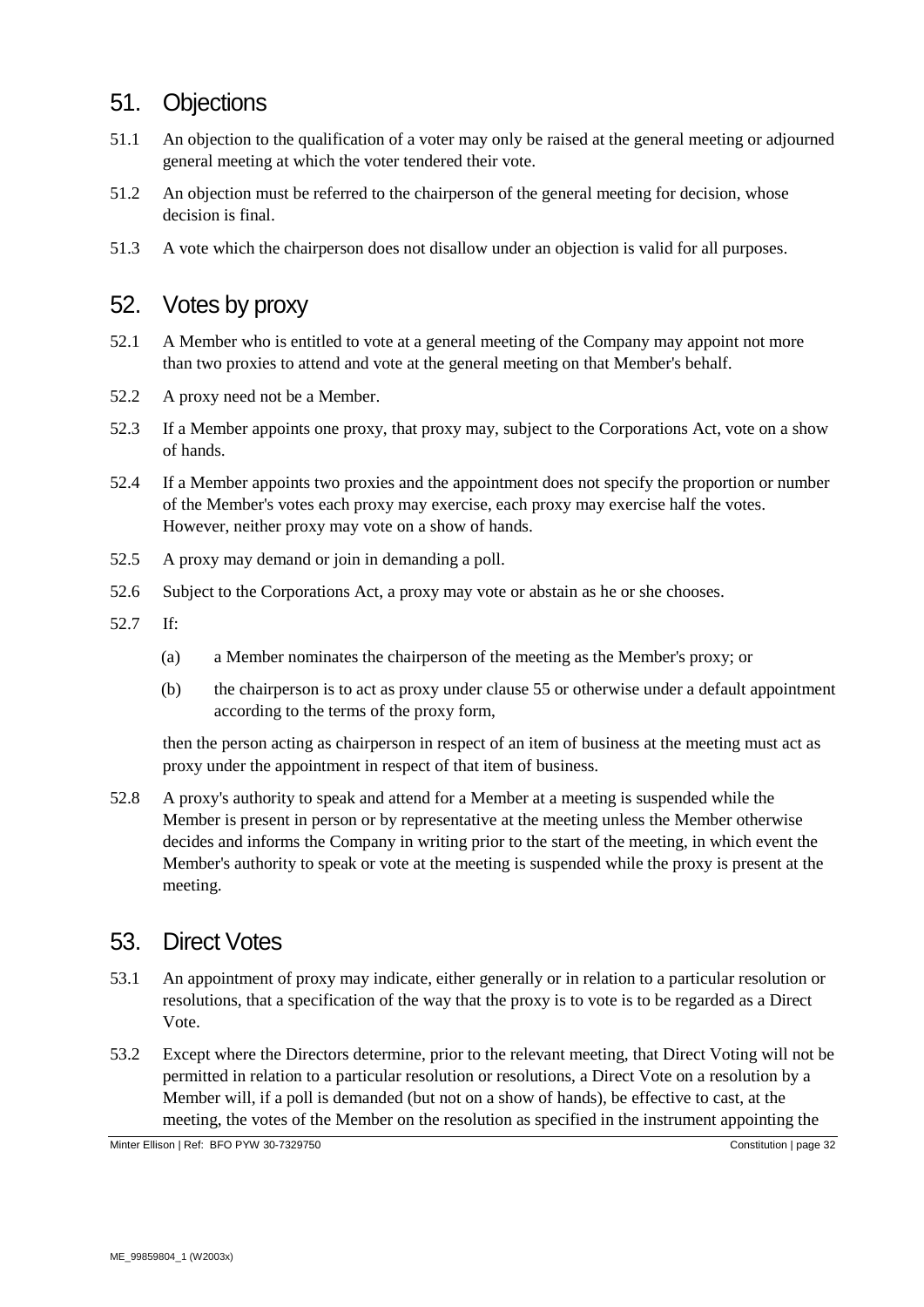proxy without the need for, and regardless of, any further action by the proxy, and the proxy will therefore have no authority to vote on a poll on the resolution on the Member's behalf.

- 53.3 If it is necessary to identify the individual who casts Direct Votes on a resolution, all Direct Votes will be cast at the Meeting by:
	- (a) if the chairperson casts any votes, other than Direct Votes, on the resolution, the chairperson; and
	- (b) otherwise, the Member casting the first vote to be counted of any votes, other than Direct Votes.
- 53.4 If the Directors determine, under clause [53.2,](#page-31-1) that Direct Voting will not be permitted in relation to a particular resolution or resolutions, an indication, under clause [53.1,](#page-31-2) that a specification of the way that the proxy is to vote is to be regarded as a Direct Vote is to be of no effect and the specification is to be treated as simply a specification of the way that the proxy is to vote.

#### 54. Document appointing proxy

- <span id="page-32-0"></span>54.1 An appointment of a proxy is valid if it is signed by the Member making the appointment and contains the information required by subsection 250A(1) of the Corporations Act.
- 54.2 For the purposes of clause [54.1,](#page-32-0) an appointment received at an electronic address will be taken to be signed by the Member if:
	- (a) a personal identification code allocated by the Company to the Member has been input into the appointment; or
	- (b) the appointment has been verified in another manner approved by the Directors.
- 54.3 The Company may send a proxy appointment form to Members in a form which has been approved by the Directors or by the chairperson and the Managing Director.
- 54.4 A proxy's appointment is valid at an adjourned general meeting.
- 54.5 A proxy or attorney may be appointed for all meetings or for any number of general meetings or for a particular purpose.
- 54.6 Unless otherwise provided for in the proxy's appointment or in any instrument appointing an attorney, the appointment of the proxy or the attorney will be taken to confer authority:
	- (a) to vote on:
		- (i) any amendment moved to the proposed resolutions and on any motion that the proposed resolutions not be put or any similar motion; and
		- (ii) any procedural motion, including any motion to elect the chairperson, to vacate the chair or to adjourn the general meeting,

even though the appointment may specify the way the proxy or attorney is to vote on a particular resolution; and

(b) to vote on any motion before the general meeting whether or not the motion is referred to in the appointment,

except where any such vote, if cast, would constitute an offence under the Corporations Act.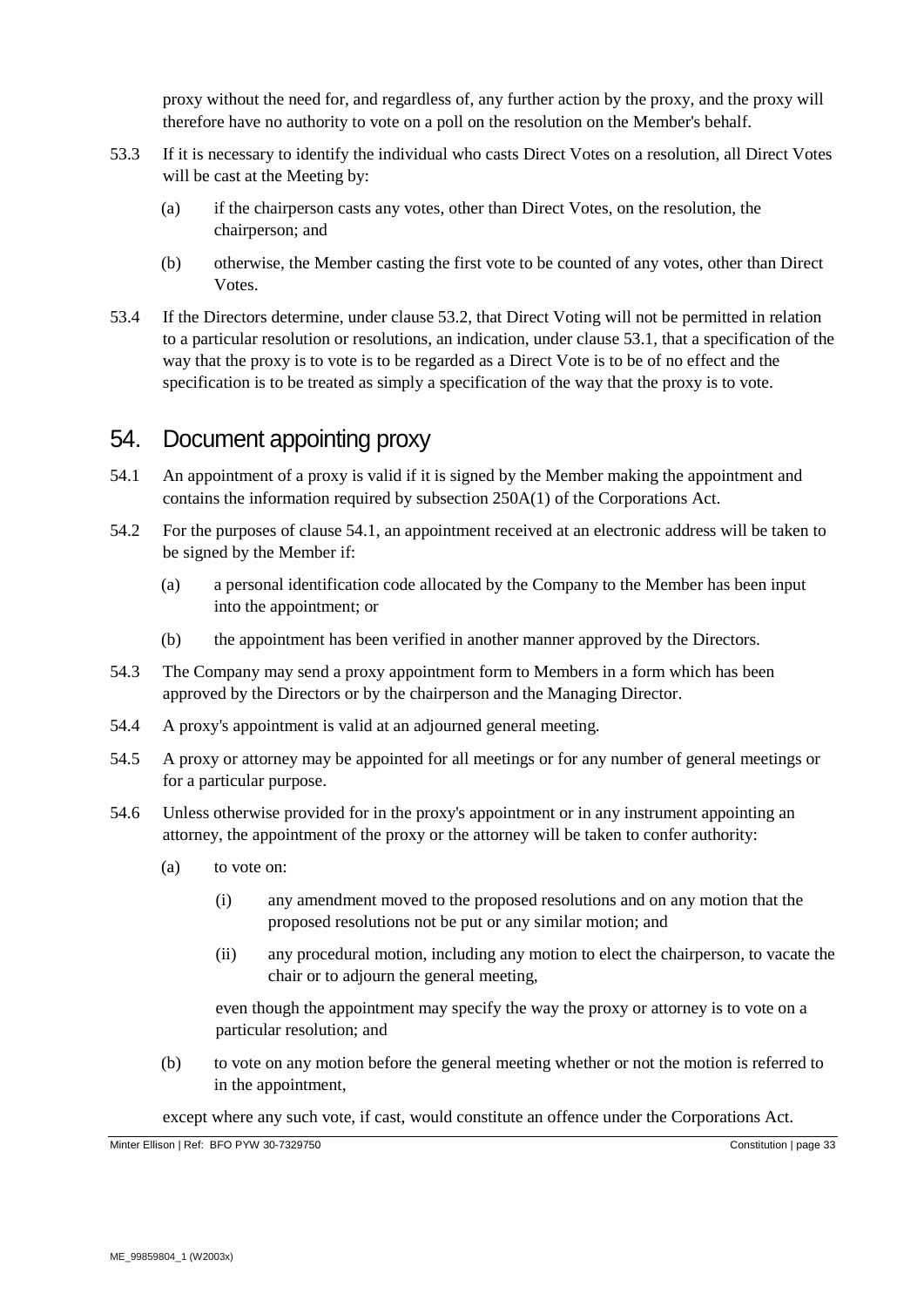# <span id="page-33-1"></span>55. Proxy in blank

If a proxy appointment is signed by the Member but does not name the proxy or proxies in whose favour it is given, the chairperson may either act as proxy or complete the proxy appointment by inserting the name or names of one or more Directors or a Secretary.

# 56. Lodgment of proxy

- <span id="page-33-0"></span>56.1 Subject to clause [56.3,](#page-33-2) the appointment of a proxy or attorney must be received by the Company, at least 48 hours (unless reduced in the notice of meeting to which the appointment relates) before the general meeting (or the resumption of an adjourned general meeting) at which the appointee is to attend and vote.
- 56.2 If the appointment purports to be executed under a power of attorney or other authority, the original document or a certified copy of it must be received by the Company at least 48 hours (unless reduced in the notice of meeting to which the appointment relates) before the general meeting (or the resumption of an adjourned general meeting).
- <span id="page-33-2"></span>56.3 The Company receives an appointment of a proxy or attorney or other authority under which it was signed when they are received at:
	- (a) the Company's registered office;
	- (b) a facsimile number at the Company's registered office; or
	- (c) a place, facsimile number or electronic address specified for that purpose in the notice of general meeting.

# 57. Validity

- 57.1 A vote cast in accordance with an appointment of proxy or power of attorney is valid even if before the vote was cast the appointor:
	- (a) died;
	- (b) became mentally incapacitated;
	- (c) revoked the proxy or power; or
	- (d) transferred the Shares in respect of which the vote was cast,

unless the Company received written notification of the death, mental incapacity, revocation or transfer before the relevant general meeting or adjourned general meeting.

57.2 Notwithstanding any other clause of this Constitution, a vote cast or purported to be cast by a person in circumstances which would constitute an offence under the Corporations Act is invalid and will not be counted by the Company on any vote, whether by proxy, in person, on a poll or by any other means .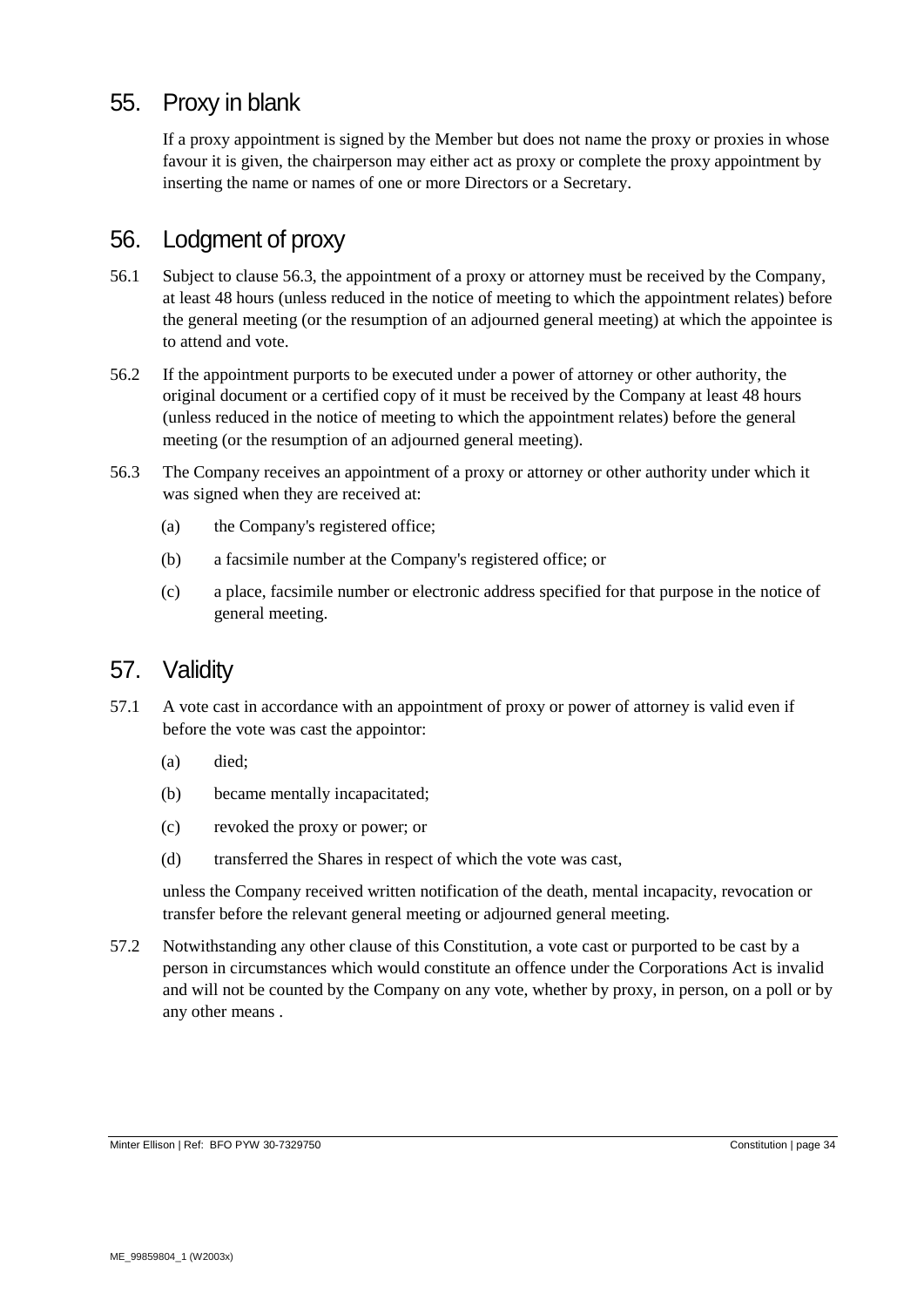### 58. Representatives of bodies corporate

- <span id="page-34-0"></span>58.1 Any Member or proxy that is a body corporate may appoint an individual as its representative as provided by the Corporations Act.
- 58.2 The appointment of a Representative may set out restrictions on the Representative's powers.
- 58.3 The original form of appointment of a Representative, a certified copy of the appointment, or a certificate of the body corporate evidencing the appointment of a Representative is prima facie evidence of a Representative having been appointed.
- 58.4 The chairperson of a general meeting may permit a person claiming to be a Representative to exercise the body's powers even if he or she has not produced a certificate or other satisfactory evidence of his or her appointment.

# Appointment and removal of Directors

### <span id="page-34-2"></span>59. Number of Directors

- <span id="page-34-1"></span>59.1 Subject to the Corporations Act, the Company may by resolution passed at a general meeting increase the minimum number of Directors or increase or reduce the maximum number of Directors.
- 59.2 Until the Company resolves otherwise in accordance with clause [59.1](#page-34-1) there will be:
	- (a) a minimum of three Directors; and
	- (b) a maximum of seven Directors.
- 59.3 Subject to any resolution of the Members determining the maximum and minimum numbers of Directors, the Directors may from time to time determine the respective numbers of Executive and Non-Executive Directors.

#### 60. Qualification

- 60.1 Neither a Director nor an Alternate Director has to hold any Shares.
- 60.2 In addition to the circumstances which disqualify a person from managing a corporation according to the Corporations Act, no person who has been an insolvent under administration within the previous five years is eligible to become a Director.
- 60.3 A Director (and an Alternate Director when acting as a Director) is entitled to notice of all general meetings and meetings of the holders of any class of Shares.

#### 61. Power to remove and appoint

61.1 Subject to the provisions of this Constitution, the Company may appoint a person as a Director by resolution passed in general meeting.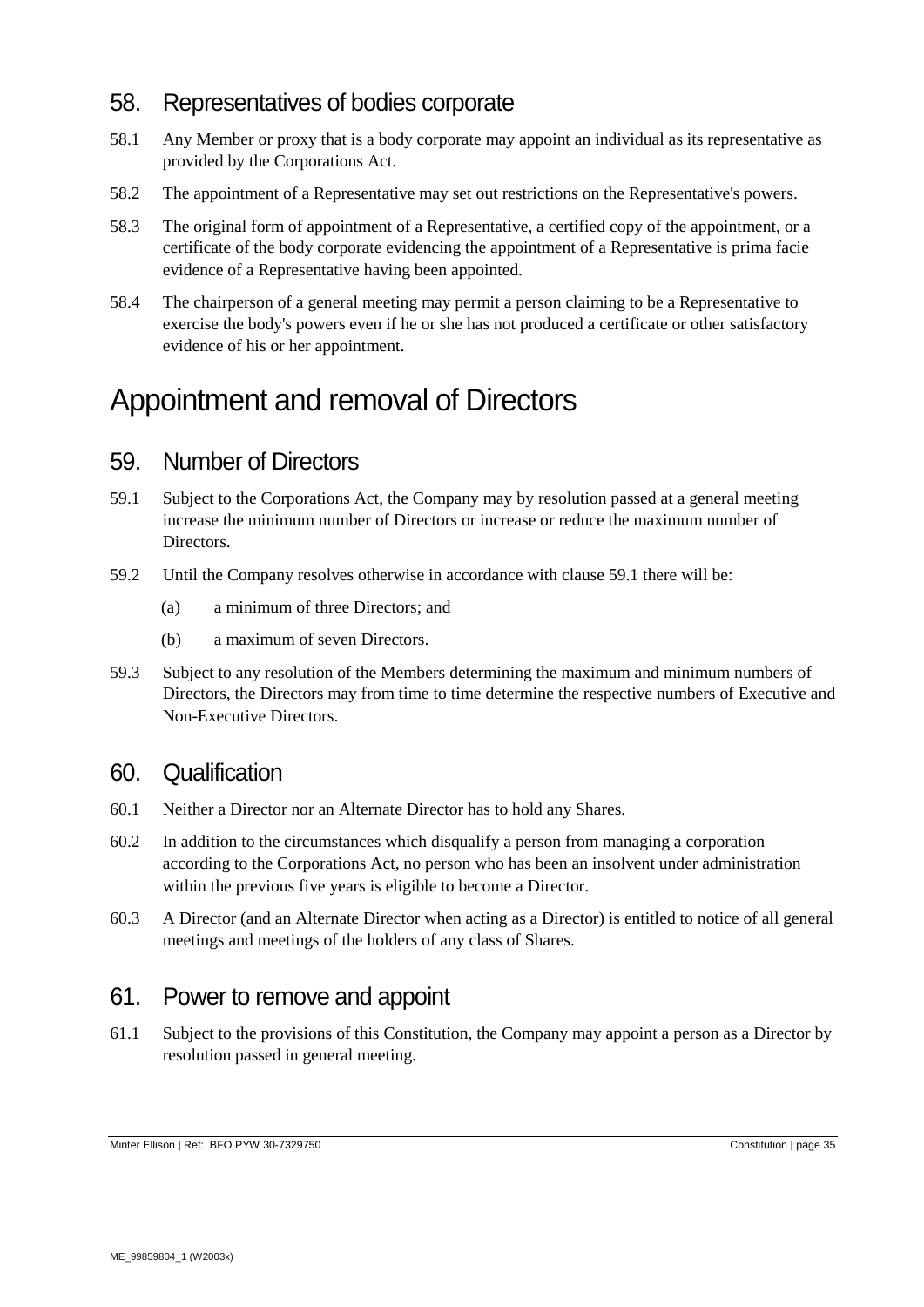- 61.2 A Director appointed or elected at a general meeting is taken to have been appointed or elected with effect from immediately after the end of that general meeting unless the resolution by which the Director was appointed or elected specifies a different time.
- 61.3 If the conduct or position of any Director is such that continuance in office appears to the majority of the Directors to be prejudicial to the interests of the Company, a majority of Directors at a meeting of the Directors specifically called for that purpose may suspend that Director.
- 61.4 A suspended Director may not take any part in the business or affairs of the Company until the suspension has been terminated.
- 61.5 Within 14 days of the suspension of a Director, the Directors must call a general meeting, at which the Members may consider a resolution to remove the Director from office..
- 61.6 If a resolution to remove a suspended Director from office is not carried at the general meeting called to consider the matter, the suspension of the Director is terminated and the Director is reinstated in his or her office.

#### 62. Additional and casual Directors

- <span id="page-35-0"></span>62.1 Subject to clause [59,](#page-34-2) only the Directors may appoint any person as a Director to fill a casual vacancy or as an addition to the existing Directors.
- 62.2 Unless the Director is the Managing Director and the ASX Listing Rules do not require that Director to be subject to retirement as set out in this clause, a Director appointed under clause [62.1](#page-35-0) will hold office until the end of the next annual general meeting of the Company, at which the Director may be re-elected.

# <span id="page-35-2"></span>63. Retirement of Directors

- 63.1 No Director, who is not the Managing Director, may hold office for a continuous period in excess of three years or until the third annual general meeting following the Director's appointment or election, whichever is the longer, without submitting for re-election. If no such director would be required to submit for re-election but the ASX Listing Rules require an election of Directors to be held, the Director to retire will be the Director who has been longest in office since their last election, but, as between persons who became Directors on the same day, the one to retire will (unless they otherwise agree among themselves) be determined by lot.
- 63.2 A retiring Director remains in office until the end of the meeting at which the Director retires or vacates office, and will be eligible for re-election at the meeting.

# 64. Eligibility for election as Director

- <span id="page-35-1"></span>64.1 A person is eligible for election to the office of a Director at a general meeting only if;
	- (a) the person is in office as a Director immediately before the meeting;
	- (b) the person has been nominated by the Directors for election at that meeting;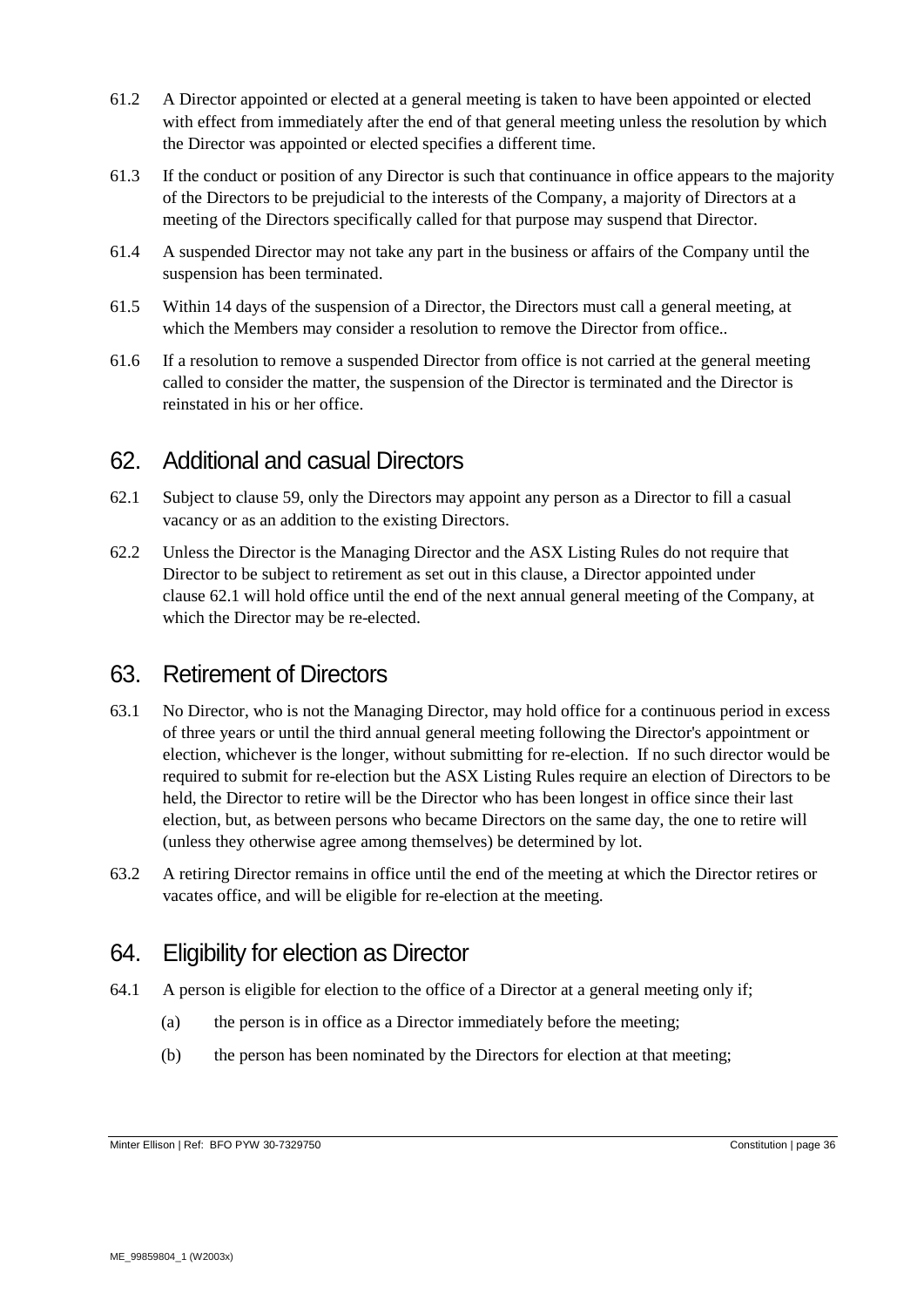- (c) where the person is a Member, the person has, at least 35 Business Days but no more than 90 Business Days before the meeting, given the Company a notice signed by the person stating the person's desire to be a candidate for election at the meeting; or
- (d) where the person is not a Member, a Member intending to nominate the person for election at that meeting has, at least 35 Business Days but no more than 90 Business Days before the meeting, given the Company a notice signed by the Members stating the Member's intention to nominate the person for election, and a notice signed by the person stating the person's consent to the nomination.
- 64.2 Clause [64.1\(a\)](#page-35-1) applies to elections of Directors at a general meeting that is a *spill meeting* as defined in section 250V(1) of the Corporations Act, to the extent permitted by the Corporations Act.

#### 65. Vacation of office

The office of a Director immediately becomes vacant if the Director:

- (a) ceases to be a Director by virtue of the Corporations Act;
- (b) is prohibited by the Corporations Act from holding office or continuing as a Director;
- (c) is liable to pay a call but does not pay the call within 21 days after the date on which it is payable;
- (d) is prohibited from holding or is removed from the office of Director by an order made under the Corporations Act;
- (e) becomes bankrupt or makes any general arrangement or composition with his or her creditors;
- (f) cannot fully participate in the management of the Company because of his or her mental incapacity or is a person whose estate is liable to have a person appointed, under the law relating to the administration of estates of persons who through mental or physical infirmity are incapable of managing their affairs, to administer it, or becomes in the opinion of the Directors incapable of performing his or her duties;
- (g) resigns from his or her office of Director by notice in writing to the Company; or
- (h) is absent from Directors' meetings for six consecutive months without leave of absence from the Directors.

# Remuneration of Directors

#### 66. Remuneration of Non-Executive Directors

<span id="page-36-0"></span>66.1 Subject to the ASX Listing Rules, the Directors as a whole (other than Executive Directors) may be paid or provided remuneration for their services the total amount or value of which must not exceed an aggregate maximum of \$580,000 per annum or such other maximum amount determined from time to time by the Company in general meeting.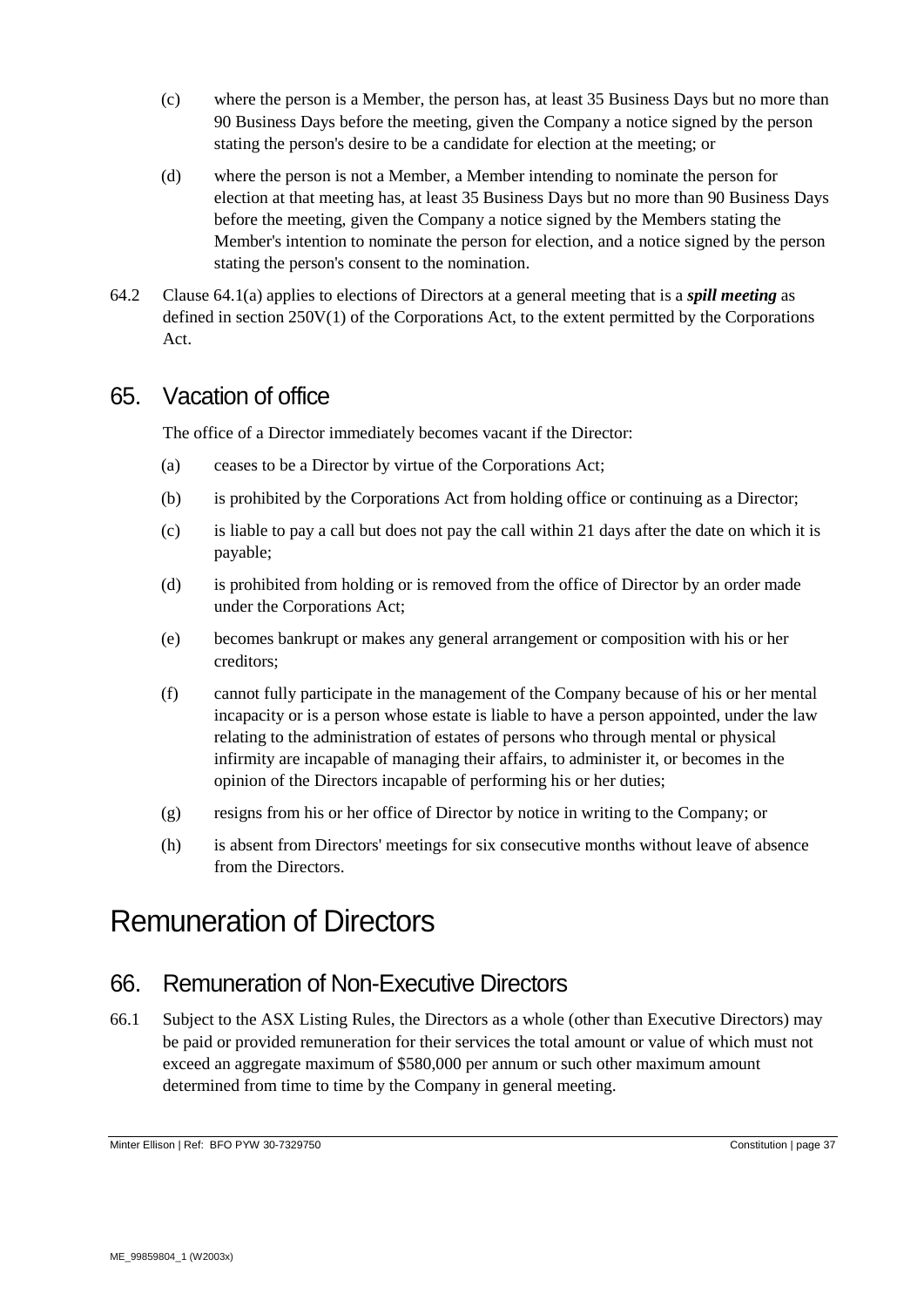- 66.2 When calculating a Director's remuneration for the purposes of the aggregate maximum under clause [66.1,](#page-36-0) any amount paid by the Company or a related body corporate:
	- (a) to a superannuation, retirement or pension fund for a Director so that the Company is not liable to pay the superannuation guarantee charge or similar statutory charge is to be included; and
	- (b) for any insurance premium paid or agreed to be paid for a Director under clause [66.7](#page-37-0) is to be excluded.
- <span id="page-37-2"></span>66.3 Subject to the ASX Listing Rules, the aggregate maximum sum will be divided among the Non-Executive Directors in such proportion and manner as the Directors agree and, in default of agreement, equally and shall be deemed to accrue from day to day.
- <span id="page-37-3"></span>66.4 Non-Executive Directors may not be paid a commission on or a percentage of profits or operating revenue.
- <span id="page-37-1"></span>66.5 If a Non-Executive Director is required to perform services for the Company which in the opinion of the Directors, are outside the scope of the ordinary duties of a Director, the Company may pay or provide the Director remuneration determined by the Directors which may be either in addition to or instead of the Director's remuneration under clause [66.1.](#page-36-0) Any remuneration paid or provided under this clause [66.5](#page-37-1) does not form part of the aggregate maximum sum of Directors' remuneration permitted under clause [66.1.](#page-36-0)
- 66.6 Non-Executive Directors may also be paid all travelling, hotel and other expenses properly incurred by them in attending and returning from meetings of the Directors or any committee of the Directors or general meetings of the Company or otherwise in connection with the Company's business.
- <span id="page-37-0"></span>66.7 The Company may also pay a premium for a contract insuring a person who is or has been a Non-Executive Director against liability incurred by the person as a Director, except in circumstances prohibited by the Corporations Act.
- 66.8 Shares may be provided to Non-Executive Directors as part of their remuneration under clauses [66.3](#page-37-2) and [66.4](#page-37-3) according to the rules of any share plan for the remuneration of Non-Executive Directors that may be introduced by the Company, subject to the ASX Listing Rules and requirements of the Corporations Act. For the purposes of clause [66.1,](#page-36-0) the value of any Shares provided will be determined according to the rules of the share plan.

# 67. Remuneration of Executive Directors

- 67.1 The remuneration of an Executive Director may from time to time be fixed by the Directors. The remuneration may be by way of salary or commission or participation in profits or by all or any of these modes but may not be by commission on, or a percentage of, operating revenue.
- 67.2 The Company may reimburse an Executive Director for his or her expenses properly incurred as a Director or in the course of his or her office.
- 67.3 Except in circumstances prohibited by the Corporations Act, the Company may pay a premium for a contract insuring a person who is or has been an Executive Director against liability incurred by the person as a Director.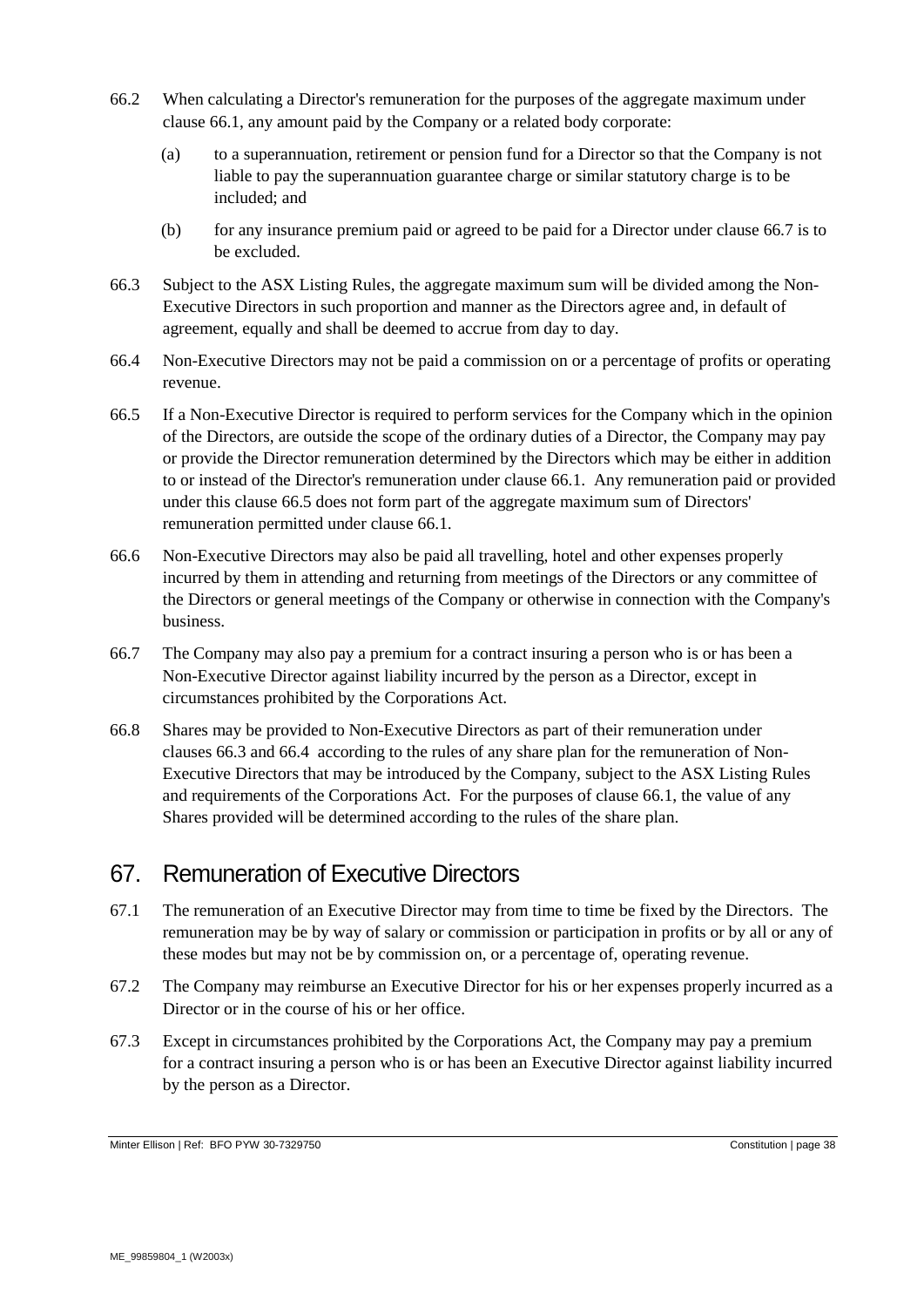### 68. Retirement benefits

- 68.1 Subject to the Corporations Act*,* the Company may give a person a benefit in connection with a Director's retirement from a managerial or executive office in the Company or a related body corporate of the Company.
- 68.2 Subject to the Corporations Act, the Company may enter into an agreement or contract with a person for the giving to the person or any other person of a benefit in connection with a Director's retirement from a managerial or executive office in the Company or a related body corporate of the Company.

# Powers and duties of Directors

### 69. Directors to manage Company

- <span id="page-38-0"></span>69.1 The business of the Company is managed by or under the direction of the Directors who may exercise all powers of the Company that this Constitution, the Corporations Act or the ASX Listing Rules do not require to be exercised by the Company in general meeting.
- 69.2 Without limiting the generality of clause [69.1,](#page-38-0) the Directors may exercise all the powers of the Company to:
	- (a) borrow money;
	- (b) charge any property or business of the Company or all or any of its uncalled capital;
	- (c) issue debentures or give any other security for a debt, liability or obligation of the Company or of any other person; and
	- (d) guarantee or to become liable for the payment of money or the performance of any obligation by or of any other person.

# Proceedings of Directors

#### 70. Directors' meetings

- 70.1 Any Director may call a meeting of the Directors.
- 70.2 A Directors' meeting must be called by giving not less than 48 hours notice of such meeting to each Director, unless the Directors unanimously agree otherwise. The notice may be in writing or given using any technology consented to by all the Directors. The consent may be a standing one.
- 70.3 An accidental omission to send a notice of a meeting of Directors to any Director or the nonreceipt of such a notice by any Director does not invalidate the proceedings, or any resolution passed, at the meeting.
- <span id="page-38-1"></span>70.4 Subject to the Corporations Act, a Directors' meeting may be held by the Directors communicating with each other by any technological means consented to by all the Directors. The consent may be a standing one.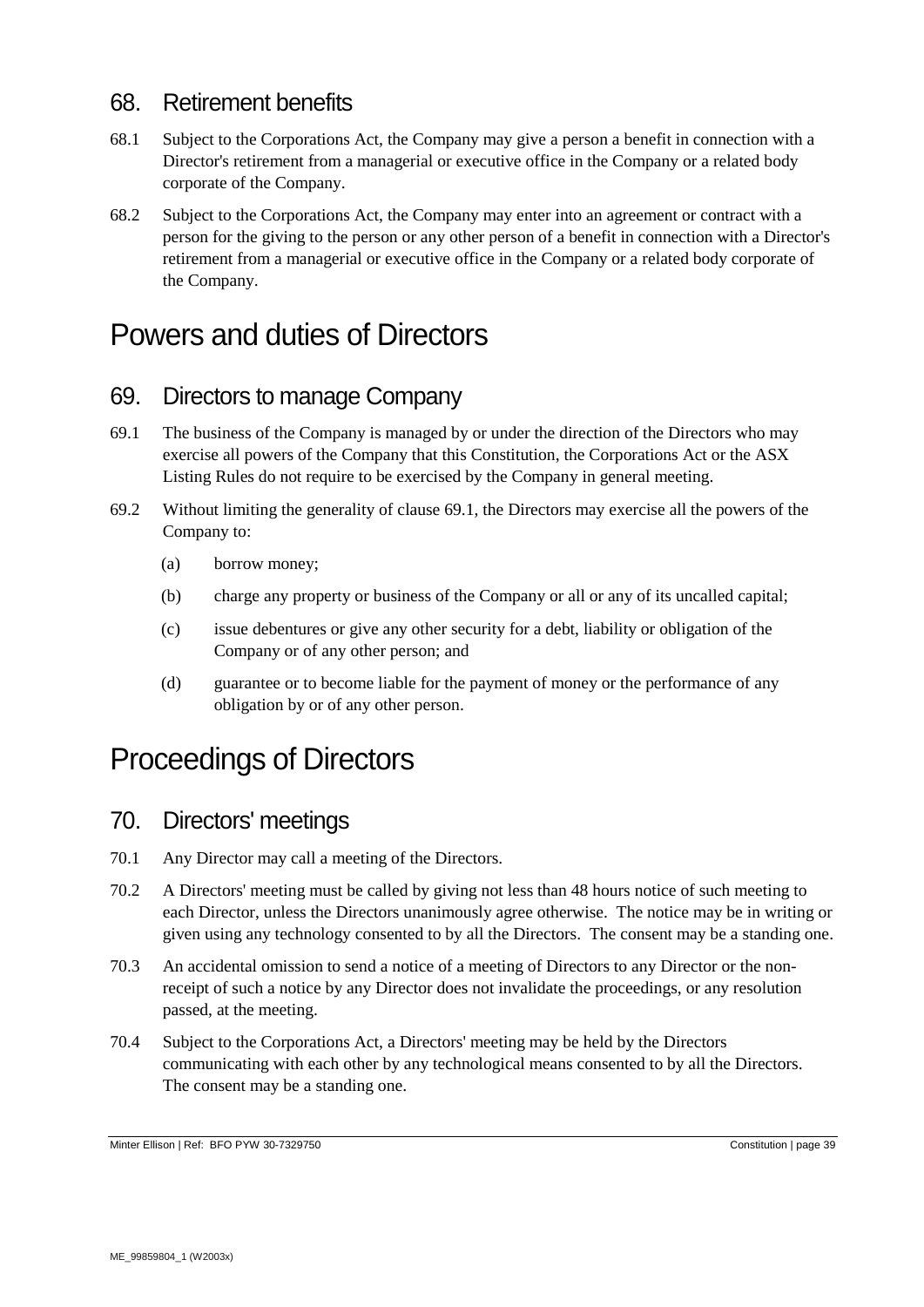- 70.5 The Directors need not all be physically present in the same place for a Directors' meeting to be held.
- 70.6 A Director who participates in a meeting held in accordance with clause [70.4](#page-38-1) is taken to be present and entitled to vote at the meeting.
- 70.7 A Director can only withdraw his or her consent under clause [70.4](#page-38-1) to the means of communication between Directors proposed for a Directors' meeting if the Director does so at least 48 hours before the meeting.
- 70.8 Clause [70.4](#page-38-1) applies to meetings of Directors' committees as if all committee members were Directors.
- 70.9 The Directors may meet together, adjourn and regulate their meetings as they think fit.
- 70.10 A quorum for meetings of Directors may be fixed by the Directors and unless so fixed, is three Directors present. The quorum must be present at all times during the meeting.
- 70.11 Where a quorum cannot be established for the consideration of a particular matter at a meeting of Directors, one or more of the Directors may call a general meeting of Members to deal with the matter.

### 71. Decisions

- 71.1 Questions arising at a meeting of Directors are to be decided by a majority of votes of the Directors present and voting and, subject to the Corporations Act, each Director has one vote.
- 71.2 Subject to the ASX Listing Rules, in the case of an equality of votes the chairperson of a meeting, has a casting vote in addition to his or her deliberative vote.
- 71.3 An Alternate Director has one vote for each Director for whom he or she is an alternate. If an Alternate Director is a Director, he or she also has a vote as a Director.

#### <span id="page-39-0"></span>72. Directors' interests

- 72.1 Where required by the Corporations Act, a Director must give the Directors notice of any material personal interest in a matter that relates to the affairs of the Company.
- 72.2 Subject to the provisions of this clause [72,](#page-39-0) a Director or a body or entity in which a Director has a direct or indirect interest may:
	- (a) enter into any agreement or arrangement with the Company;
	- (b) hold any office or place of profit other than as auditor in the Company; and
	- (c) act in a professional capacity other than as auditor for the Company,

and the Director or the body or entity can receive and keep beneficially any remuneration, profits or benefits under any agreement or arrangement with the Company or from holding an office or place of profit in or acting in a professional capacity with the Company.

72.3 The fact that a Director holds office as a director, and has fiduciary obligations arising out of that office:

(a) will not void or render voidable a contract made by a Director with the Company;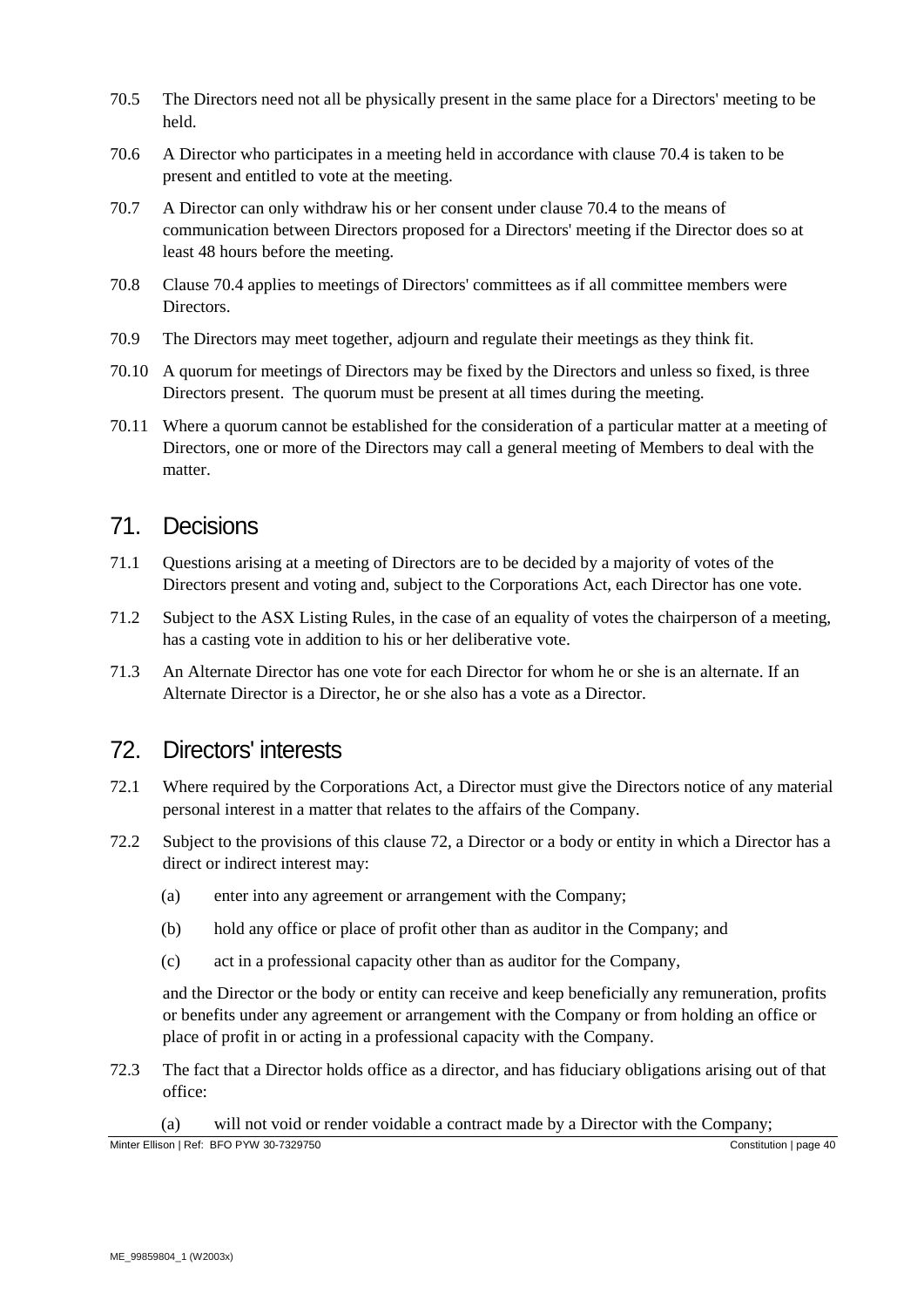- (b) will not void or render voidable a contract or arrangement entered into by or on behalf of the Company and in which the Director may have any interest; and
- (c) will not require the Director to account to the Company for any profit realised by or under any contract or arrangement entered into by or on behalf of the Company and in which the Director may have any interest.
- 72.4 A Director may be or become a director or other officer of, or otherwise be interested in:
	- (a) any related body corporate of the company; or
	- (b) any other body corporate promoted by the Company or in which the Company may be interested as a vendor, shareholder or otherwise,

and is not accountable to the Company for any remuneration or other benefits received by the Director as a director or officer of, or from having an interest in, that body corporate.

- 72.5 A Director who has a material personal interest in a matter that is being considered at a Directors' meeting must not:
	- (a) be present while the matter is being considered at the meeting; or
	- (b) vote on the matter,

unless permitted to do so by the Corporations Act, in which case the Director may:

- (c) be counted in determining whether or not a quorum is present at any meeting of Directors considering that contract or arrangement or proposed contract or arrangement;
- (d) sign or countersign any document relating to that contract or arrangement or proposed contract or arrangement; and
- (e) vote in respect of, or in respect of any matter arising out of, the contract or arrangement or proposed contract or arrangement.
- 72.6 A Director must give to the Company such information about the Shares or other securities in the Company in which the Director has a relevant interest and at the times that the Secretary requires, to enable the Company to comply with any disclosure obligations it has under the Corporations Act or the ASX Listing Rules.

#### <span id="page-40-0"></span>73. Alternate Directors

- 73.1 A Director may, with the approval of the Directors, appoint one or more persons as his or her alternate.
- 73.2 An Alternate Director is entitled to notice of Directors' meetings while he or she is acting in that capacity and, if the appointor is not present at a meeting, is entitled to attend, be counted in a quorum and vote as a Director.
- 73.3 An Alternate Director is an officer of the Company and is not an agent of the appointor.
- 73.4 The provisions of this Constitution which apply to Directors also apply to Alternate Directors, except that Alternate Directors are not entitled in that capacity to any remuneration from the Company.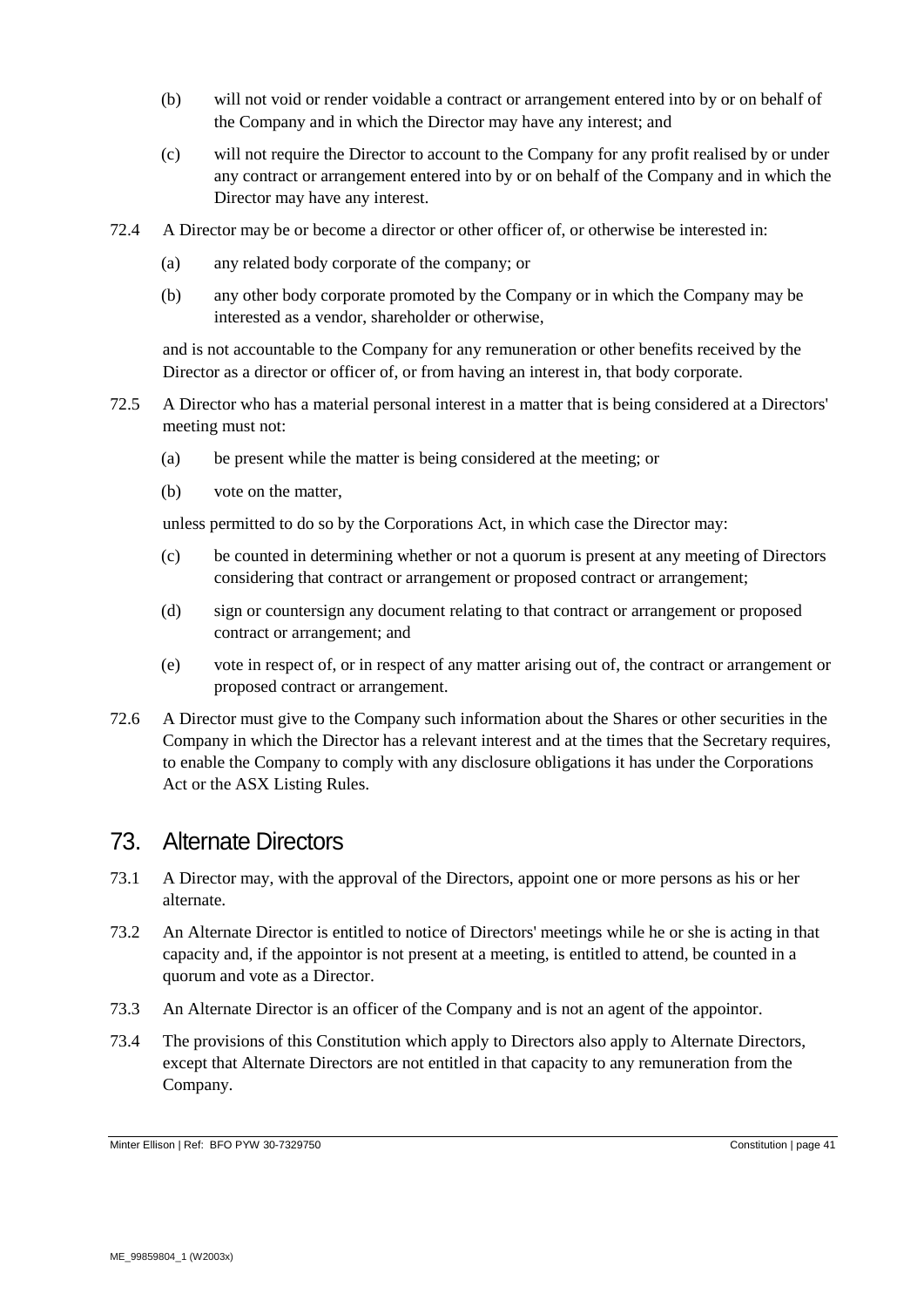- 73.5 The appointment of an Alternate Director may be revoked at any time by the appointor or by the other Directors.
- 73.6 An Alternate Director's appointment ends automatically when his or her appointor ceases to be a Director.
- 73.7 Any appointment or revocation under this clause must be effected by written notice delivered to the Secretary.
- 73.8 An Alternate Director does not have an interest in a contract or arrangement or a material personal interest in a matter by reason only of the fact that his or her appointor has such an interest.

### 74. Remaining Directors

- 74.1 The Directors may act even if there are vacancies on the board.
- 74.2 If the number of Directors is not sufficient to constitute a quorum at a Directors' meeting, the Director or Directors may act only to:
	- (a) appoint a Director or Directors; or
	- (b) call a general meeting.

#### 75. Chairperson

- 75.1 The Directors may elect a Director as chairperson of Directors' meetings and may determine the period for which the chairperson will hold office.
- 75.2 If no chairperson is elected or if the chairperson is not present at any Directors' meeting within 10 minutes after the time appointed for the meeting to begin, the Directors present must elect a Director to be chairperson of the meeting.
- 75.3 The Directors may elect a Director as deputy chairperson to act as chairperson in the chairperson's absence.

### 76. Delegation

- <span id="page-41-0"></span>76.1 The Directors may delegate any of their powers, other than those which by law must be dealt with by the Directors as a board, to:
	- (a) a committee or committees;
	- (b) a Director or Directors;
	- (c) an employee or employees of the Company; or
	- (d) any other person.
- 76.2 The Directors may at any time revoke any delegation of power under clause [76.1.](#page-41-0)
- 76.3 A committee may be authorised by the Directors to sub-delegate all or any of the powers for the time being vested in it.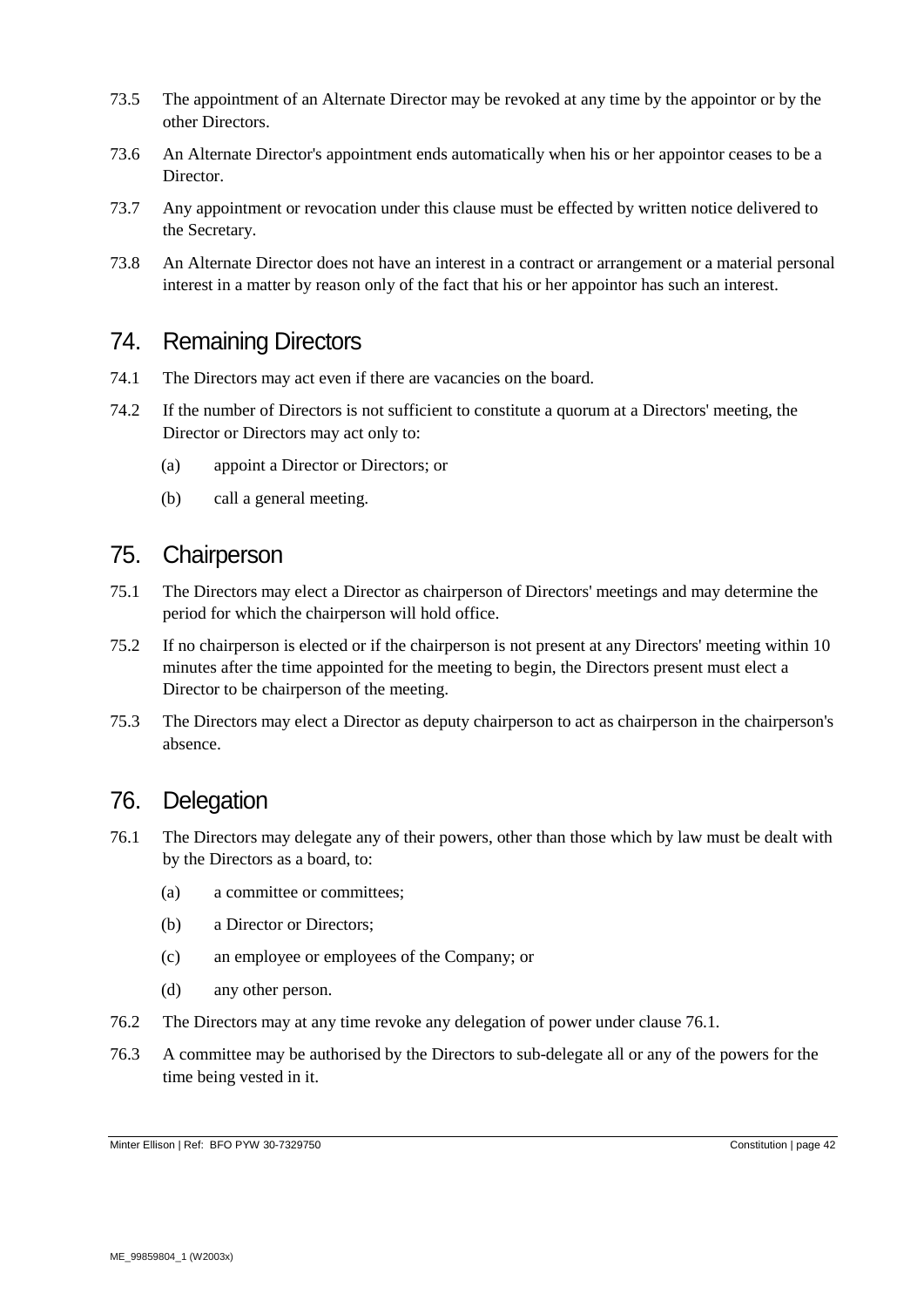76.4 Meetings of any committee of Directors will be governed by the provisions of this Constitution which deal with Directors' meetings so far as they are applicable and are not inconsistent with any directions of the Directors. The provisions apply as if each member was a Director.

#### <span id="page-42-1"></span>77. Written resolutions

- <span id="page-42-0"></span>77.1 If:
	- (a) all the Directors who are eligible to vote on a resolution (other than any Director on leave of absence approved by the Directors, any Director who disqualifies himself or herself from considering the resolution in question and any Director who would be prohibited by the Act from voting on the resolution in question) sign or consent to a resolution set out or identified in a document; and
	- (b) the Directors who sign or consent to the resolution would have constituted a quorum at a meeting of Directors held to consider that resolution,

then a resolution in those terms is taken to have been passed by the Directors without a meeting. The resolution is passed when the last Director signs or provides their consent.

- 77.2 For the purposes of clause [77.1,](#page-42-0) separate copies of a document may be used for signing or the provision of consent by the Directors if the wording of the resolution is identical in each copy.
- 77.3 Any document referred to in this clause may be a document in the form of a facsimile transmission, electronic notification, or produced by other electronic or mechanical means.
- 77.4 A Director may consent to a resolution by:
	- (a) signing the document containing the resolution (or a copy of the document):
	- (b) sending the consent in any document produced under the name of the Director with the Director's authority;
	- (c) delivering to the Company's registered office a written document addressed to the company secretary or the chairperson of Directors, signifying assent to the resolution and either setting out its terms or otherwise clearly identifying the resolution; or
	- (d) telephoning the secretary or the chairperson of Directors and signifying assent to the resolution and clearly identifying its terms.
- 77.5 If a resolution is taken to have been passed in accordance with this clause [77,](#page-42-1) the minutes must record that fact.
- 77.6 This clause [77](#page-42-1) applies to meetings of Directors' committees as if all members of the committee were Directors.
- 77.7 Any document referred to in this clause [77](#page-42-1) must be sent to every Director who is entitled to vote on the resolution.

# 78. Validity of acts of Directors

<span id="page-42-2"></span>78.1 An act done by a Director is effective even if their appointment, or the continuance of their appointment, is invalid because the Company or Director did not comply with this Constitution or any provision of the Corporations Act.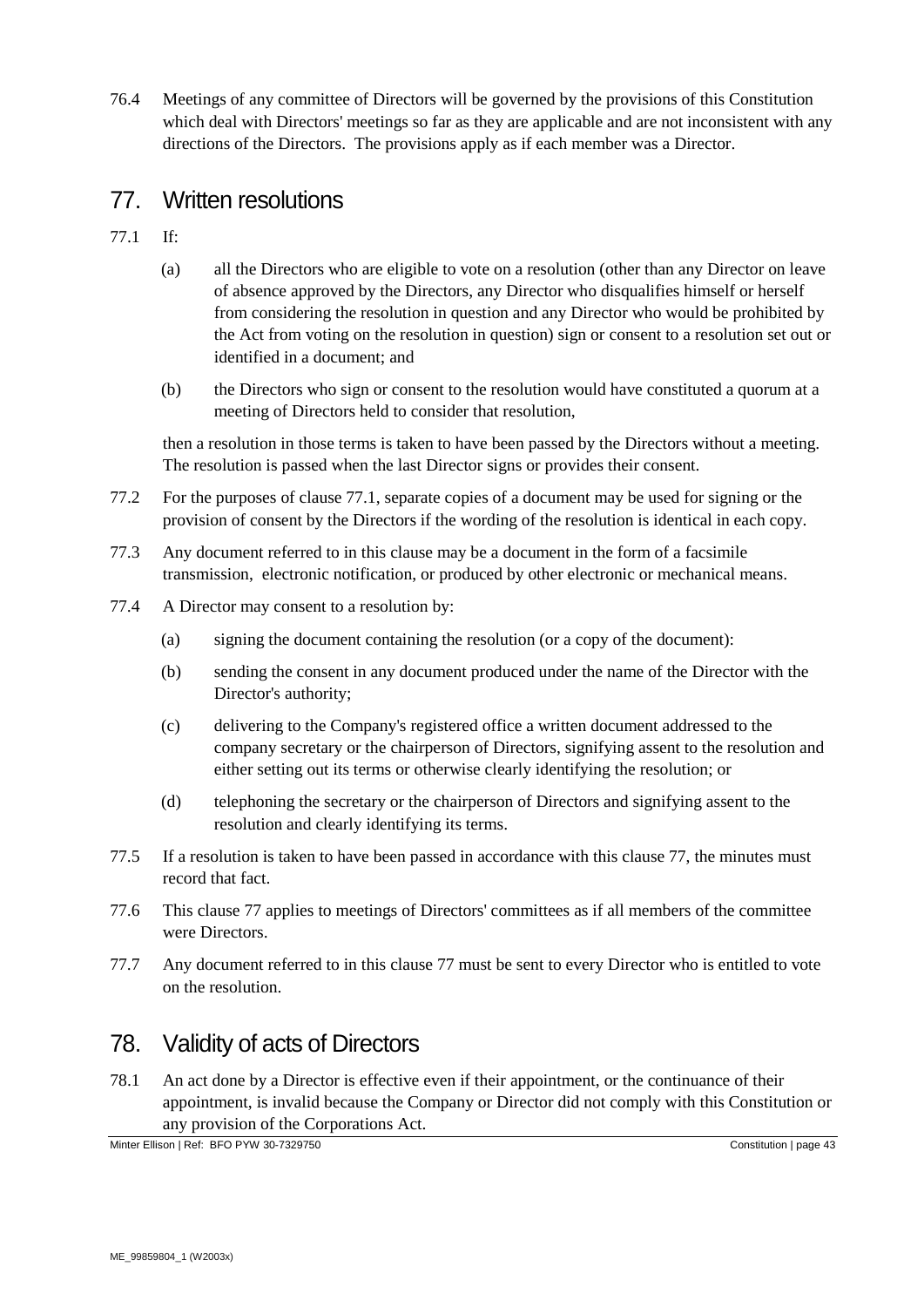- 78.2 Clause [78.1](#page-42-2) does not deal with the question whether an effective act by a director:
	- (a) binds the company in its dealings with other people; or
	- (b) makes the company liable to another person.

#### 79. Minutes

- 79.1 The Directors must cause minutes to be made of:
	- (a) the names of the Directors present at all Directors' meetings and meetings of Directors' committees;
	- (b) all proceedings and resolutions of general meetings, Directors' meetings and meetings of Directors' committees;
	- (c) all resolutions passed in accordance with clause [77;](#page-42-1)
	- (d) appointments of officers, but only if the Directors resolve that a minute of the appointment should be made; and
	- (e) all disclosures of interests made in accordance with the Corporations Act.
- 79.2 Minutes must be signed by the chairperson of the meeting or by the chairperson of a future meeting, and if so signed will be conclusive evidence of the matters stated in such minutes.

# Executive Directors

#### 80. Appointment

- <span id="page-43-1"></span>80.1 The Directors may appoint one Director to the office of Managing Director on such terms as they think fit.
- <span id="page-43-2"></span>80.2 The Directors may appoint one or more Directors to any other full-time executive position in the Company on such terms as they think fit.
- <span id="page-43-0"></span>80.3 A Director appointed under clause [80.1](#page-43-1) or [80.2,](#page-43-2) and a Director (however appointed) occupying for the time being a full-time executive position in the Company or a related body corporate of the Company, is referred to in this Constitution as an Executive Director.
- 80.4 The Directors may, subject to the terms of the Executive Director's employment contract, suspend, remove or dismiss him or her from executive office and appoint another Director in that place.
- 80.5 If an Executive Director ceases to be a Director, his or her appointment as an Executive Director terminates automatically.
- 80.6 If an Executive Director ceases to hold an executive office in the Company, then, unless the Directors resolve otherwise, he or she also ceases to be a Director from the same date.
- 80.7 If an Executive Director is suspended from executive office of the Company or of a related body corporate of the Company, his or her duties and obligations as Director are suspended for the same period.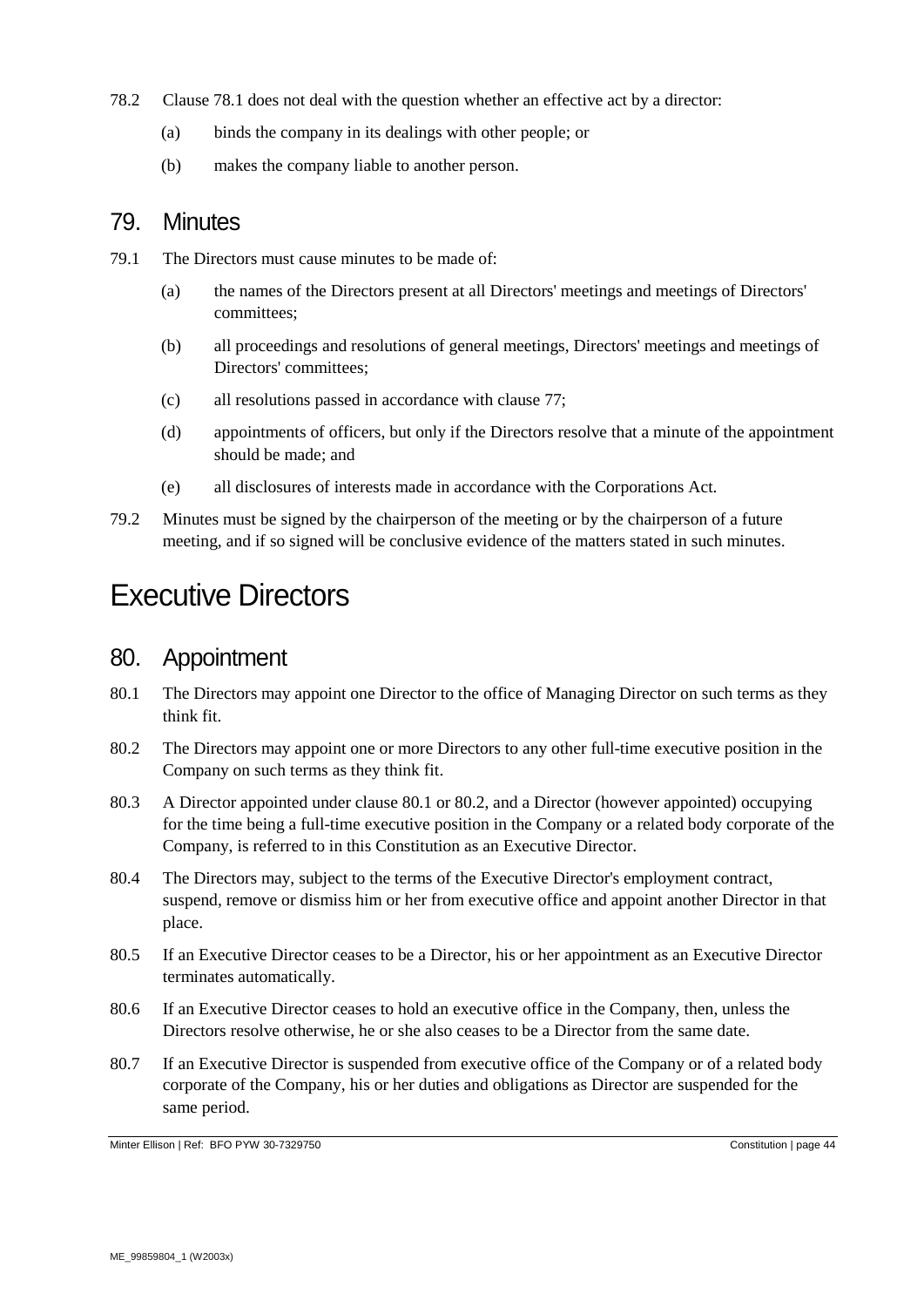80.8 A Managing Director is not subject to retirement under clause [63](#page-35-2) and is not to be taken into account in determining the rotation of retirement of Directors. Any other Executive Directors are subject to retirement under clause [63.](#page-35-2)

### 81. Powers of Executive Directors

- 81.1 The Directors may confer on an Executive Director any powers exercisable by the Directors, subject to any terms and restrictions determined by the Directors.
- 81.2 The Directors may authorise an Executive Director to sub-delegate all or any of the powers vested in him or her.
- 81.3 Any power conferred under this clause may be concurrent with but not to the exclusion of the Directors' powers.
- 81.4 The Directors may at any time withdraw or vary any of the powers conferred on an Executive Director.

# Local management

#### <span id="page-44-2"></span>82. General

- <span id="page-44-0"></span>82.1 The Directors may provide for the management and transaction of the affairs of the Company in any place and in such manner as they think fit.
- <span id="page-44-1"></span>82.2 Without limiting clause [82.1,](#page-44-0) the Directors may:
	- (a) establish local boards or agencies for managing any of the affairs of the Company in a specified place and appoint any persons to be members of those local boards or agencies; and
	- (b) delegate to any person appointed under clause [82.2\(a\)](#page-44-1) any of the powers, authorities and discretions which may be exercised by the Directors under this Constitution,

on any terms and subject to any conditions determined by the Directors.

82.3 The Directors may at any time revoke or vary any delegation under this clause [82.](#page-44-2)

#### <span id="page-44-3"></span>83. Appointment of attorneys and agents

- 83.1 The Directors may from time to time by resolution or power of attorney appoint any person to be the attorney or agent of the Company:
	- (a) for the purposes;
	- (b) with the powers, authorities and discretions (not exceeding those exercisable by the Directors under this Constitution);
	- (c) for the period; and
	- (d) subject to the conditions,

determined by the Directors.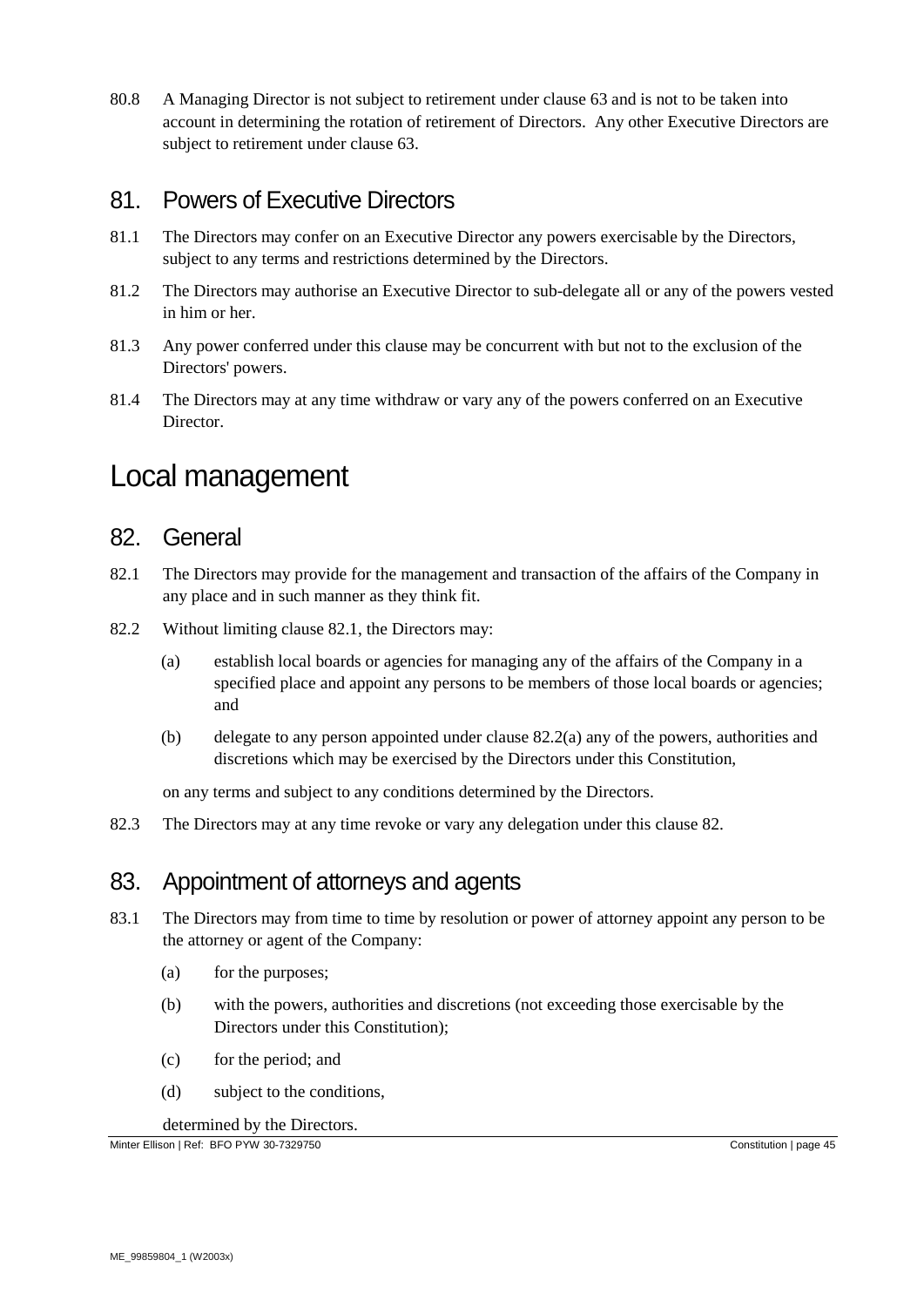- 83.2 An appointment by the Directors of an attorney or agent of the Company may be made in favour of:
	- (a) any member of any local board established under this Constitution;
	- (b) any company;
	- (c) the members, directors, nominees or managers of any company or firm; or
	- (d) any fluctuating body of persons whether nominated directly or indirectly by the Directors.
- 83.3 A power of attorney may contain such provisions for the protection and convenience of persons dealing with an attorney as the Directors think fit.
- 83.4 An attorney or agent appointed under this clause [83](#page-44-3) may be authorised by the Directors to subdelegate all or any of the powers authorities and discretions for the time being vested in it.

# **Secretary**

#### 84. Secretary

- 84.1 There must be at least one Secretary of the Company appointed by the Directors on conditions determined by them.
- 84.2 The Secretary is entitled to attend all Directors' and general meetings.
- 84.3 The Directors may, subject to the terms of the Secretary's employment contract, suspend, remove or dismiss the Secretary.

# Seals

#### 85. Common Seal

- 85.1 If the Company has a Seal:
	- (a) the Directors must provide for the safe custody of the Seal;
	- (b) it must not be used except with the authority of the Directors or a Directors' committee authorised to permit use of the Seal;
	- (c) every document to which the Seal is affixed must be signed by a Director and be countersigned by another Director, the Secretary or another person appointed by the Directors to countersign the document; and
	- (d) the Directors may determine by resolution either generally or in any particular case that the signature of any Director or the Secretary to a document to which the Seal or a duplicate seal or certificate seal is affixed may be a facsimile applied to the document by specified mechanical means.
- 85.2 Without limiting the generality of section 127 or Part 2B.2 of the Corporations Act, the Company may execute a document if the Seal is fixed to the document and the fixing of the Seal is witnessed by any of the persons referred to in section 127(2)(a) or (b) of the Corporations Act.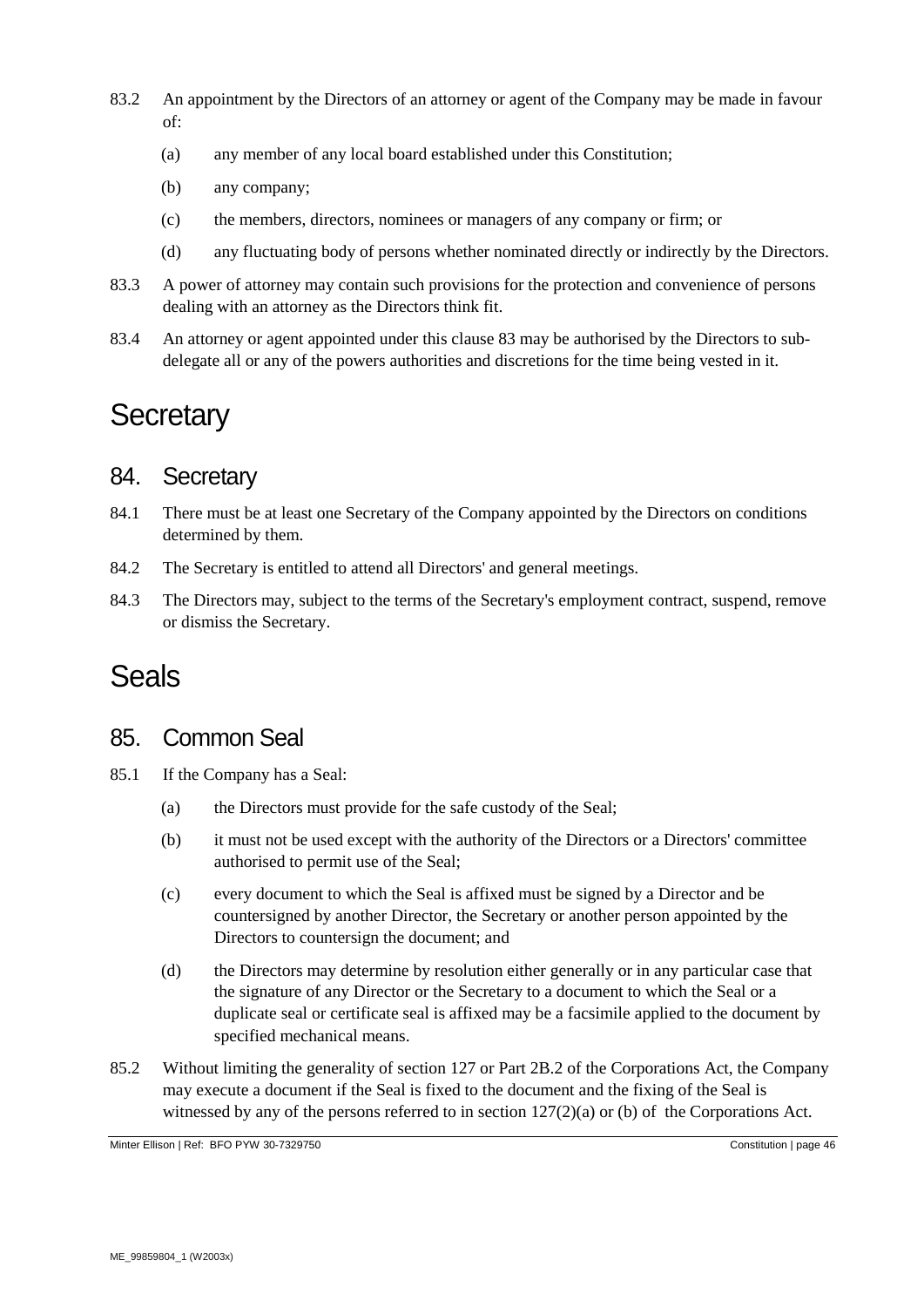# 86. Duplicate Seal

If the Company has a Seal, the Company may have one or more duplicate seals of the Seal each of which:

- (a) must be a facsimile of the Seal with the addition on its face of the words **Duplicate Seal**; and
- (b) must only be used with the authority of the Directors or a Directors' committee.

# Inspection of records

#### 87. Times for inspection

- 87.1 Except as otherwise required by the Corporations Act, the Directors may determine whether and to what extent, and at what times and places and under what conditions, the financial records and other documents of the Company or any of them will be open for inspection by Members other than Directors.
- 87.2 A Member other than a Director does not have the right to inspect any financial records or other documents of the Company unless the Member is authorised to do so by a court order or a resolution of the Directors.

# Dividends and reserves

#### 88. Dividends

The Directors may by resolution either:

- (a) declare a dividend and may fix the amount, the time for and method of payment; or
- <span id="page-46-0"></span>(b) determine a dividend or interim dividend is payable and fix the amount and the time for and method of payment.

#### 89. Amend resolution to pay dividend

If the Directors determine that a dividend or interim dividend is payable under clause [88\(b\),](#page-46-0) they may amend or revoke the resolution to pay the dividend or interim dividend before the record date notified to ASX for determining entitlements to that dividend or interim dividend.

#### 90. No interest

Interest is not payable by the Company on a dividend.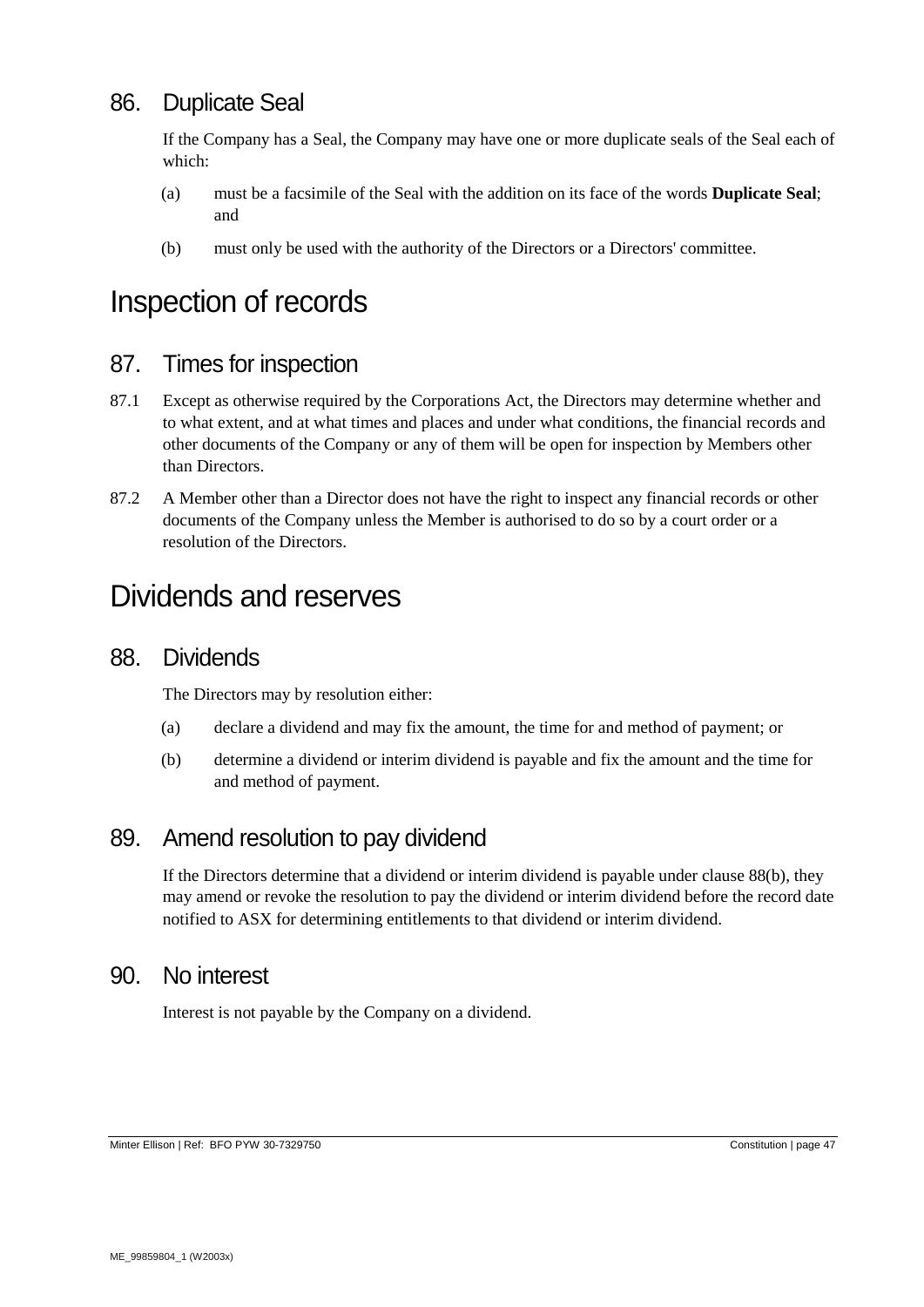#### 91. Reserves

- <span id="page-47-0"></span>91.1 The Directors may set aside out of any amount available for distribution as a dividend such amounts by way of reserves as they think appropriate before declaring a dividend or determining to pay a dividend.
- <span id="page-47-1"></span>91.2 If the Directors resolve to declare a dividend or determine to pay a dividend, or state in the minutes of a meeting of Directors their intention to do so subject to the occurrence of a future event:
	- (a) by such resolution or minutes the Directors will be taken to have set aside the amount available for distribution as a dividend as a reserve; and
	- (b) such amount will not be appropriated in the accounts of the Company against losses or appropriated or applied for any other purpose, except pursuant to a resolution approved by the Directors.
- 91.3 In any case other than that referred to in clause [91.1](#page-47-0) or clause [91.2,](#page-47-1) any amount available for distribution, including retained earnings or profits, will not be taken to be appropriated or applied against losses or for any other purpose except pursuant to a resolution of the Directors.
- 91.4 The Directors may apply the reserves for any purpose for which an amount available for distribution as a dividend may be properly applied.
- 91.5 Pending any application or appropriation of the reserves, the Directors may invest or use the reserves in the business of the Company or in other investments as they think fit.
- 91.6 The Directors may carry forward any undistributed amount available for distribution as a dividend without transferring them to a reserve.

#### 92. Dividend entitlement

- <span id="page-47-2"></span>92.1 Subject to the rights of persons (if any) entitled to Shares with special rights as to dividends:
	- (a) all fully paid Shares on which any dividend is declared or paid, are entitled to participate in that dividend equally; and
	- (b) each partly paid Share is entitled to a fraction of the dividend declared or paid on a fully paid Share of the same class, equivalent to the proportion which the amount paid (not credited) on the Share bears to the total amounts paid and payable, whether or not called, (excluding amounts credited) on the Share.
- 92.2 An amount paid on a Share in advance of a call is not to be taken as paid for the purposes of clause [92.1.](#page-47-2)
- 92.3 Unless otherwise determined by the Directors, Shares rank for dividends from their date of allotment.
- 92.4 Subject to the ASX Settlement Operating Rules, the Directors may fix a record date for a dividend, with or without suspending the registration of transfers from that date.
- 92.5 Subject to the ASX Settlement Operating Rules, a dividend in respect of a Share must be paid to the person who is registered, or entitled to be registered, as the holder of the Share:

(a) where the Directors have fixed a record date in respect of the dividend, on that date; or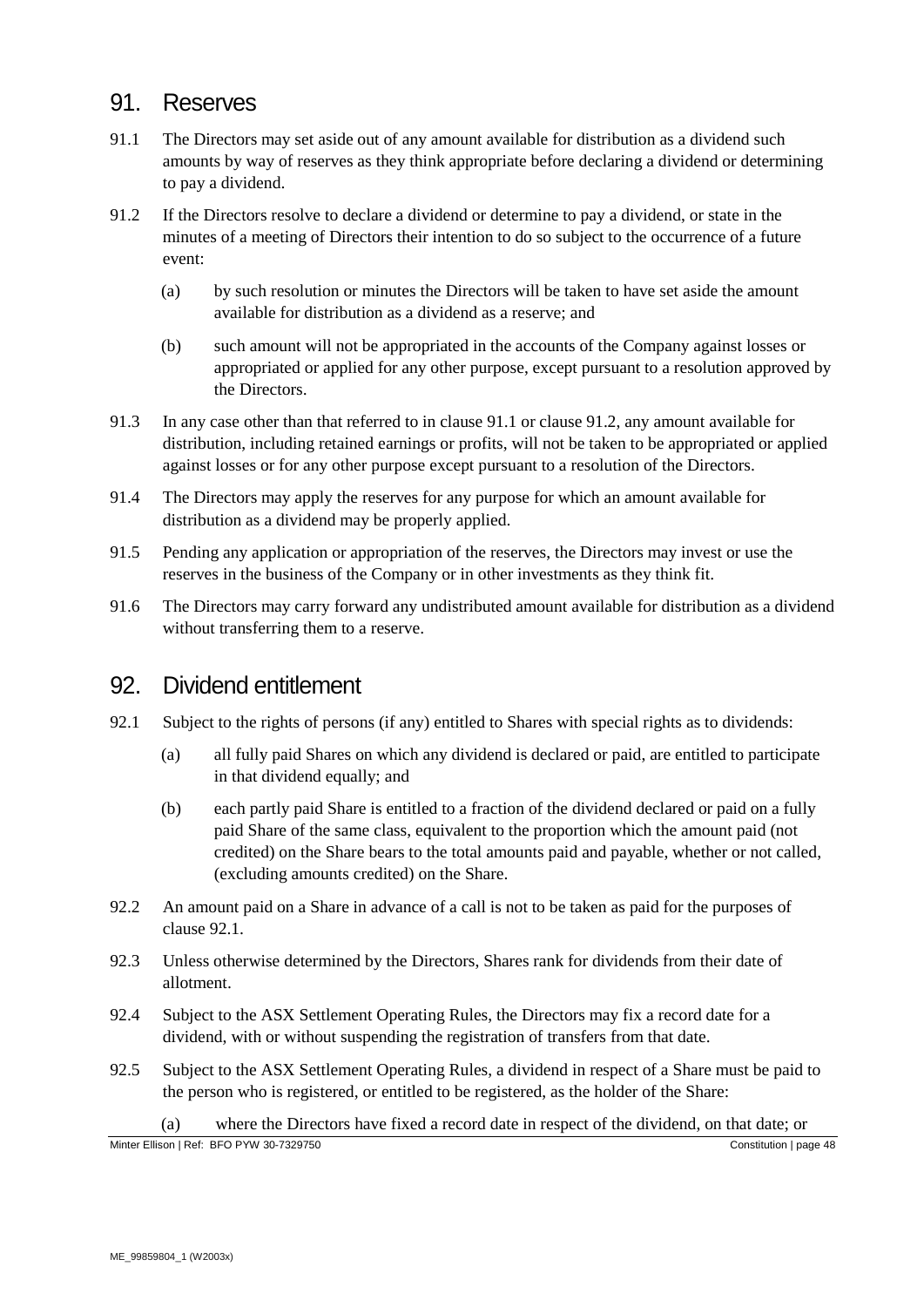(b) where the Directors have not fixed a record date in respect of that dividend, on the date fixed for payment of the dividend,

and a transfer of a Share that is not registered on or before that date is not effective, as against the Company, to pass any right to the dividend.

92.6 Subject to the Corporations Act and the ASX Settlement Operating Rules, a transfer of Shares registered after the record date notified to ASX for determining entitlements to a dividend paid or payable in respect of the transferred Shares, does not pass the right to that dividend.

#### 93. Restricted securities

During a breach of the ASX Listing Rules relating to Shares which are Restricted Securities, or a breach of a restriction agreement, the holder of the relevant Restricted Securities is not entitled to any dividend in respect of those Restricted Securities.

#### 94. Deductions from dividends

The Directors may deduct from a dividend payable to a Member all sums presently payable by the Member to the Company on account of calls or otherwise in relation to Shares in the Company.

#### 95. Distribution of assets

- 95.1 The Directors may resolve that a dividend will be paid wholly or partly by the transfer or distribution of specific assets, including fully paid shares in, or debentures of, any other corporation.
- 95.2 If a difficulty arises in making a transfer or distribution of specific assets, the Directors may:
	- (a) deal with the difficulty as they consider expedient;
	- (b) fix the value of all or any part of the specific assets for the purposes of the distribution;
	- (c) determine that cash will be paid to any Members on the basis of the fixed value in order to adjust the rights of all the Members; and
	- (d) vest any such specific assets in trustees as the Directors consider expedient.
- 95.3 If a transfer or distribution of specific assets to a particular Member or Members is illegal or, in the Directors' opinion, impracticable, the Directors may make a cash payment to the Member or Members on the basis of the cash amount of the dividend instead of the transfer or distribution of specific assets.
- 95.4 Where the Company pays a dividend (interim or final) by the transfer of shares in another corporation:
	- (a) the Members receiving the dividend will be taken to have agreed to become members of that corporation; and
	- (b) each of those Members appoints the Company or any of the Directors as its agent to execute any transfer of shares or other document required to facilitate or effect the distribution and transfer of the shares to the Member.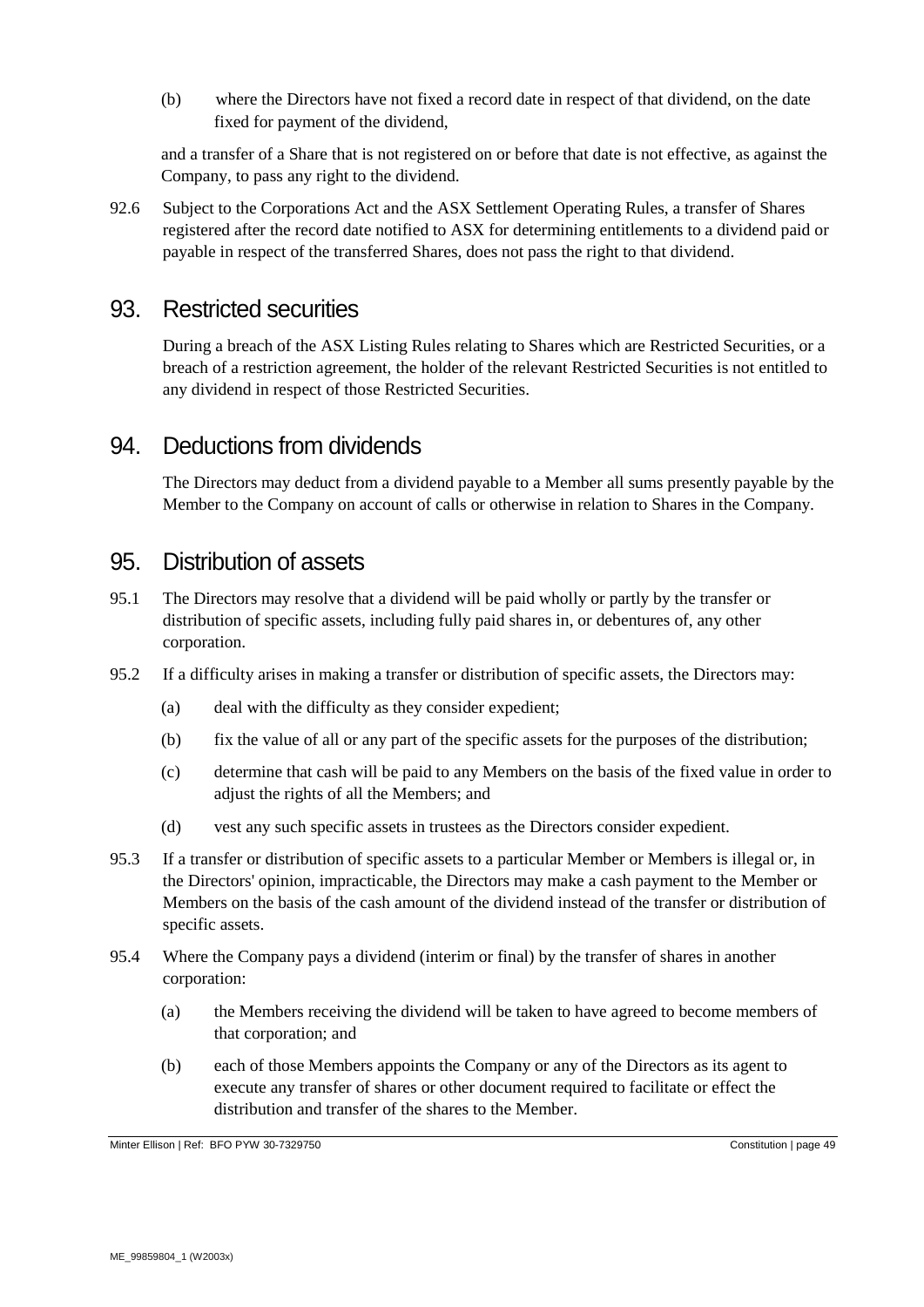### 96. Payment

- <span id="page-49-3"></span><span id="page-49-0"></span>96.1 Any dividend or other money payable in respect of Shares may be paid:
	- (a) by cheque sent through the mail directed to:
		- (i) by the address of the Member shown in the Register or to the address of the joint holder of Shares shown first in the Register; or
		- (ii) by an address which the Member has, or joint holders have, in writing notified the Company as the address to which dividends should be sent;
	- (b) by electronic funds transfer to an account with a bank or other financial institution nominated by the Member and acceptable to the Company; or
	- (c) by any other means determined by the Directors,

and is at the risk of the Member who is (or joint holders one of whom is) the intended recipient as soon as it is given, posted or transferred, as applicable.

- 96.2 Any joint holder may give an effectual receipt for any dividend or other money paid in respect of Shares held by holders jointly.
- <span id="page-49-1"></span>96.3 If the Directors decide that payments will be made by electronic transfer into an account (of a type approved by the Directors) nominated by a Member, but no such account is nominated by the Member or an electronic transfer into a nominated account is rejected or refunded, the Company may credit the amount payable to an account of the Company to be held until the Member nominates a valid account.
- <span id="page-49-2"></span>96.4 Where a Member does not have a registered address or the Company believes that a Member is not known at the Member's registered address, the Company may credit an amount payable in respect of the Member's Shares to an account of the Company to be held until the Member claims the amount payable or nominates an account into which a payment may be made.
- 96.5 An amount credited to an account under clause [96.3](#page-49-1) or [96.4](#page-49-2) is to be treated as having been paid to the Member at the time it is credited to that account. The Company will not be a trustee of the money and no interest will accrue on the money.
- <span id="page-49-4"></span>96.6 If a cheque for an amount payable under clause [96.1](#page-49-3) is not presented for payment for 11 calendar months after issue or an amount is held in an account under claus[e 96.3](#page-49-1) or [96.4](#page-49-2) for 11 calendar months, the Directors may reinvest the amount, after deducting reasonable expenses, into Shares on behalf of, and in the name of, the Member concerned and may stop payment on the cheque. The Shares may be acquired on market or by way of new issue at a price the Directors accept is market price at the time. Any residual sum which arises from the reinvestment may be carried forward or donated to charity on behalf of the Member, as the Directors decide. The Company's liability to pay the relevant amount is discharged by an application under this claus[e 96.6.](#page-49-4) The Directors may do anything necessary or desirable (including executing any document) on behalf of the Member to effect the application of an amount under this clause [96.6.](#page-49-4) The Directors may determine other rules to regulate the operation of this clause [96.6](#page-49-4) and may delegate their power under this clause [96.6](#page-49-4) to any person.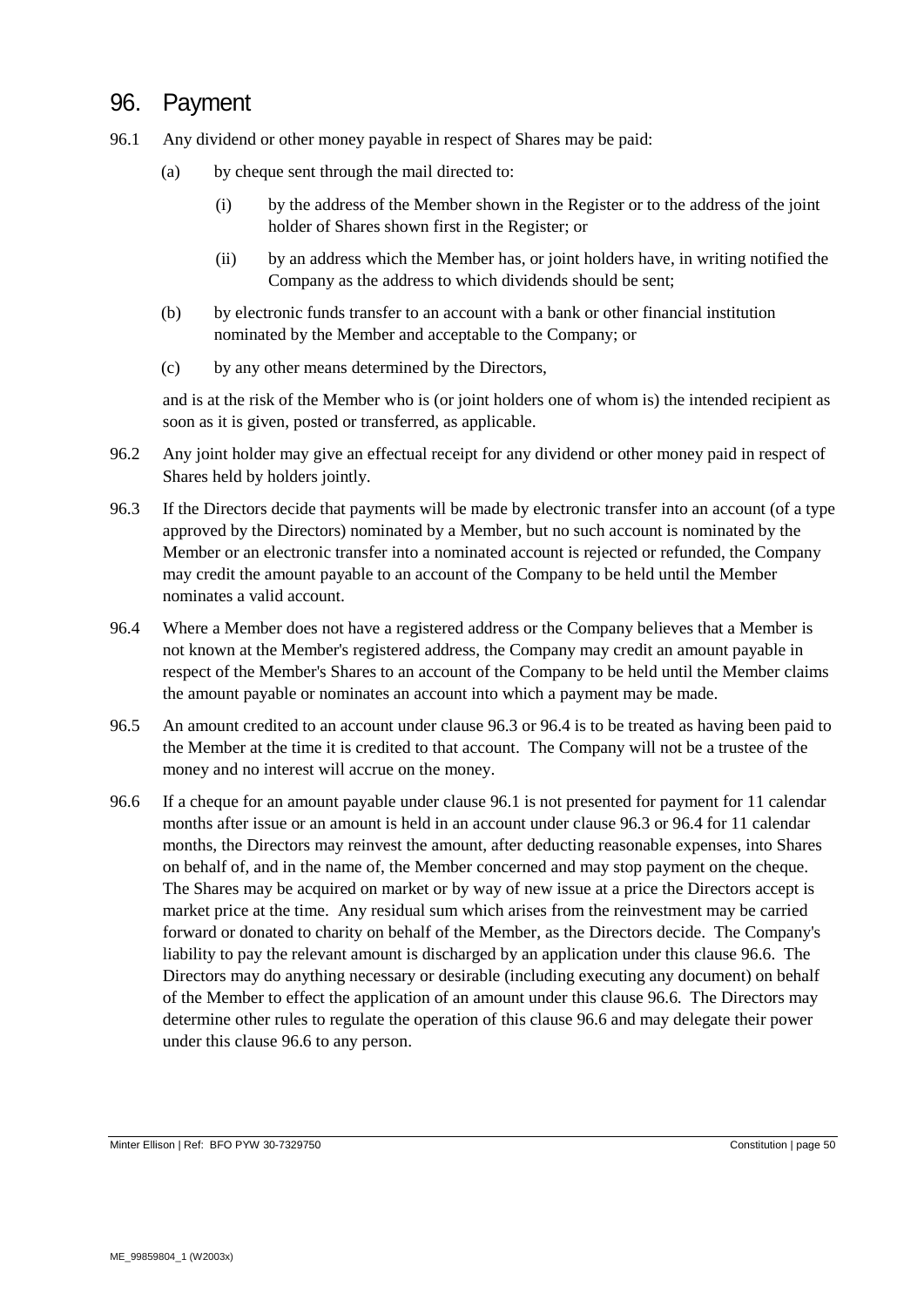# 97. Election to reinvest dividend

The Directors may:

- <span id="page-50-0"></span>(a) establish a plan under which Members or any class of Members may elect to reinvest cash dividends paid or payable by the Company by acquiring by way of issue or transfer (or both) Shares or other securities; and
- (b) vary, suspend or terminate the arrangements established under clause [97\(a\).](#page-50-0)

### <span id="page-50-3"></span>98. Election to accept Shares in lieu of dividend

- <span id="page-50-1"></span>98.1 The Directors may resolve, in respect of any dividend which it is proposed to pay on any Shares, that holders of those Shares may elect to:
	- (a) forego their right to share in the proposed dividend or part of the proposed dividend; and
	- (b) instead receive an issue of Shares credited as fully paid or a transfer of fully paid Shares (or both).
- <span id="page-50-2"></span>98.2 If the Directors resolve to allow the election provided for in clause [98.1,](#page-50-1) each holder of Shares conferring a right to share in the proposed dividend may, by notice in writing to the Company given in such form and within such period as the Directors may decide, elect to:
	- (a) forego the dividend which otherwise would have been paid to the holder on such of the holder's Shares conferring a right to share in the proposed dividend as the holder specifies in the notice of election; and
	- (b) receive instead Shares to be issued or transferred (or both) to the holder credited as fully paid, on and subject to such terms and conditions as the Directors may determine.
- 98.3 Following the receipt of duly completed notices of election under clause [98.1\(b\),](#page-50-2) the Directors must:
	- (a) appropriate from any amount available for distribution to Members an amount equal to the aggregate issue price (if any) of the Shares to be issued credited as fully paid or transfer fully paid Shares to those holders of Shares who have given such notices of election; and
	- (b) apply the amount (if any) in paying up in full the number of Shares required to be so issued, or paying the purchase price of Shares required to be so transferred.
- 98.4 The Directors may rescind, vary or suspend a resolution of the Directors made under clause [98.1](#page-50-1) and the arrangements implemented under the resolution.
- 98.5 The powers given to the Directors by this clause [98](#page-50-3) are additional to the provisions for capitalisation of amounts available for distribution to Members provided for by this Constitution. If the Directors exercise their power to capitalise amounts available for distribution to Members under clause [99](#page-51-0) then any Member who has elected to participate in arrangements established under this clause [98](#page-50-3) is deemed, for the purpose of determining the Member's entitlement to share in the capitalised sum, not to have so elected.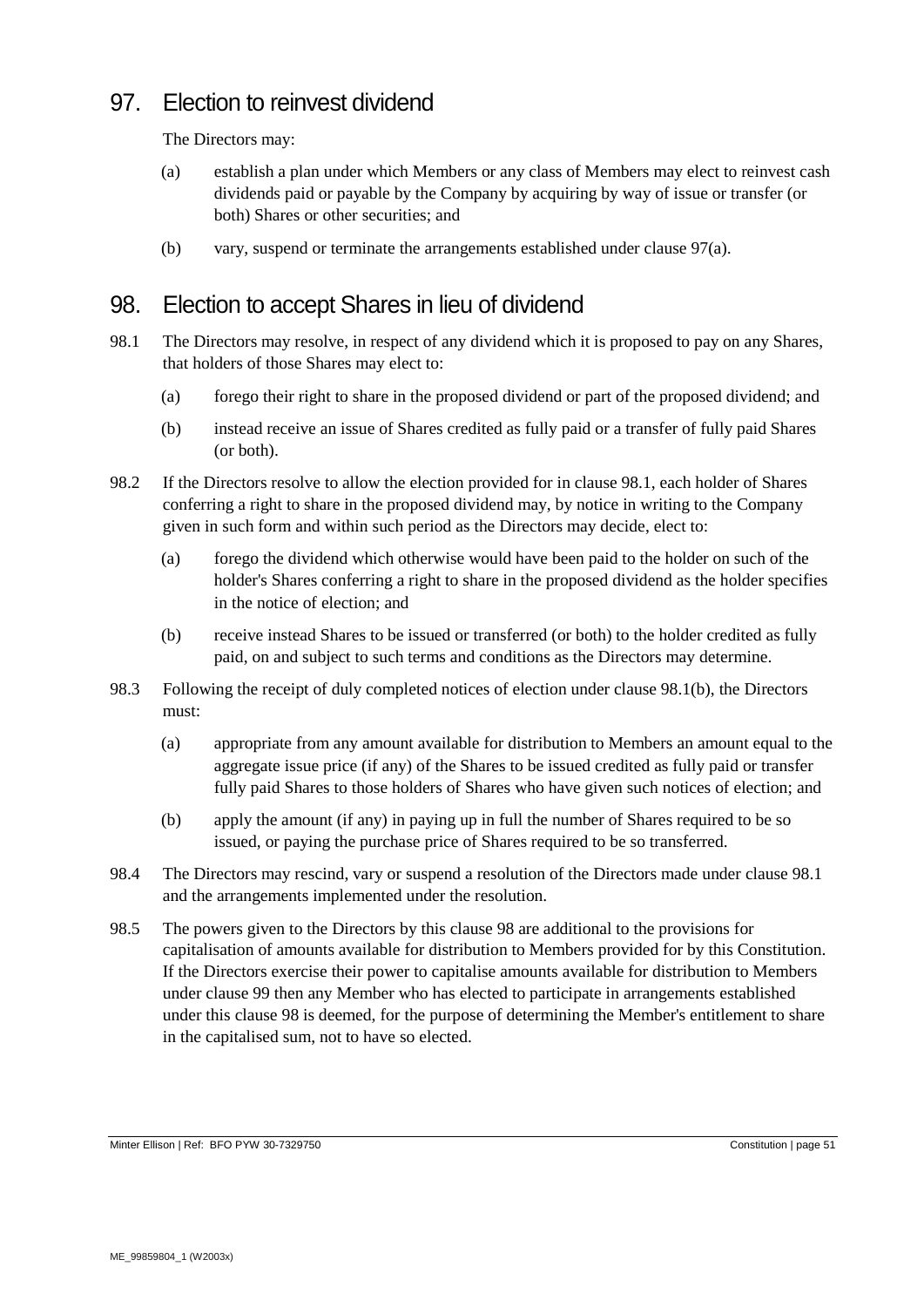# 99. Capitalisation of amounts available for distribution

- <span id="page-51-0"></span>99.1 The Directors may resolve:
	- (a) to capitalise any sum available for distribution to Members; and
	- (b) that:
		- (i) no Shares be issued and no amounts unpaid on Shares be paid up on capitalisation of the sum; or
		- (ii) the sum be applied in any of the ways mentioned in clause [99.2](#page-51-1) for the benefit of Members in the proportions in which the members would have been entitled if the sum had been distributed by way of Dividend.
- <span id="page-51-4"></span><span id="page-51-3"></span><span id="page-51-2"></span><span id="page-51-1"></span>99.2 The ways in which a sum may be applied for the benefit of Members under clause [99.1\(b\)\(ii\)](#page-51-2) are:
	- (a) in paying up any amounts unpaid on Shares held or to be held by Members;
	- (b) in paying up in full unissued Shares or debentures to be issued to Members as fully paid; or
	- (c) partly as mentioned in clause  $99.2(a)$  and partly as mentioned in clause  $99.2(b)$ .
- <span id="page-51-5"></span>99.3 To the extent necessary to adjust the rights of the Members among themselves, the Directors may:
	- (a) make cash payments in cases where Shares or debentures become issuable in fractions; and
	- (b) authorise any person to make, on behalf of all the Members entitled to a benefit on the capitalisation, an agreement with the Company providing for:
		- (i) the issue to them, credited as fully paid up, of any such further Shares or debentures; or
		- (ii) the payment by the Company on their behalf of the amount or any part of the amount remaining unpaid on their existing Shares by the application of their respective proportions of the sum resolved to be capitalised,

and any agreement made under the authority of clause [99.3\(b\)](#page-51-5) is effective and binding on all the Members concerned.

# Proportional takeover

#### <span id="page-51-6"></span>100. Proportional takeover rules

- 100.1 Where offers have been made under a proportional takeover bid for securities in a class of securities in the Company the registration of a transfer giving effect to a takeover contract under the bid is prohibited unless and until a resolution (in this clause [100](#page-51-6) referred to as an *Approving Resolution*) to approve the proportional takeover bid is passed in accordance with this clause [100.](#page-51-6)
- 100.2 Where offers have been made under a proportional takeover bid for securities in a class of securities in the Company: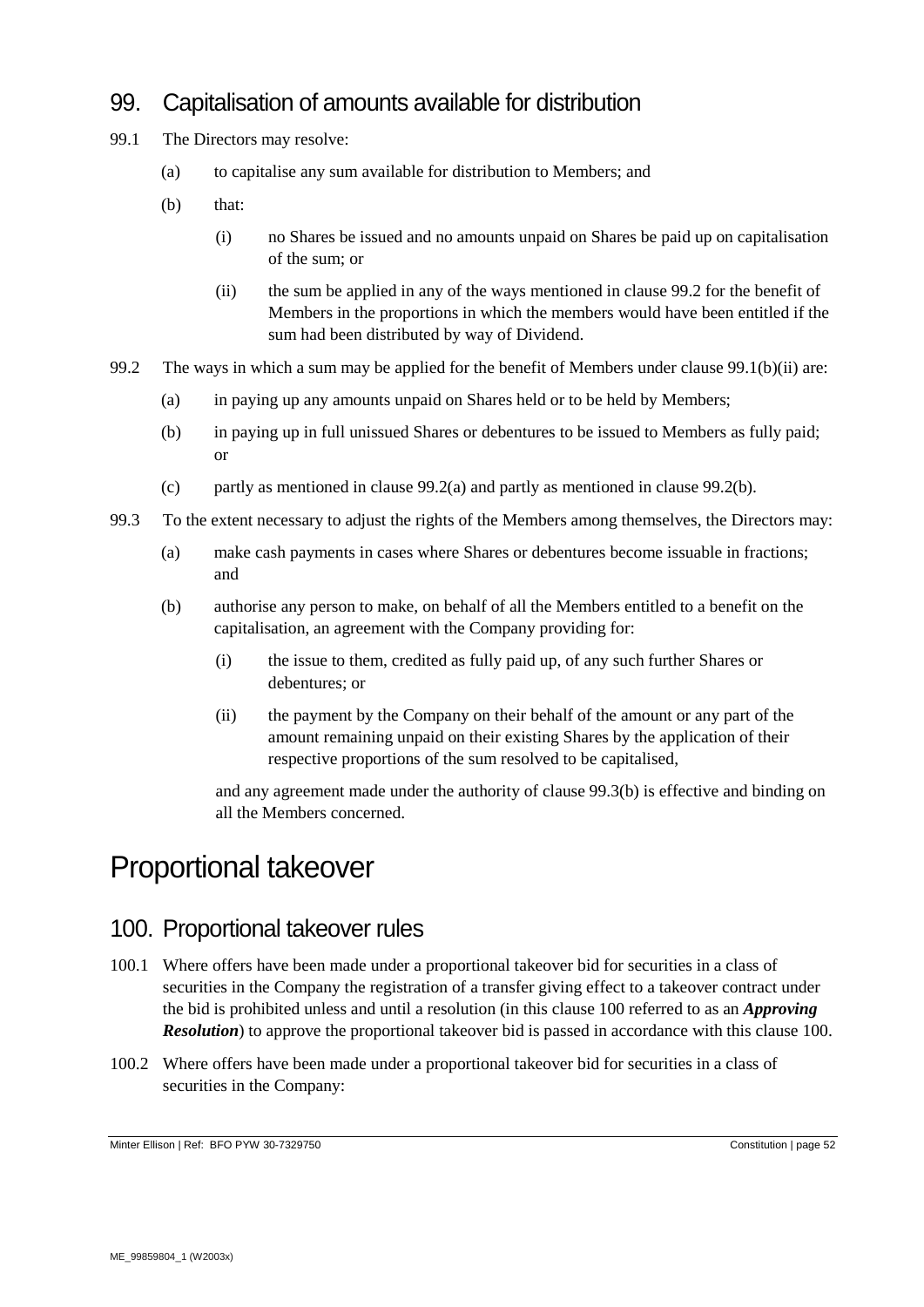- (a) a person (other than the bidder under the proportional takeover bid or an associate of the bidder) who, as at the end of the day on which the first offer under the proportional takeover bid was made, held securities in that class is entitled to vote on an Approving Resolution in respect of that proportional takeover bid and, for the purpose of voting, is entitled to one vote for each of the securities held in that class at that time; and
- (b) neither the bidder under the proportional takeover bid nor any associate of the bidder is entitled to vote on the Approving Resolution.
- 100.3 An Approving Resolution is to be voted on at a meeting, convened and conducted by the Company, of the persons entitled to vote on the Approving Resolution.
- 100.4 The provisions of this Constitution that apply in relation to a general meeting of the company apply, with modifications as the Board determines that the circumstances require, in relation to a meeting that is convened to vote on an Approving Resolution and apply as if the meeting was a general meeting of the Company.
- 100.5 An approving Resolution that has been voted on in accordance with this claus[e 100](#page-51-6) is to be taken to have been passed if the proportion that the number of votes in favour of the resolution bears to the total number of votes on the resolution is greater than one-half, and otherwise is to be taken to have been rejected.
- 100.6 This clause [100](#page-51-6) ceases to have effect on the third anniversary of the date of the adoption or last renewal of this clause [100.](#page-51-6)

# **Notices**

# <span id="page-52-2"></span>101. Service of notices

- <span id="page-52-1"></span><span id="page-52-0"></span>101.1 Notice may be given by the Company to any person who is entitled to notice under this Constitution by:
	- (a) serving it on the person; or
	- (b) sending it by post, courier, facsimile transmission or electronic notification to the person at the person's address shown in the Register or the address supplied by the person to the Company for sending notices to the person; or
	- (c) (except in the case of a notice of meeting of Members which is required to be given individually to each Member entitled to vote at the meeting and to each Director), advertising in one or more newspapers published daily (except on weekends) throughout Australia as determined by the Directors.
- 101.2 A notice sent by post or courier is taken to be served:
	- (a) by properly addressing, prepaying and posting or directing the delivery of the notice; and
	- (b) on the day after the day on which it was posted or given to the courier for delivery.
- 101.3 A notice sent by facsimile transmission or electronic notification is taken to be served:
	- (a) by properly addressing the facsimile transmission or electronic notification and transmitting it; and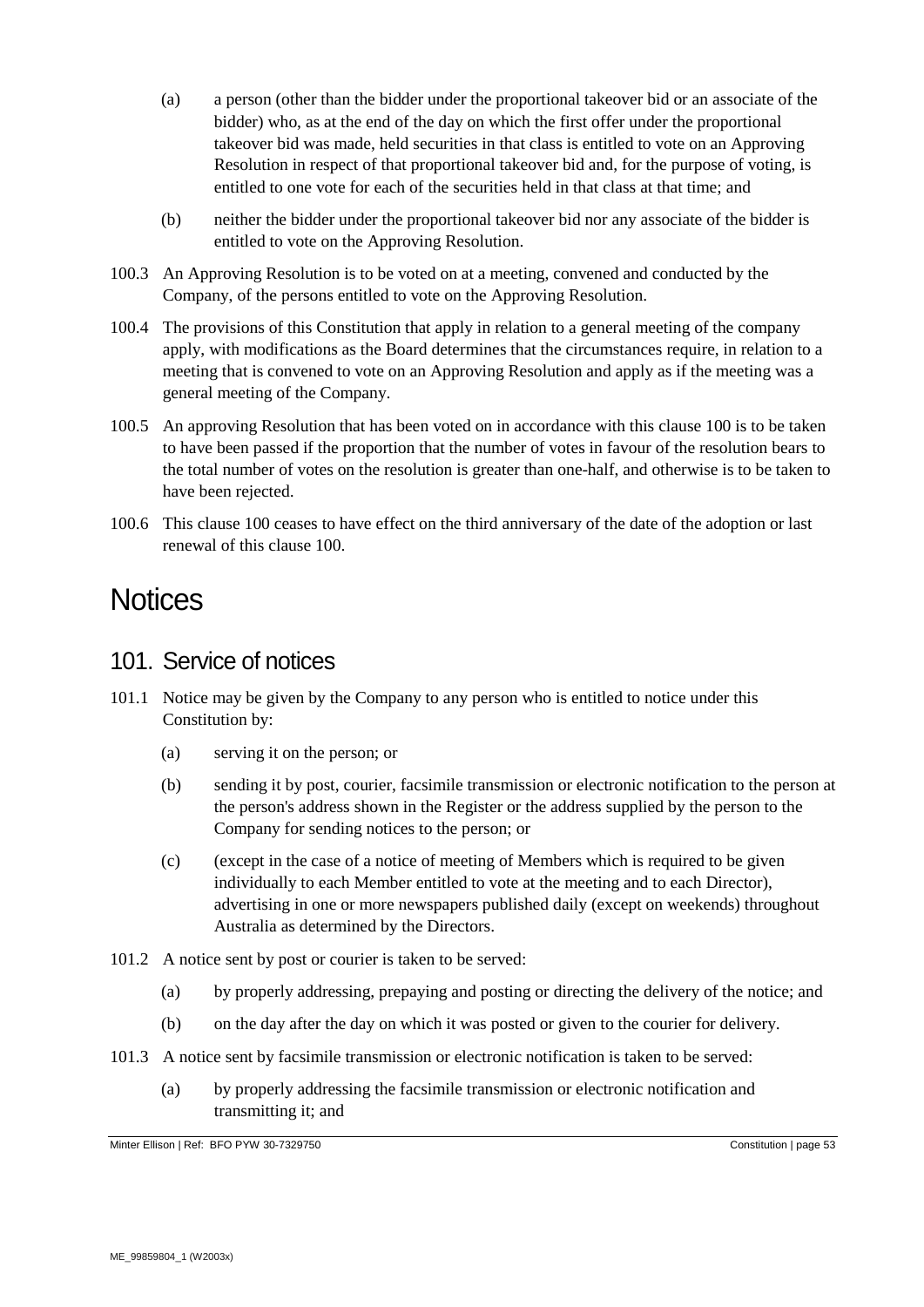- (b) on the day of its transmission except if transmitted after 5.00pm in which case is taken to be served on the next day.
- 101.4 A notice given by advertisement is taken to be served on the date on which the advertisement first appears in a newspaper.
- 101.5 A notice may be served by the Company on joint holders under clause [101.1\(a\)](#page-52-0) or [101.1\(b\)](#page-52-1) by giving the notice to the joint holder whose name appears first in the Register.
- 101.6 Every person who is entitled to a Share by operation of law and who is not registered as the holder of the Share is taken to receive any notice served in accordance with this clause by advertisement or on that person from whom the first person derives title.
- 101.7 A Share certificate, cheque, warrant or other document may be delivered by the Company either personally or by sending it:
	- (a) in the case of a Member whose address recorded in the Register is not in Australia, by airmail post, facsimile transmission, electronic notification or in another way that ensures that it will be received quickly, as appropriate; and
	- (b) in any other case by ordinary post,

and is at the risk of the addressee as soon as it is given or posted.

A Member whose address recorded in the Register is not in Australia may specify in writing an address in Australia for the purposes of clause [101.](#page-52-2)

- 101.8 A certificate in writing signed by a Director, Secretary or other officer of the Company, or by any person that the Company has engaged to maintain the Register, that a document or its envelope or wrapper was addressed and stamped and was posted or given to a courier is conclusive evidence of posting or delivery by courier.
- 101.9 The signature to a written notice given by the Company may be written, printed or affixed in any other manner permitted by the Corporations Act.
- 101.10 All notices sent by post outside Australia must be sent by prepaid airmail post.
- 101.11 A notice sent by post, courier, facsimile transmission or electronic notification to a Member's address shown in the Register or the address supplied by the Member to the Company for the purpose of sending notices to the Member is deemed to have been served notwithstanding that the Member has died, whether or not the Company has notice of his or her death.
- 101.12 The provisions of this clause relating to notices apply, to the extent that they can and with any necessary changes, to sending any communication or document.

### 102. Persons entitled to notice

- <span id="page-53-0"></span>102.1 Notice of every general meeting must be given to:
	- (a) every Member;
	- (b) every Director and Alternate Director;
	- (c) ASX; and
	- (d) the Auditor.

Minter Ellison | Ref: BFO PYW 30-7329750 Constitution | page 54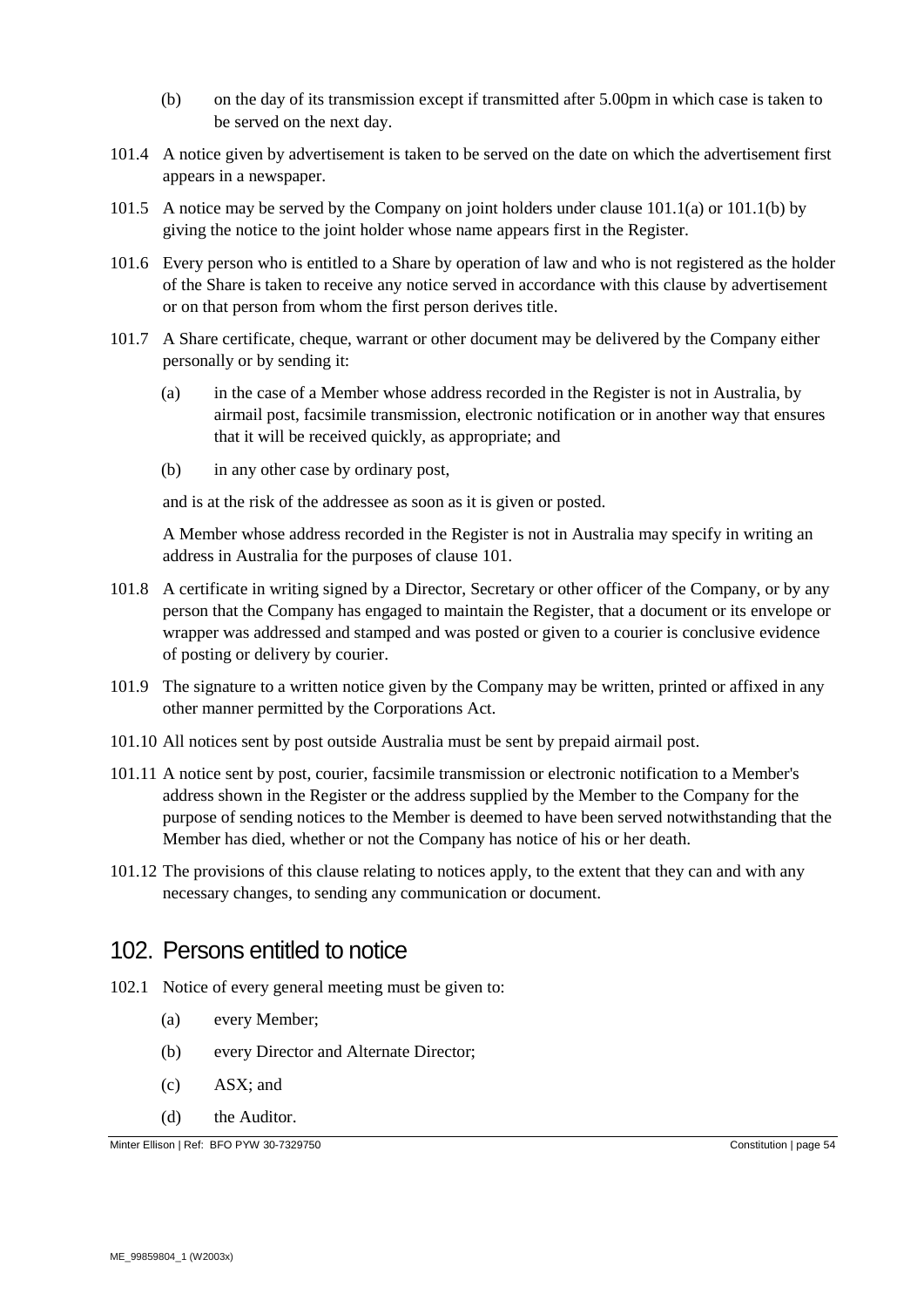# Audit and financial records

### 103. Company to keep financial records

- 103.1 The Directors must cause the Company to keep written financial records and to prepare financial documents and reports in accordance with the requirements of the Corporations Act and the ASX Listing Rules.
- 103.2 The Directors must cause the financial records and financial documents of the Company to be audited in accordance with the requirements of the Corporations Act and the ASX Listing Rules.

# Winding up

# 104. Winding up

- 104.1 Nothing in this clause prejudices the rights of the holders of Shares issued on special terms and conditions.
- 104.2 If the Company is wound up, the liquidator may, with the sanction of a special resolution of the Company:
	- (a) divide among the Members in kind all or any of the Company's assets; and
	- (b) for that purpose, determine how he or she will carry out the division between the different classes of Members,

but may not require a Member to accept any Shares or other securities in respect of which there is any liability.

104.3 The liquidator may, with the sanction of a special resolution of the Company, vest all or any of the Company's assets in a trustee on trusts determined by the liquidator for the benefit of the contributories.

# **Indemnity**

# <span id="page-54-2"></span>105. Indemnity

- <span id="page-54-0"></span>105.1 To the extent permitted by law and subject to the restrictions in section 199A of the Corporations Act and any other applicable law, the Company indemnifies every person who is or has been an officer of the Company against any liability (other than for legal costs) incurred by that person as an officer of the Company (including liabilities incurred by the officer as a director or secretary of a subsidiary of the Company where the Company requested the officer to accept that appointment).
- <span id="page-54-1"></span>105.2 To the extent permitted by law and subject to the restrictions in section 199A of the Corporations Act and any other applicable law, the Company indemnifies every person who is or has been an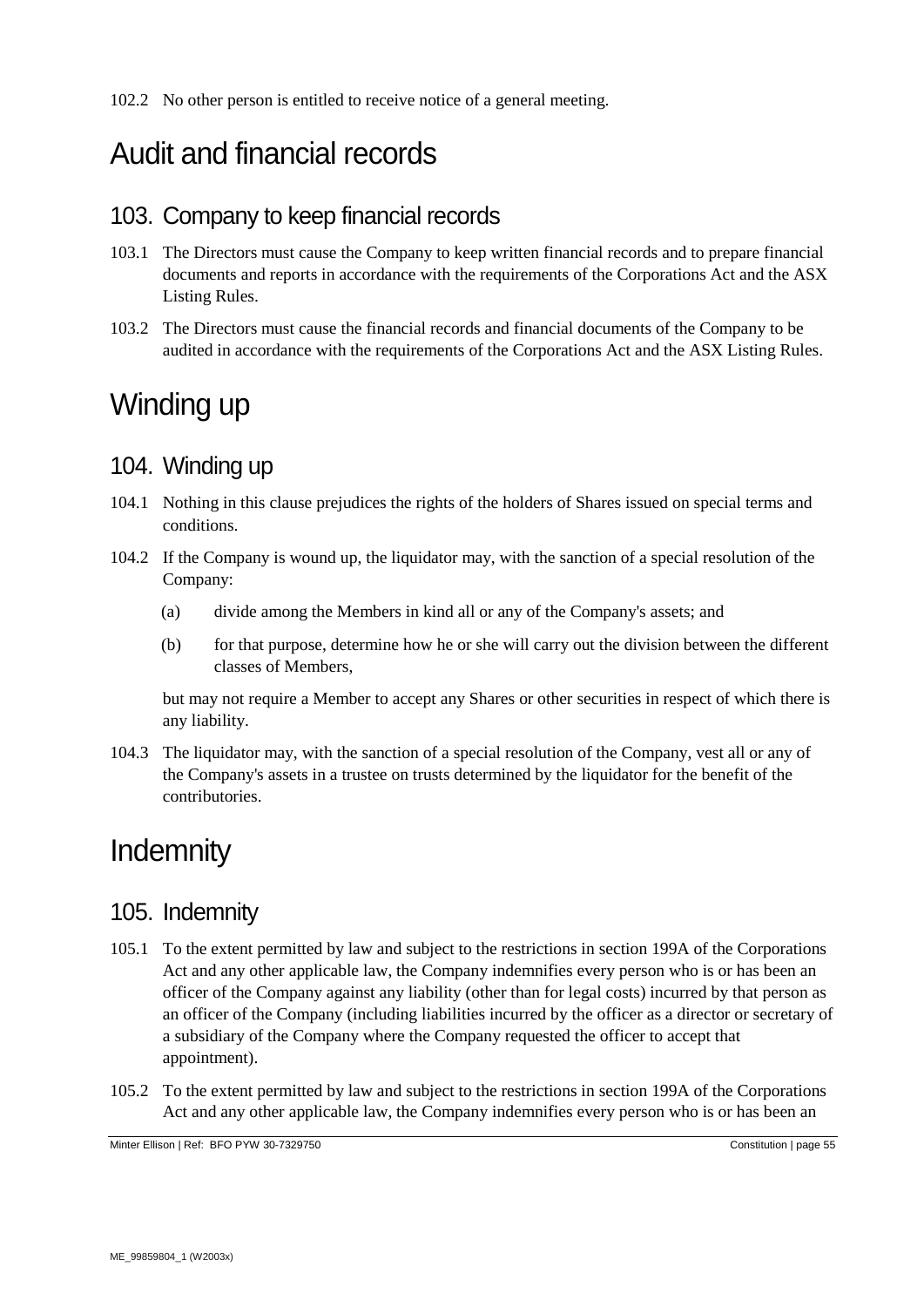officer of the Company against reasonable legal costs incurred in defending an action for a liability incurred or allegedly incurred by that person as an officer of the Company (including such legal costs incurred by the officer as an officer of a subsidiary of the Company where the Company requested the officer to accept that appointment).

- 105.3 The amount of any indemnity payable under clause [105.1](#page-54-0) or [105.2](#page-54-1) will include an additional amount (**GST Amount**) equal to any GST payable by the officer being indemnified (**Indemnified Officer**) in connection with the indemnity (less the amount of any input tax credit claimable by the Indemnified Officer in connection with the indemnity). Payment of any indemnity which includes a GST Amount is conditional upon the Indemnified Officer providing the Company with a GST tax invoice for the GST Amount.
- 105.4 The Directors may agree to advance to an officer an amount which it might otherwise be liable to pay to the officer under clause [105.1](#page-54-0) on such terms as the Directors' think fit but which are consistent with this clause, pending the outcome of any findings of a relevant court or tribunal which would have a bearing on whether the Company is in fact liable to indemnify the officer under clause [105.1.](#page-54-0) If after the Company makes the advance, the Directors form the view that the Company is not liable to indemnify the officer, the Company may recover any advance from the officer as a debt due by the officer to the Company.
- 105.5 The Company may enter into a deed with any officer (including without limitation any officer or other person who is director or secretary of a subsidiary of the Company where the Company requested the officer or other person to accept that appointment) to give effect to the rights conferred by this clause [105](#page-54-2) or the exercise of a discretion under this clause [105](#page-54-2) on such terms as the Directors think fit which are not inconsistent with this clause [105.](#page-54-2)
- 105.6 For the purposes of this clause [105,](#page-54-2) **officer** means:
	- (a) a Director; or
	- (b) a Secretary.

# 106. Shareholder disclosure

If a Member has entered into any arrangement restricting the transfer or other disposal of Shares and those arrangements are of the nature of arrangements which the Company is required to disclose under the ASX Listing Rules, then the Member must provide to the Company such information that the Company requires and within the time that the Company requires, to comply with the Company's disclosure obligations.

# Listing Rules

# 107. ASX Listing Rules

- <span id="page-55-0"></span>107.1 If, and for such time only as, the Company is Listed, the following rules apply.
	- (a) Notwithstanding anything contained in this Constitution, if the ASX Listing Rules prohibit an act being done, the act shall not be done.